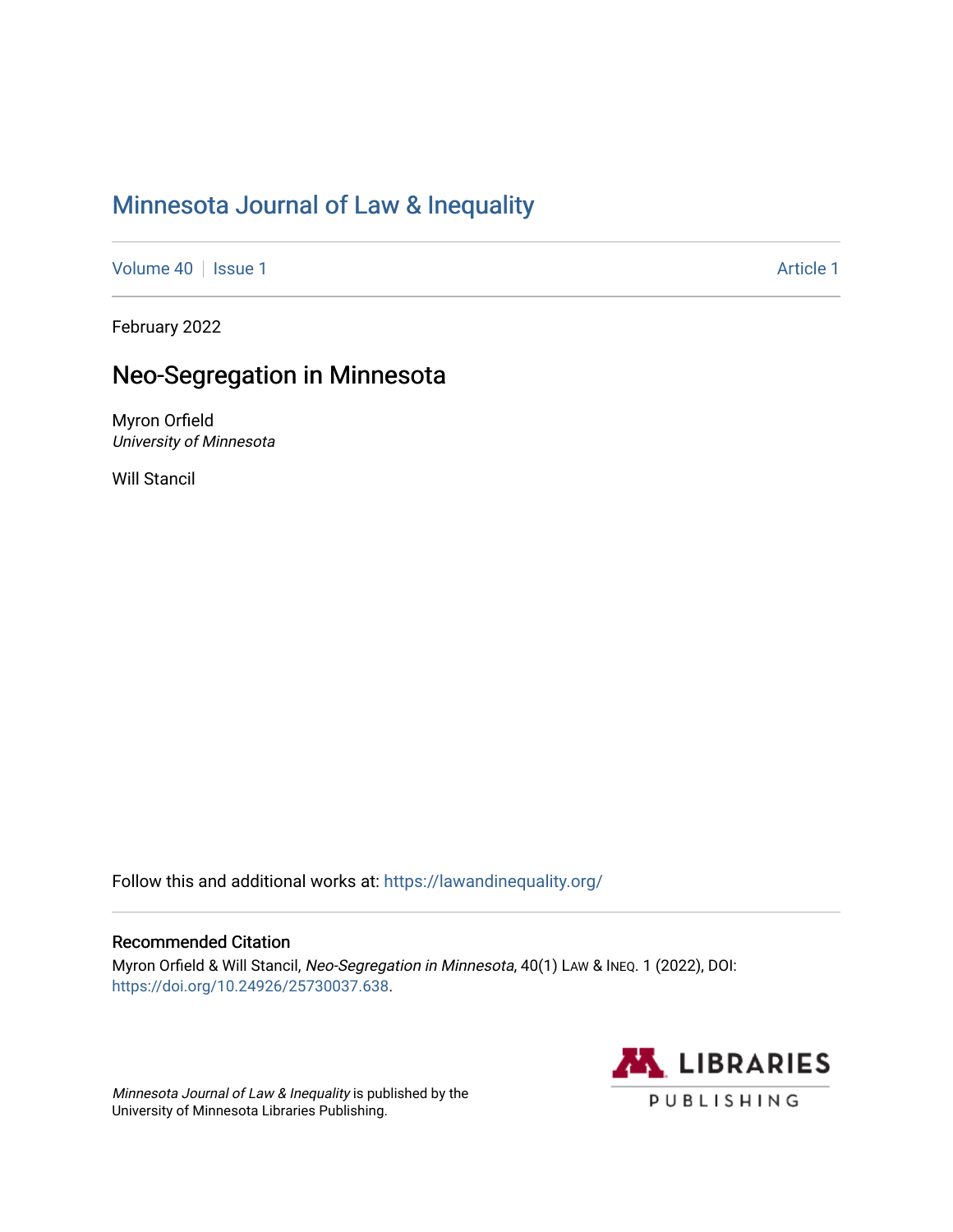# **Neo-Segregation in Minnesota**

Myron Orfield† and Will Stancil

## **Introduction**

If there were a single central contribution that Minnesota has made to American history, it would be its leadership in civil rights, particularly its efforts to advance racial integration in schools and housing. In no other field has the state had such a profound, positive impact on American law, culture, and politics. Minnesota leaders— Black and White, Republican and Democrat—were central to the development of the modern conception of racial civil rights and of an integrated, universal society. They pioneered far-sighted state laws and policies to achieve equality in schools and housing, inventing new ways of thinking about and using government and policy. Without those leaders and their intellectual and political labors, it is difficult to imagine that the core American civil rights laws—the 1964 Civil Rights Act, the 1965 Voting Rights Act, and the Fair Housing Act of 1968—would have been passed in their modern form.

Even more impressive progress occurred at the state and local level, where Minnesota law overcame many of the barriers, legal and political, that had limited the reach of federal statutory rights. Minneapolis would be one of the first cities in the country to pass an enforceable Fair Employment Practices Commission and outlaw racial covenants.1 In 1955, the state enacted a Fair Employment Practices law; in 1961, a state Fair Housing Act; and in 1967, a comprehensive civil rights law that folded previous legal protections into a powerful state Human Rights Act providing disparate impact causes of action for all forms of discrimination and administrative authority to outlaw *de facto* segregation.2

But if the North Star State had helped lead the United States towards a more just and integrated society, in recent years an equally varied collection of Minnesotans is helping undermine those

<sup>†.</sup> Earl R. Larson Professor of Civil Rights and Civil Liberties Law, University of Minnesota

<sup>1.</sup> CARL SOLBERG, HUBERT HUMPHREY 106 (1984).

<sup>2</sup>*. Id.*; ELMER L. ANDERSEN, A MAN'S REACH 210 (Lori Sturdevant ed., 2000); *Your Civil Rights*, MINN. DEP'T OF HUM. RTS., https://mn.gov/mdhr/yourrights/ [https://perma.cc/X7MG-438X].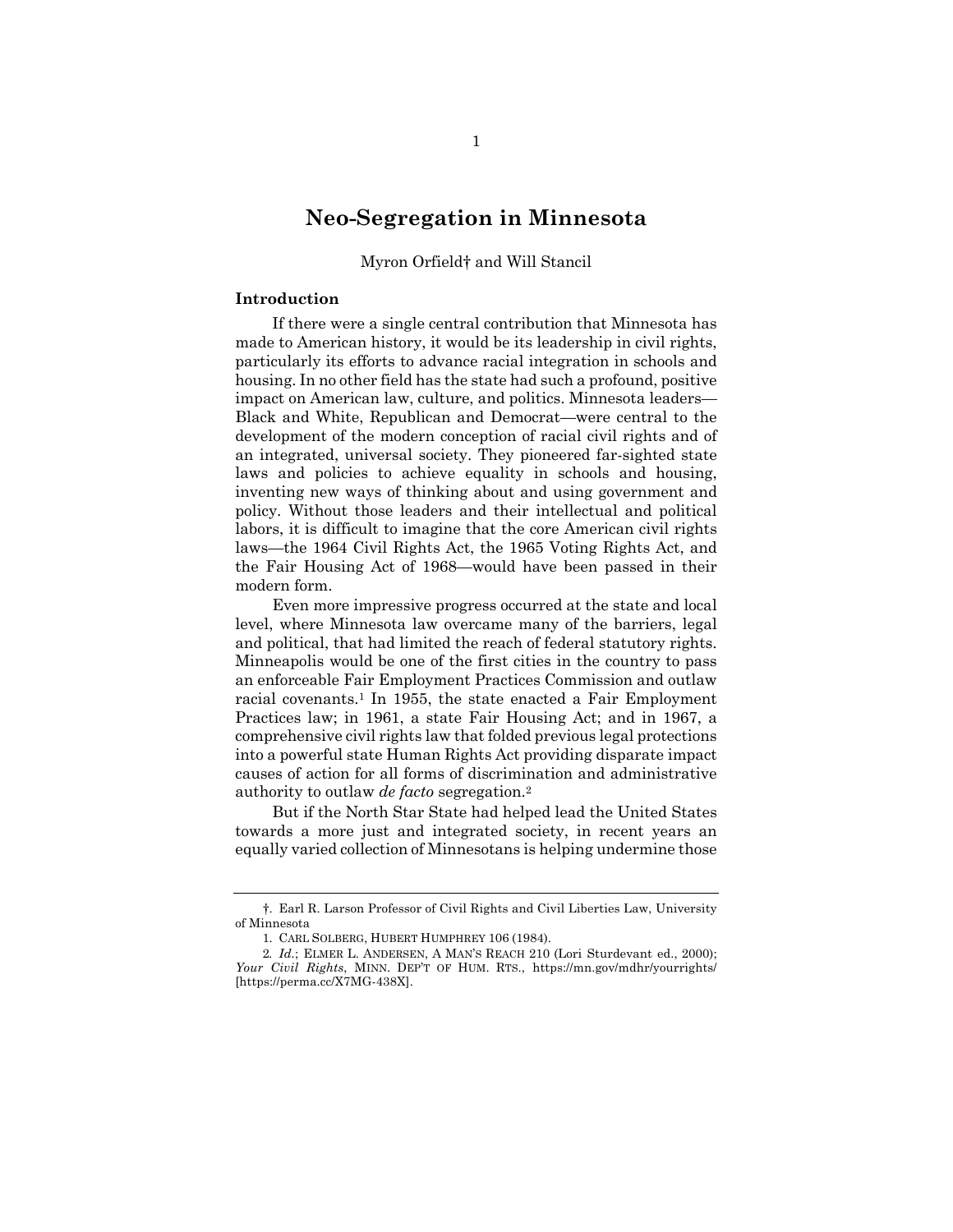historic accomplishments. Where a cross-partisan consensus once existed in favor of traditional civil rights, today a coterie of Minnesotan leaders are working together to promote ideas that attempt to circumnavigate the thorny issue of equal rights and integration. The leaders include members of both major parties, elected officials, businesspeople, community figureheads, and industry representatives. In a number of notable instances, these leaders have directly defended racial segregation, or even praised its benefits. The reforms being promoted by this group may seem new—even innovative—at first glance. But those reforms defend and perpetuate the very old, and deeply entrenched, system of racial segregation. These are Minnesota's neo-segregationists.

Neo-segregationists use the purported defeat of Jim Crow to advance a set of solutions which leave racial enclaves untouched. They assert that—now that Black and Latino families have the legal right to live in any neighborhood they wish, and formal school segregation is nominally prohibited—any continuing racial patterns reflect a choice by those same families to live separately. Many maintain that not only is this choice clearly expressed, but it is in fact preferable and ultimately beneficial to the solidarity and economic prosperity of the groups in question. Despite overwhelming evidence of Black and Latino preference for integrated neighborhoods and decades of academic study showing the myriad ways that illegal discrimination produces segregation, neo-segregationists accept the status quo as proof that the status quo is desirable and inevitable.

This article traces Minnesota's civil rights heritage, including its historical contributions to the nation's movements for racial justice, its local innovations to promote integration and civil rights, and the emergence of the neo-segregationist opposition.

Part I briefly revisits the state's civil rights history, with an eye towards Minnesota's important role on the national stage. Part II discusses the pursuit of school integration in the state since *Brown v. Board of Education*, focusing on the recent resegregation of its schools. Part III discusses Minnesota's development, and then abandonment, of pioneering housing and urban development policies, which briefly served as a national model for housing integration.

Minnesota has in the past led the nation into progress on civil rights, creating some of the United States' most integrated schools and neighborhoods. People who would laud these victories can only fear the growing effectiveness of Minnesota's neo-segregationists,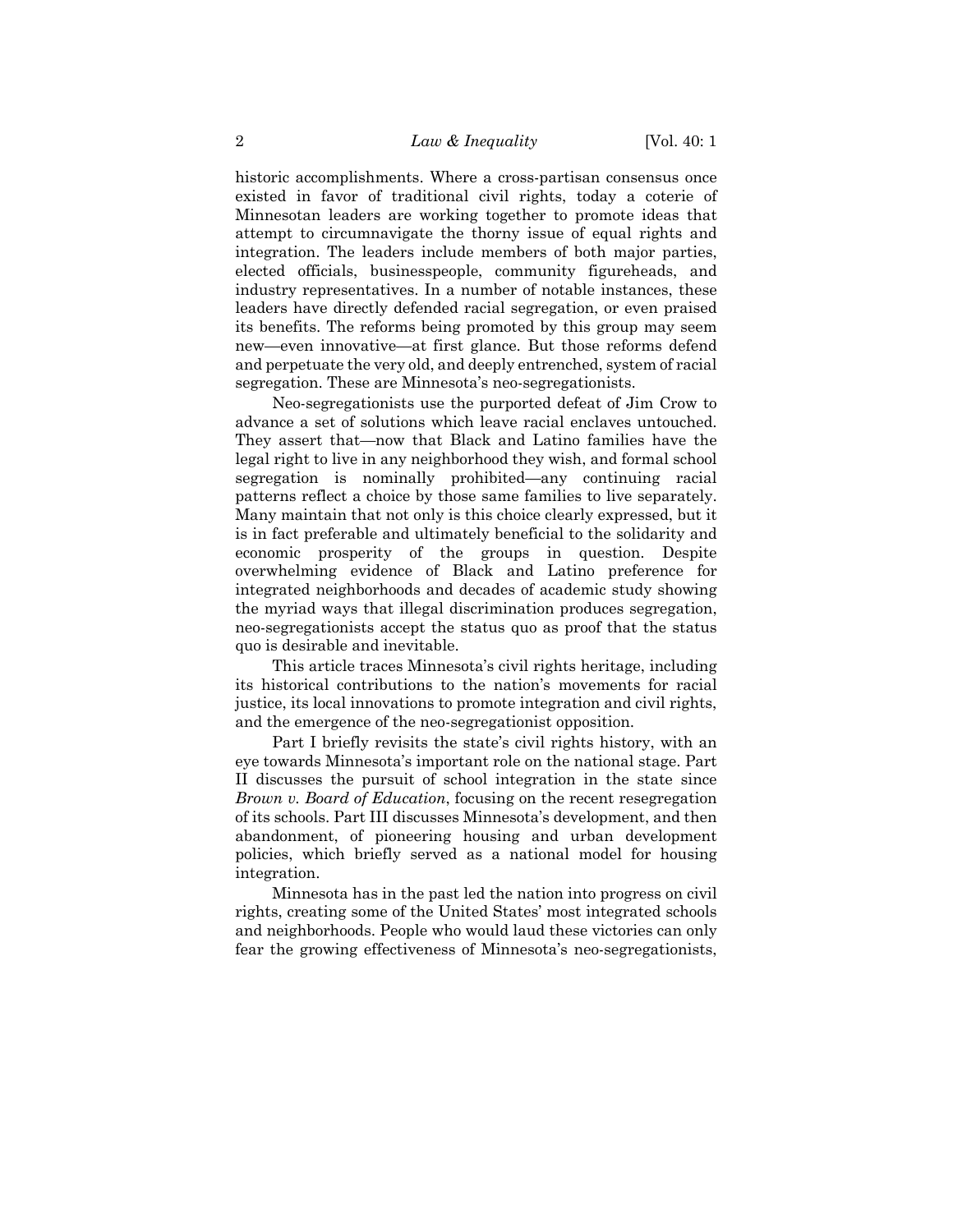and hope that, in this respect, the state does not once again act as a bellwether for the nation.

#### **I. Minnesota's Civil Rights Heritage**

Minnesota's role in the history of civil rights has been unique. Despite spending much of its history as one of the Whitest states,<sup>3</sup> Minnesota has led the nation in passing and supporting foundational civil rights legislation, particularly systemic reforms to housing and schools. The state has also produced a hugely disproportionate share of leaders for racial justice, both Black and White.4 Some may argue that Minnesota's very Whiteness and homogeneity gave its political leaders freedom to act on these questions. Yet other equally-White states did not generate equivalent contributions. Instead, Minnesotan civil rights leadership is rooted, in large part, in a continuous intellectual and political heritage that can be traced to the Civil War and the state's founding years.

### *A. Early Years*

Some of Minnesota's early territorial political leaders were abolitionists from Massachusetts, Maine, and New York.5 After the passage of the Kansas-Nebraska Act (which overruled the Missouri Compromise and allowed the population of each state to decide its own status on slavery), Minnesota entered into the union as a free state in 1858, with both its Democrats and Republicans strongly opposing slavery.6 Militant abolitionists protested the arrival of slaveholders on the St. Paul levy, at the hotels of slaveholders on vacation during Minnesota's temperate summers, and "kidnapped" slaves passing through the state in order to shepherd them to freedom.7 Minnesota's courts flouted the Supreme Court's *Dred* 

 <sup>3.</sup> *Whitest States 2021*, WORLD POP. REV. (2021), https://worldpopulationreview.com/state-rankings/whitest-states [https://perma.cc/ H27Z-UGUK].

<sup>4</sup>*. See* JENNIFER A. DELTON, MAKING MINNESOTA LIBERAL: CIVIL RIGHTS AND THE TRANSFORMATION OF THE DEMOCRATIC PARTY XVI, at 76–77 (2002).

<sup>5</sup>*. See* WILLIAM D. GREEN, A PECULIAR IMBALANCE: THE FALL AND RISE OF RACIAL EQUALITY IN EARLY MINNESOTA 71–82 (2007) [hereinafter GREEN, A PECULIAR IMBALANCE] (noting that these leaders settled and were most prominent in St. Anthony Falls).

<sup>6</sup>*. See id.* at 73, 82–89 (explaining that while both parties agreed on their opposition to slavery, they differed over the issue of Black suffrage).

<sup>7.</sup> WILLIAM D. GREEN, DEGREES OF FREEDOM: THE ORIGINS OF CIVIL RIGHTS IN MINNESOTA, 1865–1912, at 23–25 (2015) [hereinafter GREEN, DEGREES OF FREEDOM].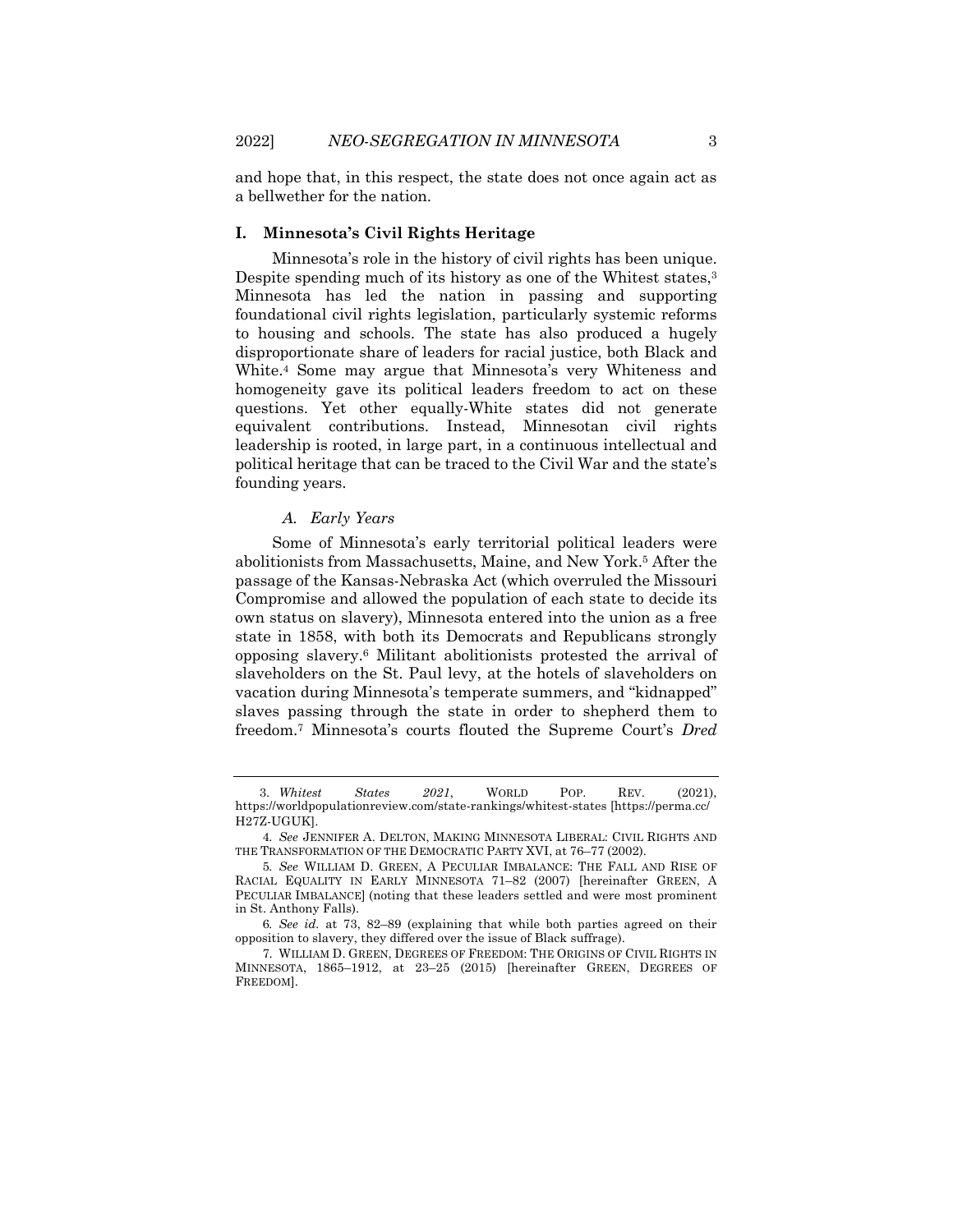*Scott* decision by freeing slaves brought into the state by slaveholders under the Minnesota Constitution.8

Minnesota was the first state to offer troops in the Civil War.9 The First Minnesota Volunteers suffered one of the highest casualties of any Northern regiment as they fought at Gettysburg, the turning point of the American Civil War.10 On the last day of Gettysburg, the First Minnesota seized the Virginia militia's battle flag.11 For 150 years, Virginia has demanded its return, President Grover Cleveland ordered its return through an executive order, and Virginians initiated a federal lawsuit claiming Minnesota is in illegal possession of the flag.12 Minnesota has refused, with former Governor Mark Dayton declaring the captured flag "something that was earned through the incredible courage and valor [sic] men who gave their lives and risked their lives to obtain it," and that "it would be a sacrilege to return it" to a state planning to commemorate the Confederacy.13

Minnesota Congressman Ignatius Donnelly fought to forbid educational segregation in public schools established or aided by federal funds.14 Minnesota legalized Black suffrage through public referendum two years before congressional ratification of the Fifteenth Amendment.15 In 1869, Minnesota outlawed racial segregation in its schools and enacted legislation to withhold all state funding to any segregated public school (nearly 100 years

<sup>8.</sup> The most famous case being that of Eliza Winston, a slave accompanying her mistress on vacation to Minnesota in 1860. Abolitionists brought a writ of habeas corpus, and Winston was freed from her master, who was staying at a lodge on Lake Harriet in Minneapolis. A Hennepin County Judge held that the Minnesota Constitution forbade slavery despite the U.S. Supreme Court's ruling that no state could do so. William D. Green, *Eliza Winston and the Politics of Freedom*, 57 MINN. HIST. 106, 107–08 (2000).

<sup>9</sup>*. The Civil War (1861-1865)*, MINN. HIST. SOC'Y, https://www.mnhs.org/ fortsnelling/learn/military-history/civil-war [https://perma.cc/G5U8-2BU7].

<sup>10.</sup> Maja Beckstrom, *Minnesota Civil War Regiment Charged Into History at Gettysburg*, PIONEER PRESS (Feb. 4, 2017), https://www.twincities.com/2013/06/28/ minnesota-civil-war-regiment-charged-into-history-at-gettysburg/ [https://perma.cc/U8QF-4VHJ].

<sup>11.</sup> Brian Resnick, *150 Years After Gettysburg, Virginia and Minnesota Fight Over Confederate Flag*, ATLANTIC (June 28, 2013), https://www.theatlantic.com/ national/archive/2013/06/150-years-after-gettysburg-virginia-and-minnesota-fightover-confederate-flag/313796/ [https://perma.cc/7R79-DJLC].

<sup>12</sup>*. Id.*

<sup>13</sup>*. Id.*

<sup>14.</sup> GREEN, A PECULIAR IMBALANCE, *supra* note 5, at 168.

<sup>15</sup>*. Id.* at 148.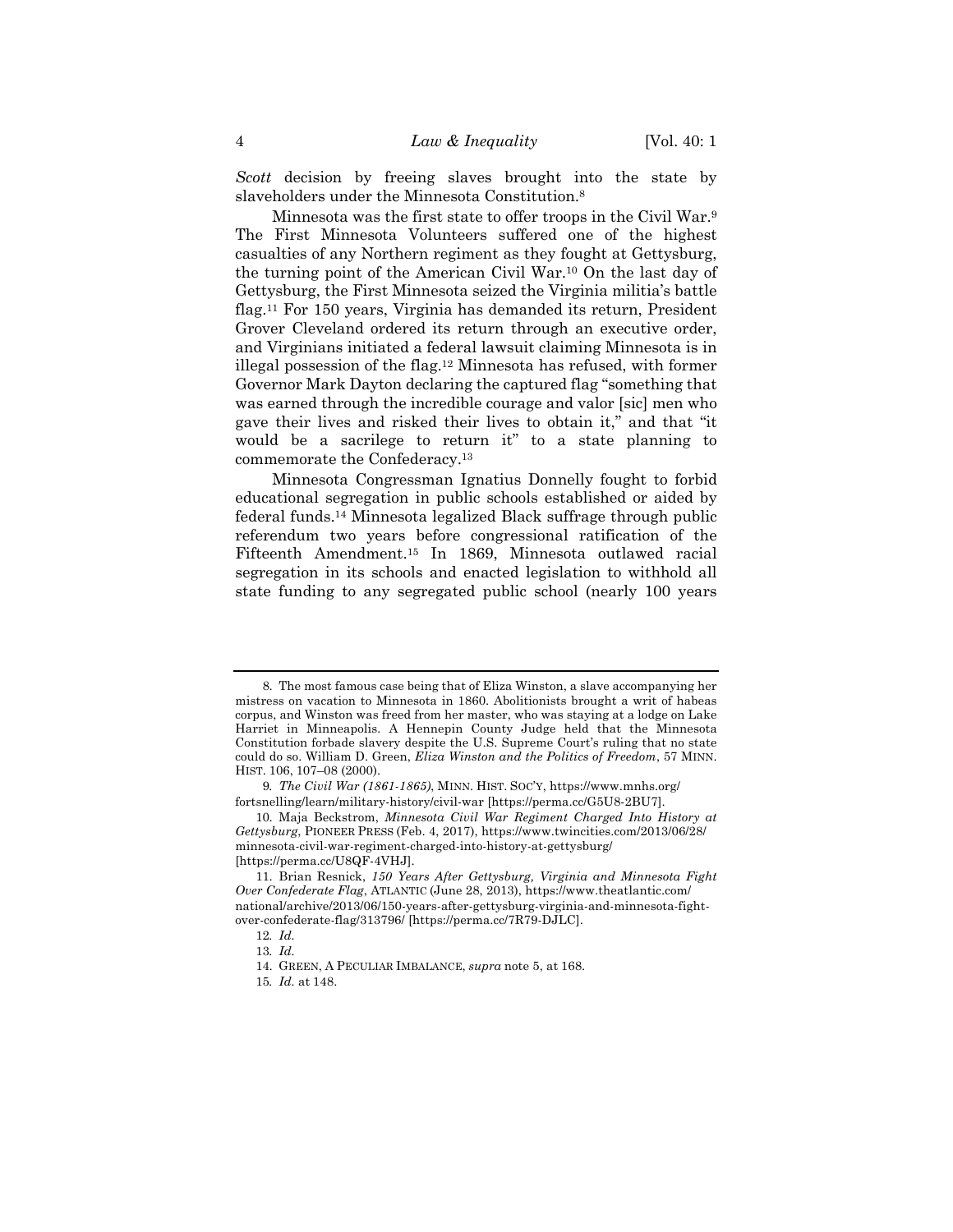before Congress would do the same with passage of Title VI of the 1964 Civil Rights Act).16

In 1883, the U.S. Supreme Court in the *Civil Rights Cases* declared that prohibiting discrimination in public accommodations was beyond the reach of Congress under the Fourteenth Amendment.17 Two years later, the Minnesota legislature outlawed segregation in public accommodations under state law.18 In 1921, after a racially motivated lynching in Duluth, Minnesota made lynching a crime decades before Congress would act.19

The national movement toward racial integration in schools and neighborhoods began in St. Paul in 1905 when Frank McGhee, a brilliant Black Minnesota attorney, agreed, in two historic strategy meetings with W.E.B. Du Bois, to form the Niagara movement.<sup>20</sup> The movement broke with the separatist policies of Booker T. Washington and would lead to the formation of the NAACP and its central strategy to end apartheid in schools and neighborhoods.21 McGhee would represent this movement by bringing legal actions against Jim Crow in Tennessee and other states.22 McGhee was the first in a series of great Black civil rights lawyers fighting for racial integration, a pantheon that would ultimately grow to include Charles Hamilton Houston and Thurgood Marshall.

McGhee was a trailblazer: out of Minnesota, a new generation of remarkable Black civil rights leaders would launch their careers, and an unusual number became icons of the national movement. Roy Wilkins, Clarence Mitchell Jr., Anna Arnold Hedgemen, and Whitney Young, who either grew up or started their careers in Minnesota, secured some of the early victories of the modern civil rights movement against racial covenants and employment discrimination in Minneapolis and St. Paul.23 Based on these local achievements, they moved to the national stage to become some of

<sup>16</sup>*. Id.* at 169–70.

<sup>17.</sup> GREEN, DEGREES OF FREEDOM, *supra* note 7, at 124–25.

<sup>18</sup>*. Id.* at 130–32.

<sup>19.</sup> Marilyn Ziebarth, *Judge Lynch in Minnesota*, MINN. HIST. SOC'Y, Summer 1996, at 72, 72–73 [https://perma.cc/B85Z-8KTN]; *see generally* William D. Green, *To Remove the Stain: The Trial of the Duluth Lynchers*, MINN. HIST. SOC'Y, Spring 2004, at 22 (recounting the events of the lynching and public response afterwards).

<sup>20.</sup> GREEN, DEGREES OF FREEDOM, *supra* note 7, at 289–91.

<sup>21</sup>*. Id.* at 293–94.

<sup>22</sup>*. Id.* at 298; *see also* ANGELA JONES, AFRICAN AMERICAN CIVIL RIGHTS: EARLY ACTIVISM AND THE NIAGARA MOVEMENT 224 (2011).

<sup>23</sup>*. See* DELTON, *supra* note 4, at 76, 83.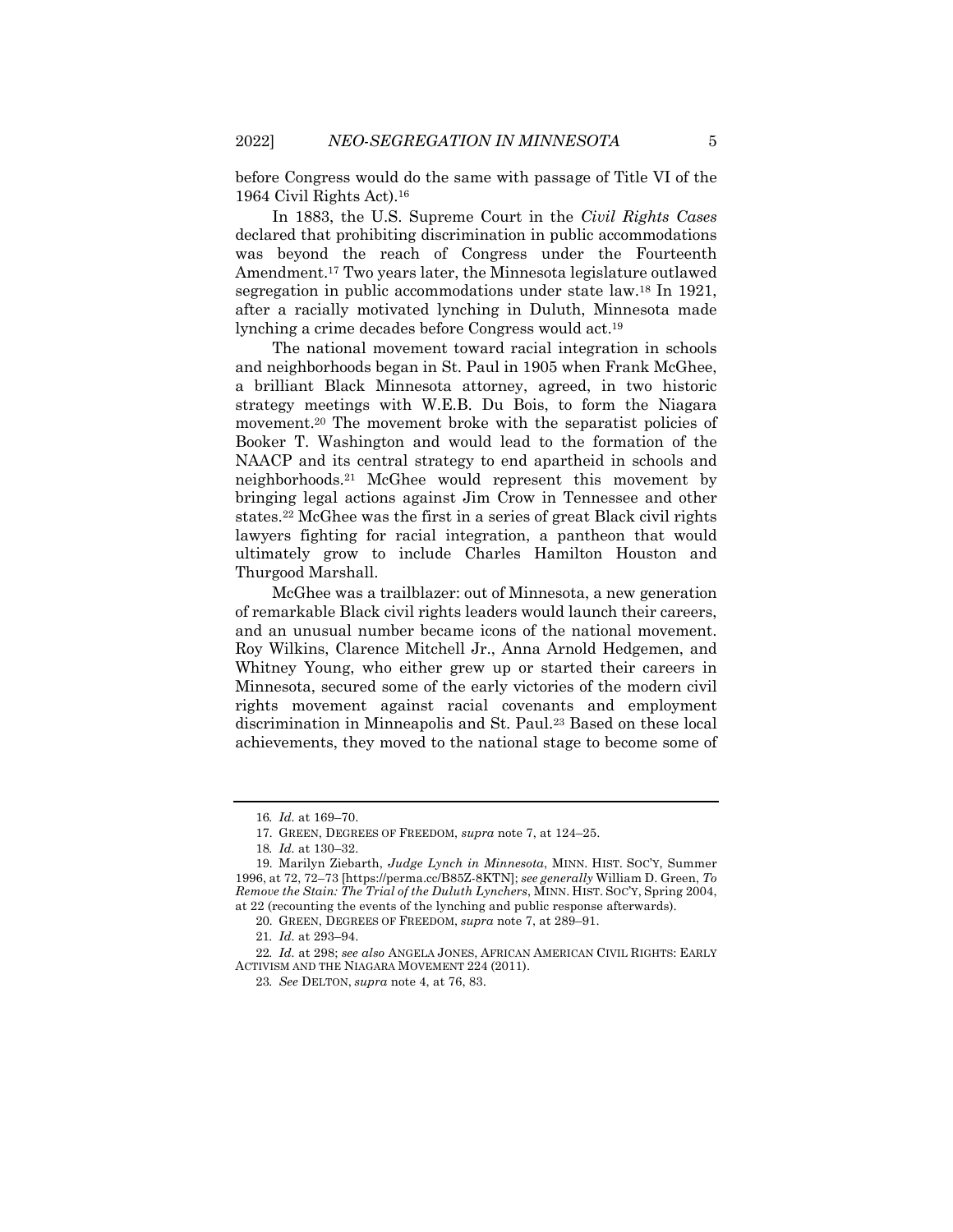the most important national Black civil rights leaders.24 Wilkins would become the national executive director of the NAACP during its years of greatest accomplishment, Young the executive director of the National Urban League, and Hedgemen leader of the movement toward the adoption of the Fair Employment Practices Committee.25

These iconic figures, together with Lena Smith, Minnesota's first Black female lawyer and chair of the Minneapolis NAACP,26 Nellie Stone Johnson,<sup>27</sup> W. Harry Davis,<sup>28</sup> and Mathew Little,<sup>29</sup> would place racial integration of schools and neighborhoods at the heart of the civil rights movement in Minnesota, later at the center of the national struggle for freedom.

Minnesota experienced early successes that other places did not. As racial covenants and violence stopped residential integration in it tracks in Chicago, Detroit, and almost every northern city,30 Smith and the Minneapolis NAACP defeated these tactics in a historical struggle in a south Minneapolis neighborhood.

In June of 1931, Arthur and Edith Lee, a Black couple, purchased a home at 4600 Columbus Avenue, in a White neighborhood bordering the "color line."31 After initial threats against the Lees failed, abusive crowds of thousands gathered

28*. W. Harry Davis*, STAR TRIB. (Aug. 16, 2006), https://www.startribune.com/ obituaries/detail/8414425/ [https://perma.cc/CNR2-DE3T].

<sup>24</sup>*. Id.*

<sup>25</sup>*. Roy Wilkins*, NAACP, https://naacp.org/find-resources/history-explained/ civil-rights-leaders/roy-wilkins [https://perma.cc/JD5N-SSFL]; *Whitney M. Young, Jr.*, ENCYCLOPEDIA BRITANNICA, https://www.britannica.com/biography/Whitney-M-

Young-Jr [https://perma.cc/5K4B-SR2V]; Emma Rothberg, *Anna Arnold Hedgeman*, NAT'L WOMEN'S HIST. MUSEUM, https://www.womenshistory.org/educationresources/biographies/anna-arnold-hedgeman [https://perma.cc/EKX8-HQ64].

<sup>26.</sup> Jackie Sluss, *Lena Olive Smith: Civil Rights in the 1930s*, HENNEPIN HIST. MAG., Winter 1995, https://hennepinhistory.org/lena-olive-smith/ [https://perma.cc/ 5H66-SY3M].

<sup>27.</sup> DELTON, *supra* note 4, at 88–89.

<sup>29</sup>*. Matthew Little: Fighting the Fires of Injustice*, MINN. HIST. SOC'Y, https://www.mnhs.org/mgg/boom/building-life/6509 [https://perma.cc/6BS3-SPDH].

<sup>30</sup>*. See generally* JOE T. DARDEN & RICHARD W. THOMAS, DETROIT: RACE RIOTS, RACIAL CONFLICTS, AND EFFORTS TO BRIDGE THE RACIAL DIVIDE (2013) (providing historical analysis of racial conflict in Detroit and the violence that sprung from it); Whet Moser, *How White Housing Riots Shaped Chicago*, CHI. MAG. (Apr. 29, 2015), https://www.chicagomag.com/city-life/april-2015/how-white-housing-riots-shapedchicago/ [https://perma.cc/JTE4-UB2S] (recounting decades of racial riots in Chicago and the similarities to how racial segregation developed and was sustained in Baltimore).

<sup>31.</sup> Ben Welter, *July 16, 1931: Angry White Mob Surrounds Minneapolis Home*, STAR TRIB. (May 29, 2020), https://www.startribune.com/july-16-1931-angry-whitemob-surrounds-minneapolis-home/283979011/ [https://perma.cc/4JCZ-KSTY].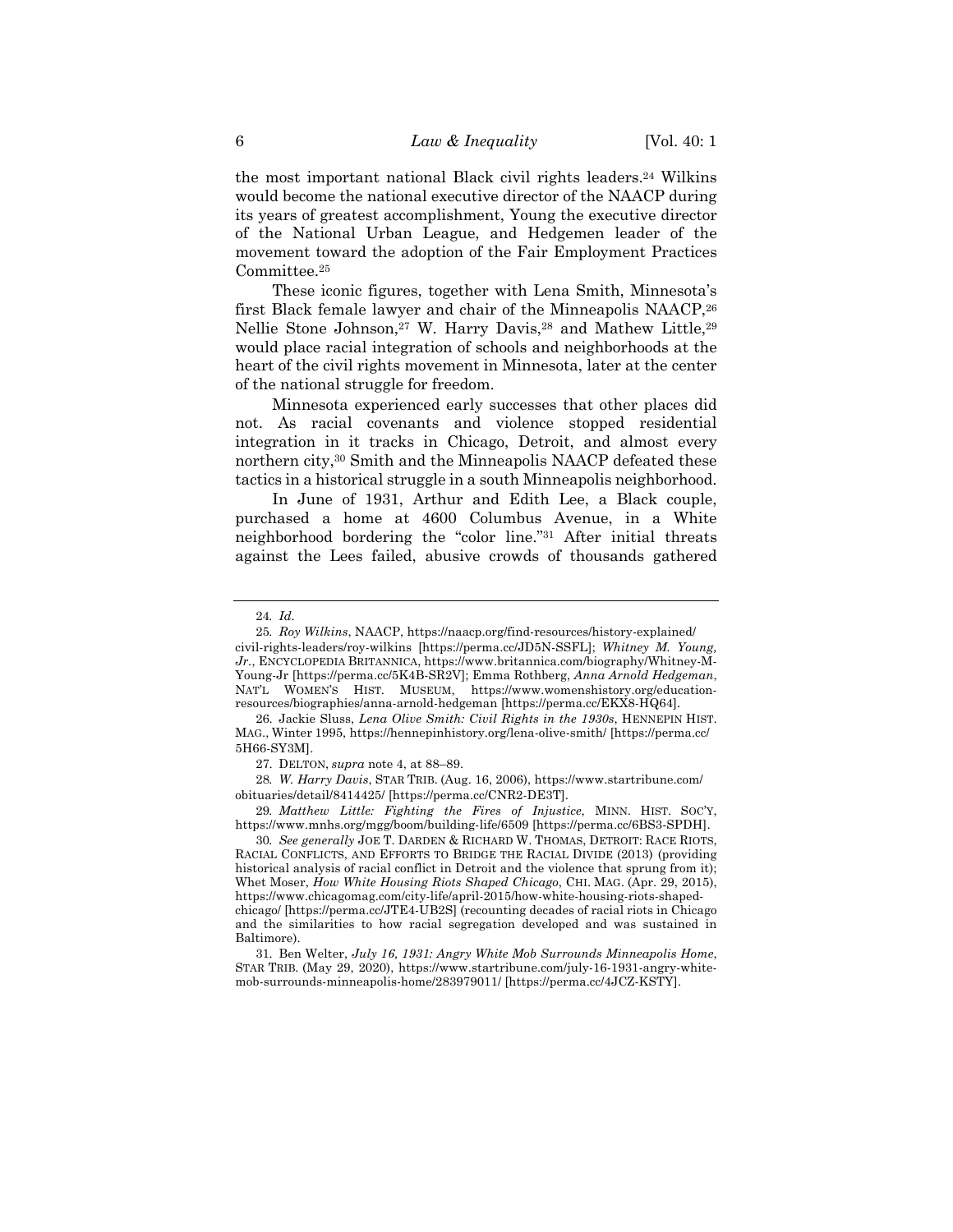nightly around their house, throwing stones and firecrackers, and becoming increasingly violent.32 Rather than back down as others were forced to do all over the country, Lena Smith galvanized the local NAACP, churches, and reform organizations to defend the Lees.33 Notably, she also personally appealed to progressive Governor Floyd B. Olson, who mobilized the Minnesota National Guard to disperse the crowds.34 This was unprecedented in residentially segregated northern cities. Out of this victory would come the Tilsenbilt homes, likely the first intentionally racially integrated neighborhood in the United States.35

#### *B. Emergence of the Civil Rights Movement*

Perhaps because of successes like these, many of Minnesota's political leaders remained strong civil rights advocates throughout the 20th century. This included Republican Party leaders, such as Governors Harold Stassen, Luther Youngdahl, Elmer L. Anderson, Harold LeVander, Al Quie, and Arne Carlson, who remained supportive of civil rights initiatives through the 1990s, even while many of their co-partisans had backed away from racial justice issues.36 Governor Quie, when he served in Congress, even worked hand in hand with Hubert Humphrey to pass the 1964 Civil Rights Act.37

But on the other side of the aisle, the issue had taken on an even greater importance. In 1944, the Minnesota Farmer-Labor Party, a left-leaning, anti-Wall Street, isolationist entity, merged with the more centrist Minnesota Democratic Party.38 The Farmer

<sup>32</sup>*. Id.*

<sup>33</sup>*. Id.*

<sup>34</sup>*. Lena at 100: Celebrating a Civil Rights Icon*, MITCHELL HAMLINE (June 14, 2021), https://mitchellhamline.edu/news/2021/06/14/lena-at-100-celebrating-a-civilrights-icon/ [https://perma.cc/3A8R-B3SY].

<sup>35.</sup> Deebaa Sirdar & Richard L. Kronick, *Tilsenbilt Homes Historic District*, MINN. HIST. SOC'Y, https://minneapolishistorical.org/items/show/174 [https://perma. cc/U6JD-QD2R].

<sup>36.</sup> Iric Nathanson, *From Mainstream to Extinct: A Look Back at the GOP's Progressive Era in Minnesota*, MINNPOST (Oct. 18, 2018), https://www.minnpost.com/ politics-policy/2018/10/from-mainstream-to-extinct-a-look-back-at-the-gopsprogressive-era-in-minnesota/ [https://perma.cc/8PBD-WKNM].

<sup>37</sup>*. See* Doug Grow, *Remembering the Voting Rights Act – And an Era When Bipartisanship Wasn't Uncommon*, MINNPOST (July 31, 2015), https://www.minnpost.com/politics-policy/2015/07/remembering-voting-rights-actand-era-when-bipartisanship-wasnt-uncommon/ [https://perma.cc/8SRE-WNVH].

<sup>38</sup>*. See* DELTON, *supra* note 4, at 1–18 (providing background on the rise of the Farmer-Labor party and its merger with the Democrats); *see generally* JOHN EARL HAYNES, DUBIOUS ALLIANCE: THE MAKING OF MINNESOTA'S DFL PARTY (1984) (accounting for the historically fraught struggle between the Democratic and Farmer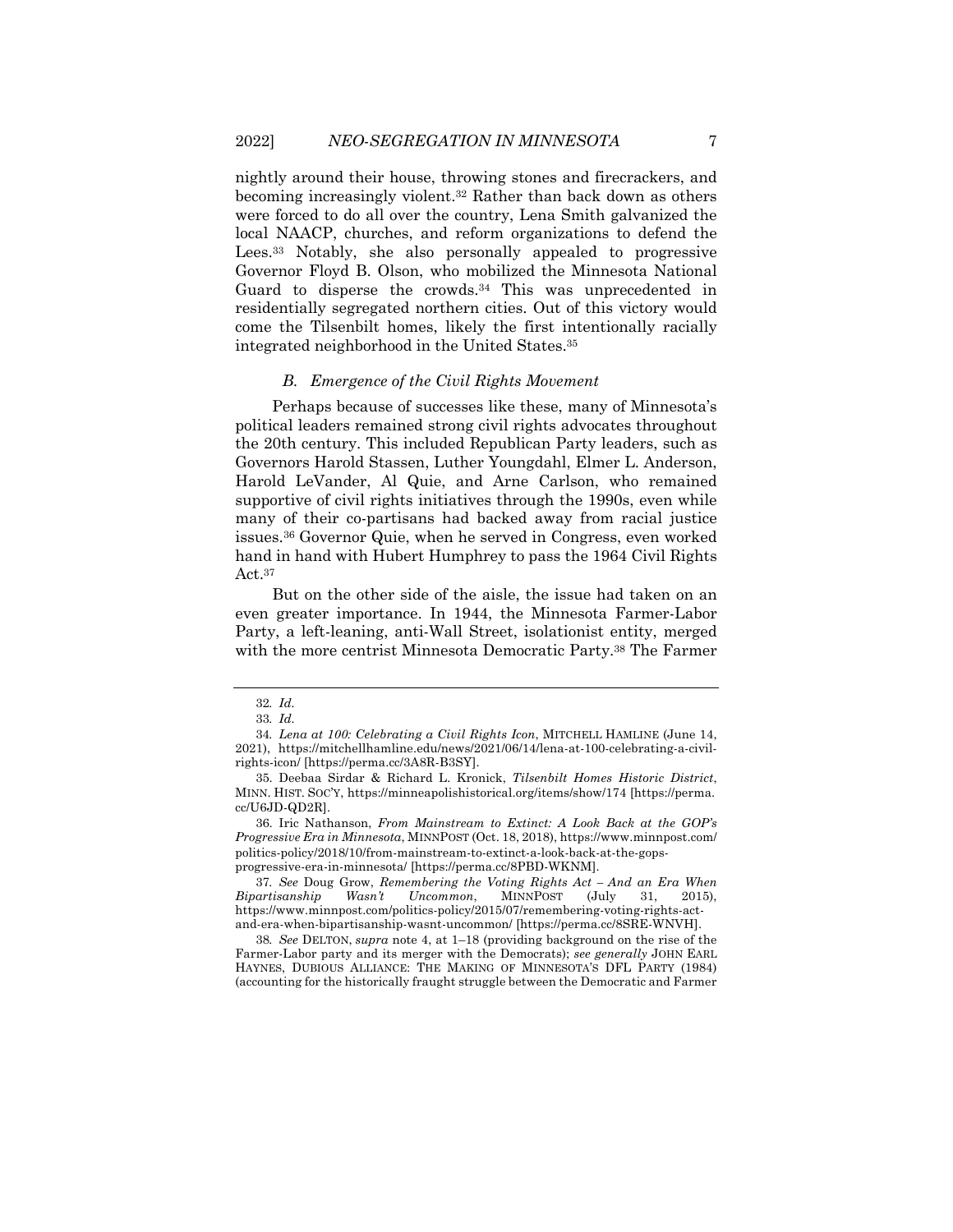Laborites disliked and feared the pro-business, internationalist bent of the Democrats. They agreed to merge only after receiving a clear commitment that the new, joint party would become the national leader in the one area where both factions saw eye-to-eye: civil rights issues.39 Thus, the question of racial equality and integration became the mortar which fused Minnesota's DFL party together.

Hubert Humphrey would emerge as the leader of this new party.40 True to the terms of the merger, Humphrey would, as mayor of Minneapolis, act immediately to fulfill the party's civil rights agenda. In 1947, civil rights leaders would work with Hubert Humphrey to abolish racial covenants in Minneapolis.41 Humphrey and the Minneapolis City Council would establish one of the nation's first fair employment ordinances that same year.<sup>42</sup>

These local accomplishments immediately made Humphrey a national civil rights figure, not to mention a hero of the Americans for Democratic Action, an organization that would become the era's leading liberal voice for integration.43 Humphrey built his national reputation as a liberal Democrat interested in human relations and was called on to speak to emerging civil rights organizations throughout the north.44 "I have an unholy desire to communicate to eastern audiences," he told a columnist.45

With Wilkins, Young, and Mitchell at his side—now national leaders in their own right—not to mention Lena Smith and Nellie Stone Johnson, young Hubert Humphrey would take on the President of the United States and the unified leadership of the Democratic Party to force the inclusion of a pro-integration civil rights plank in the national party platform.46

The struggle is nowhere better described than in Robert Caro's book *The Master of the Senate*. At first, Humphrey was stymied in

Labor parties, their contentious merger into the Democratic Farmer Labor party, and how this influenced the generation of liberal Minnesotan politicians such as Hubert Humphrey and Walter Mondale that would follow).

<sup>39.</sup> DELTON, *supra* note 4, at 158–59.

<sup>40</sup>*. See* SOLBERG, *supra* note 1, at 122–23.

<sup>41.</sup> DELTON, *supra* note 4, at 104–10.

<sup>42.</sup> SOLBERG, *supra* note 1, at 106.

<sup>43.</sup> ROBERT CARO, MASTER OF THE SENATE: THE YEARS OF LYNDON JOHNSON III, at 437 (2003).

<sup>44.</sup> DELTON, *supra* note 4, at 119.

<sup>45</sup>*. Id.*

<sup>46.</sup> CARO, *supra* note 43, at 438.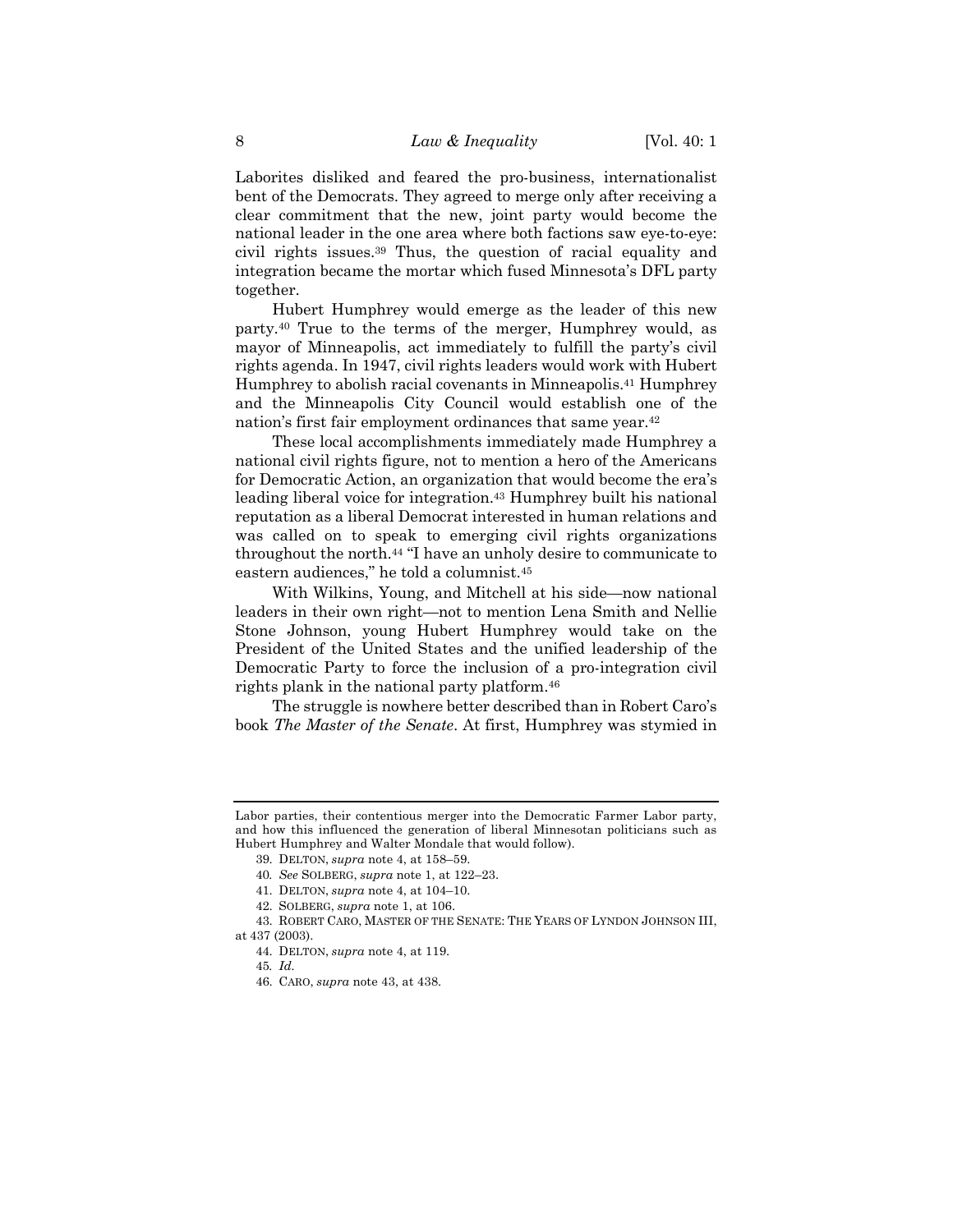the party's platform committee.47 Caro describes Humphrey's triumphant effort to drive a sea change in the party:

Humphrey was told to his face that speaking for the minority plank would ruin—permanently—his own career . . . . But, Humphrey was also to say, some issues were beyond compromise. "For me personally and for the party, the time had come to suffer whatever the consequences."

For once his speech was short—only eight minutes long, in fact, only thirty-seven sentences.

And by the time Hubert Humphrey was halfway through those sentences, his head tilted back, his jaw thrust out, his upraised right hand clenched into a fist, the audience was cheering every one—even before he reached the climax, and said, his voice ringing across the hall, "To those who say we are rushing this issue of civil rights—I say to them, we are one hundred and seventy-two years late."

"To those who say this bill is an infringement on states' rights, I say this—the time has arrived in America. The time has arrived for the Democratic Party to get out of the shadow of states' rights and walk forthrightly into the bright sunshine of human rights."

"People," Hubert Humphrey cried, in a phrase that seemed to burst out of him; it was not in the written text. "People! Human beings!—this is the issue of the twentieth century." "In these times of world economic, political and spiritual—above all, spiritual—crisis, we cannot and we must not turn back from the path so plainly before us. That path has already led us through many valleys of the shadows of death. Now is the time to recall those who were left on the path of American freedom. Our land is now, more than ever before, the last best hope on earth. I know that we can—know that we shall—begin here the fuller and richer realization of that hope—that promise—of a land where all men are truly free and equal."

While Humphrey had been speaking, there had been something else that Paul Douglas would never forget: "hard-boiled politicians dabbing their eyes with their handkerchiefs."48

The minority plank would win, 651.5 to 582.5.49 The Dixiecrats would walk out.50 Strom Thurmond, as their nominee, would win four states, but Truman would more than make up for this in an increased Black vote in northern states that would carry him to victory.<sup>51</sup>

. . .

. . .

<sup>47</sup>*. Id.* at 438–42.

<sup>48</sup>*. Id.* at 443–44.

<sup>49</sup>*. Id.* at 444.

<sup>50</sup>*. Id.*

<sup>51</sup>*. Id.*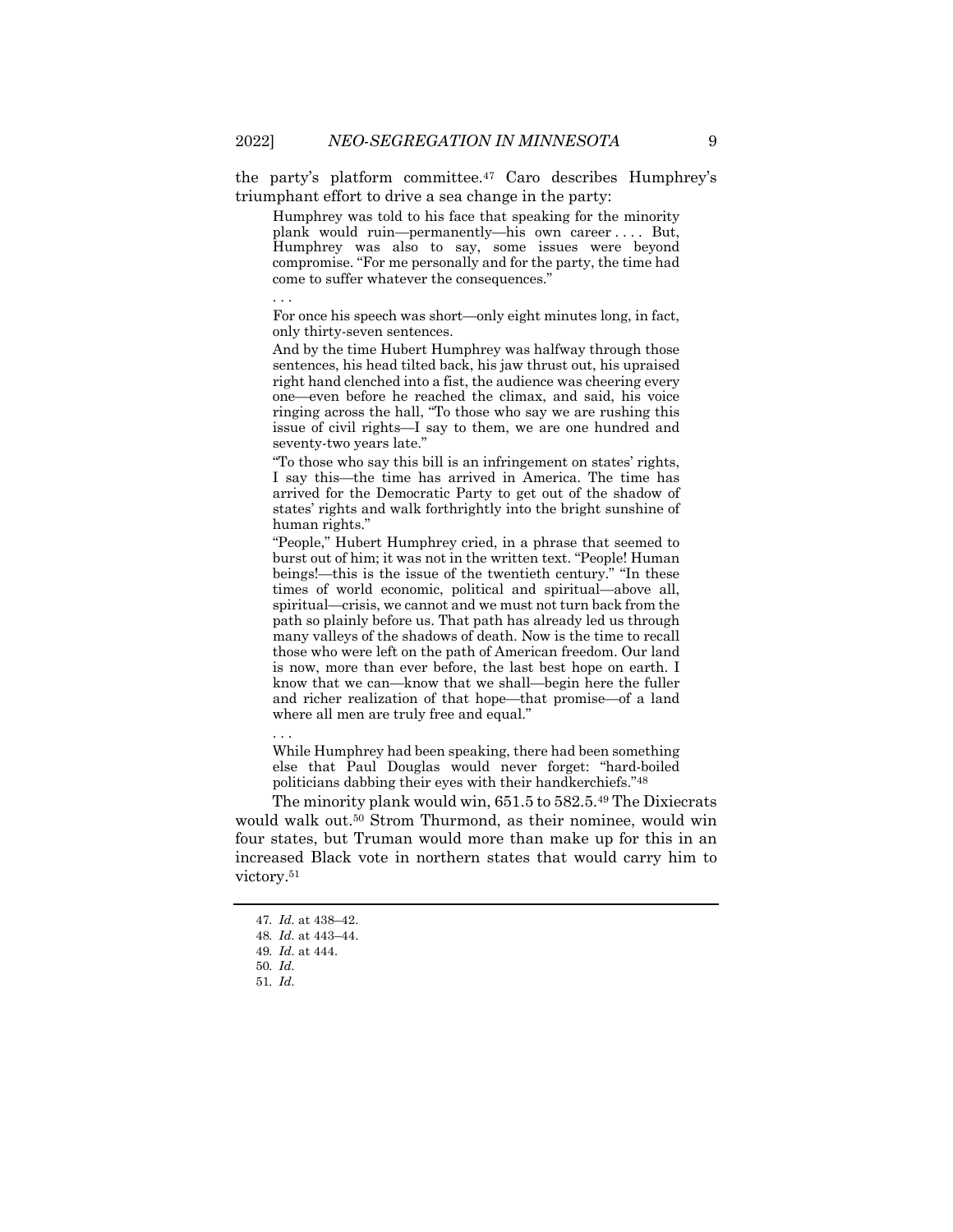After his election to the Senate, Humphrey would come to Washington as a liberal hero, but was initially marginalized by the Senate's political leadership.<sup>52</sup> However, events eventually quickened the pace of progress.

Congressional liberals were empowered by developments like the 1954 *Brown* decision, and the emergence of Martin Luther King, Jr. and his work on the Montgomery bus boycott.53 Episodes like the Little Rock Crisis and the growth of massive resistance began to impress upon Lyndon Johnson, at the time Senate Majority Leader, the importance of making headway on civil rights if he wanted to ever lay claim on the Democratic presidential nomination.54

In this, Humphrey had a role to play. He began to serve as Majority Leader Johnson's conduit to the liberal faction of the legislature, and in that capacity helped Johnson break the Senate gridlock that had prevented the passage of civil right legislation for the past 80 years.55 The 1957 and 1960 Civil Rights Acts were not substantive, but they represented a breaking of a dam, and suggested that future progress was on its way.56

In 1963, civil rights leaders organized the March on Washington, arguably the most important single civil rights demonstration in modern history.57 Of the "Big Six" who organized the March, three would be Minnesotans. In addition to Dr. King, John Lewis, and James Farmer, the six included Roy Wilkins, Whitney Young, and Anna Arnold Hedgemen, representing the NAACP, National Urban League, and National Council of Churches, respectively (the latter taking the place of A. Phillip Randolph, the aging head of the Brotherhood of Sleeping Car Porters).58

<sup>52</sup>*. See* SOLBERG, *supra* note 1, at 133–39 (noting that Humphrey, initially hailed by *Time* as the "[n]o. 1 prospect for liberalism in this country," received low level committee appointments, was referred to as a fool by Senate leader Dick Russell, had his favored legislation blocked, and was publicly embarrassed by the questioning of Senator Robert Taft).

<sup>53.</sup> CARO, *supra* note 43, at 709–10.

<sup>54</sup>*. Id.* at 132–63.

<sup>55.</sup> SOLBERG, *supra* note 1, at 179–80.

<sup>56</sup>*. Id.* at 79; CARO, *supra* note 43, at 1032–33.

<sup>57</sup>*. See generally* WILLIAM P. JONES, THE MARCH ON WASHINGTON: JOBS, FREEDOM, AND THE FORGOTTEN HISTORY OF CIVIL RIGHTS (2013) (providing a comprehensive history of the March on Washington and its impact).

<sup>58.</sup> Tina Burnside, *Minnesota Advocate Anna Arnold Hedgeman Worked at the Intersection of Black and Women's Rights*, MINNPOST (Mar. 8, 2021), https://www.minnpost.com/mnopedia/2021/03/minnesota-advocate-anna-arnoldhedgeman-worked-at-the-intersection-of-black-and-womens-rights/ [https://perma.cc/JW4Y-KEEP].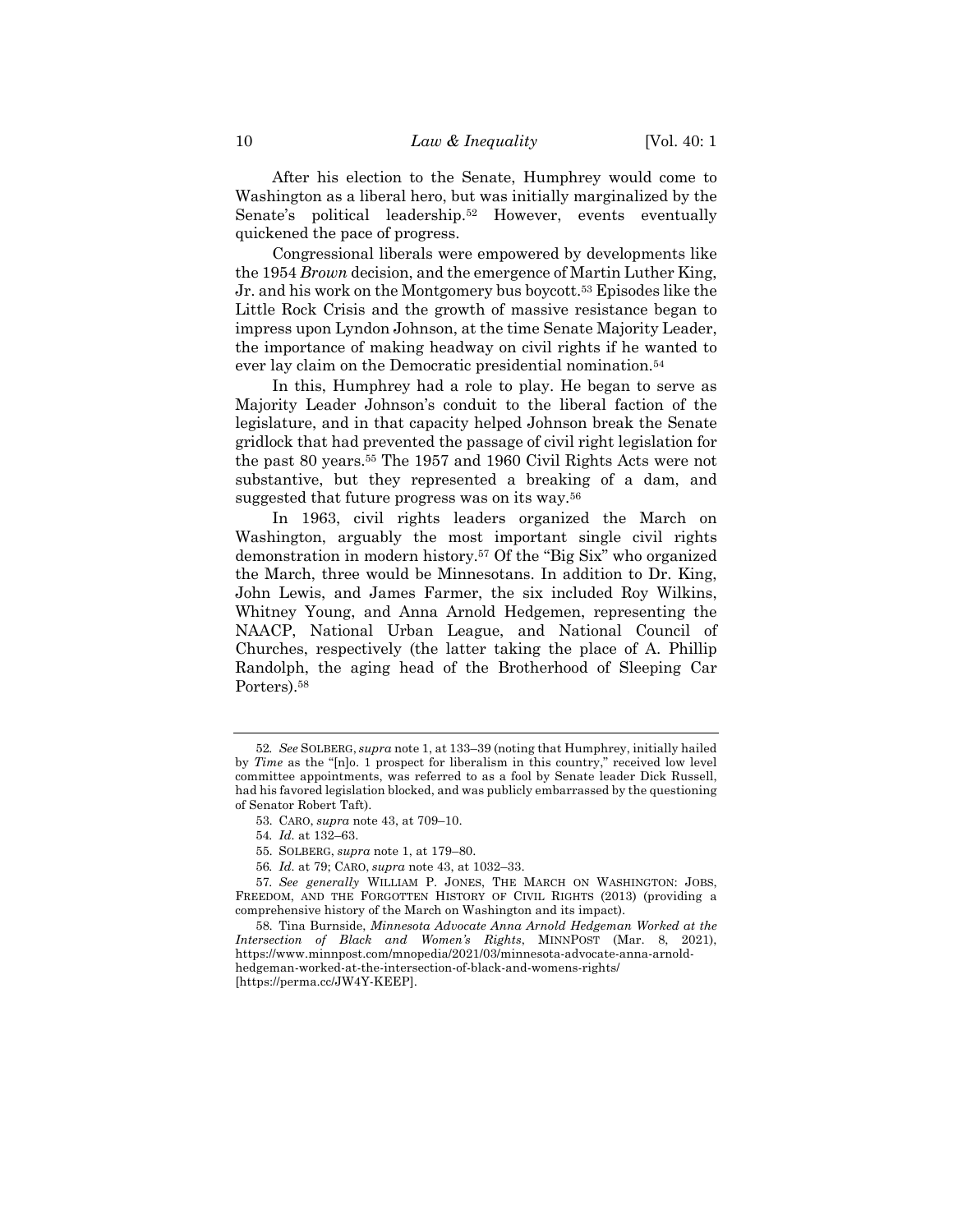Humphrey's larger role would come after the March, as the floor leader for the passage of the 1964 Civil Rights Act, whose major planks involved employment and public accommodation.59 Title VI allowed the Justice Department to commence school desegregation suits and the cutoff of federal funds to segregated schools and public housing.<sup>60</sup> The bill would take the whole summer of 1964, and Humphrey's legislative genius, especially bringing Illinois Republican Everett Dirksen into the fold, would be central to its passage.61

The leaders of the 1960s saw segregation as a central mechanism by which Black Americans were oppressed and understood the elimination of segregation to be a core aim, if not the core aim, of the entire movement. In his famous speech during the March on Washington, and over 100 other speeches and writings, King condemned segregation:

But 100 years later, the Negro is still not free. One hundred years later, the life of the Negro is still sadly crippled by the manacles of segregation and the chains of discrimination. One hundred years later, the Negro lives on a lonely island of poverty in the midst of a vast ocean of material prosperity. One hundred years later, the Negro is still languished in the corners of American society and finds himself in exile in his own land.62

King was an unambiguous foe of segregation in schools and neighborhoods. He would write:

[I]f democracy is to live, segregation must die. Segregation is a glaring evil. It is utterly unchristian. It relegates the segregated to the status of a thing rather than elevate him to the status of the person. Segregation is nothing but slavery covered up with certain niceties of complexity. Segregation is a blatant denial of the unity which we all have in Christ Jesus.63

Although the legal distinction between "de facto" and "de jure" segregation was not widespread at the time, writings from the period make it clear that leaders' concerns about segregation were not restricted to the mere existence of discriminatory laws, but the actual fact of racial separation. Humphrey himself would make this clear in his 1964 book *Integration vs Segregation*:

<sup>59.</sup> SOLBERG, *supra* note 1, at 221–27.

<sup>60</sup>*. Title VI of the Civil Rights Act of 1964*, U.S. DEP'T OF JUST., https://www.justice.gov/crt/fcs/TitleVI [https://perma.cc/6CHM-KC47].

<sup>61</sup>*. See* SOLBERG, *supra* note 1, at 223–27 (highlighting that Humphrey publicly praised and cultivated the support of Senator Dirksen from the start, constantly asking for his input and choosing to have negotiations take place in Dirksen's office).

<sup>62.</sup> Martin Luther King, Jr., I Have a Dream, Address at the March on Washington (Aug. 28, 1963).

<sup>63.</sup> Martin Luther King, Jr., Facing the Challenge of a New Age, Address at the First Annual Institute on Nonviolence and Social Change (Dec. 3, 1956).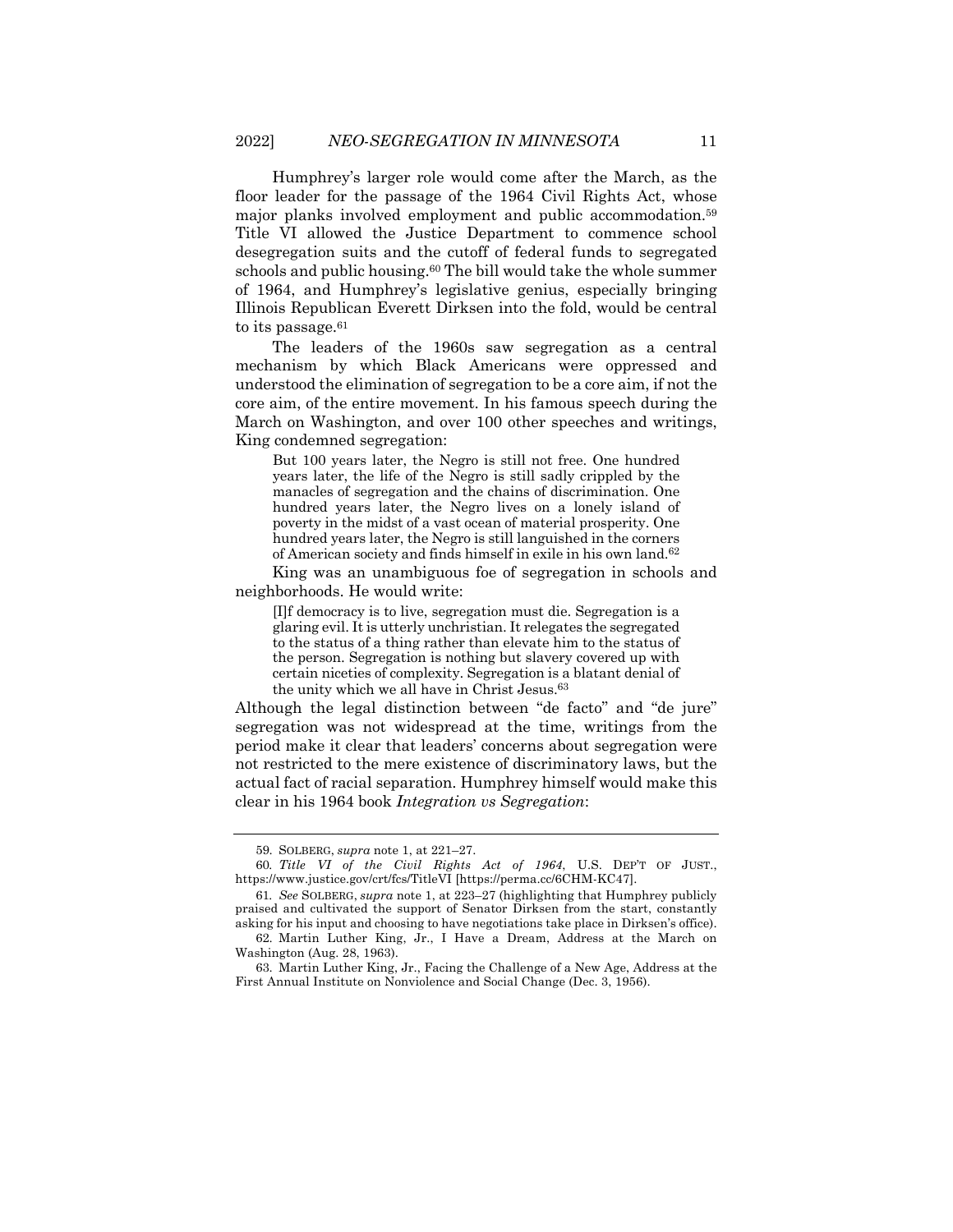A first essential is to comprehend the magnitude of the problem [of segregation] as it exists now, after generations of segregated education. In any part of the nation today, a Negro baby has only half the chance of completing high school, and one-third the chance of completing college, as a white baby born at the same time and place. And today, almost a decade after the Supreme Court ruling against segregated education, only about 9 per cent of the more than three million Negro children of school age in the southern and border states attend integrated schools.64

And:

[O]ur society cannot refuse the Negro an equal education and then refuse to employ him in a decent job on the grounds that he is untrained. We cannot follow a deliberate policy of *apartheid* and then say we refuse to have our children associate with the Negro because of differences in behavior. Such differences as exist result from this very pattern of forcing the Negro's exclusion from the mainstream of American life.

. . . But if responsible leaders fail to act affirmatively and constructively, they lose the battle. If they wait for "public opinion to jell," the leadership role inevitably will be seized by racial extremists. Public opinion must be considered in shaping policy, but policy in itself is a powerful determinant of that opinion. For the successful desegregation and integration of our schools and communities, resolute leadership is essential.65

#### *C. The Fair Housing Act*

No single piece of civil rights legislation has stronger Minnesota ties than the Civil Rights Act of 1968, also known as the Fair Housing Act.

Throughout the 1960s, civil rights campaigners had pushed for government action to eliminate segregation in housing.66 These fair housing advocates had seen little success at the federal level but had won some limited victories in state and local contexts.67 This was especially true in Minnesota, where both the city of Minneapolis and the state itself were early adopters of fair housing legislation.68

<sup>64.</sup> INTEGRATION VS SEGREGATION 2 (Hubert H. Humphrey ed., 1964).

<sup>65</sup>*. Id.* at 6–7.

<sup>66</sup>*. See generally* JULIET Z. SALTMAN, OPEN HOUSING AS A SOCIAL MOVEMENT (1971) (studying the housing movement at the national and local levels during the 1950s and 1960s).

<sup>67</sup>*. Id.* at 127–28 (noting that New York, Denver, Los Angeles, and Seattle all had fair housing programs that ranged from limited to tremendous success).

<sup>68.</sup> SOLBERG, *supra* note 1, at 117–18; ANDERSEN, *supra* note 2, at 210.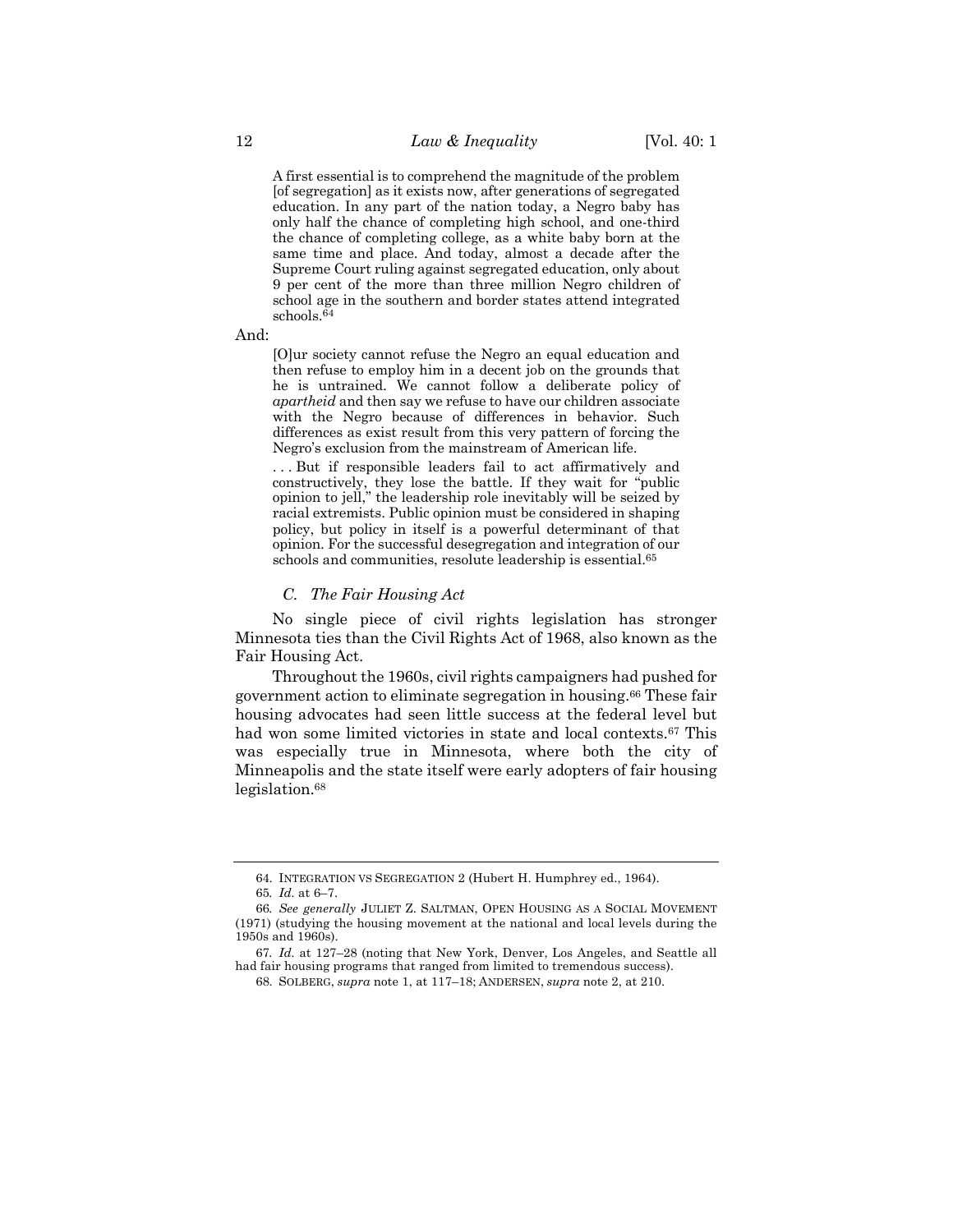In 1966, Dr. King campaigned for the Fair Housing Act in Chicago.69 Dr. King's efforts in the suburbs of Chicago were met with violence.70 Riots broke out in Watts and Cleveland shortly thereafter.71 Nearly 160 riots occurred across the country in July and August of 1967.72

As a result, progress on fair housing legislation had ground to a halt by January 1968.73 Regardless of the fact that they were in fact rooted in segregation, the riots created a backlash. Exploiting White fear coming out of the riots, conservative forces picked up many seats in the 1966 election, and Ronald Reagan rose to prominence as the governor of California.74

As had happened with Humphrey twenty years prior, it was left to a young Minnesotan to spur representatives to abandon their course of inaction. With fair housing in a tough political spot, thirtyeight-year-old Walter Mondale was able to take leadership on the issue.75 Ed Brooke of Massachusetts and Mondale co-authored a strong new fair housing amendment to an unrelated bill already moving through the Senate.76 By pre-arrangement Humphrey himself was presiding over the bill and allowed Mondale to offer the amendment.77

<sup>69.</sup> Walter F. Mondale, *Afterword: Ending Segregation: The Fair Housing Act's Unfinished Business*, *in* THE FIGHT FOR FAIR HOUSING: CAUSES, CONSEQUENCES, AND FUTURE IMPLICATIONS OF THE 1968 FAIR HOUSING ACT 291, 291–96 (Gregory Squires ed., 2017) [hereinafter Mondale, *Afterword*]; Mary Lou Finley, *The Open Housing Marches: Chicago Summer '66*, *in* CHICAGO 1966: OPEN HOUSING MARCHES, SUMMIT NEGOTIATIONS, AND OPERATION BREADBASKET 1, 1 (David J. Garrow ed., 1989).

<sup>70.</sup> Mondale, *Afterword*, *supra* note 69, at 291.

<sup>71.</sup> CHARLES LAMB, HOUSING SEGREGATION IN SUBURBAN AMERICA SINCE 1960: PRESIDENTIAL AND JUDICIAL POLITICS 37 (2005).

<sup>72</sup>*. The Riots of the Long, Hot Summer*, ENCYCLOPEDIA BRITANNICA, https://www.britannica.com/story/the-riots-of-the-long-hot-summer [https://perma.cc/SYR4-BGHV].

<sup>73.</sup> Mondale, *Afterword*, *supra* note 69, at 291; *see also* LAMB, *supra* note 71, at 43–45 (noting that the legislation likely would not have later passed in 1968 had Dr. King not been murdered).

<sup>74.</sup> Cathleen Decker, *Analysis: Watts Riots Shifted State to the Right, But New Demographics Pushed It Left*, L.A. TIMES (Aug. 5, 2015), https://www.latimes.com/ local/politics/la-me-pol-watts-politics-20150806-story.html [https://perma.cc/W2SJ-5YU2].

<sup>75.</sup> Mondale's account of the passage of the Fair Housing Act is available in several sources. *See, e.g.*, Walter F. Mondale, Address to the 2015 National Fair Housing Conference (Sept. 1, 2015); Mondale, *Afterword*, *supra* note 69.

<sup>76</sup>*.* Mondale, *Afterword*, *supra* note 69, at 291.

<sup>77</sup>*. Id.*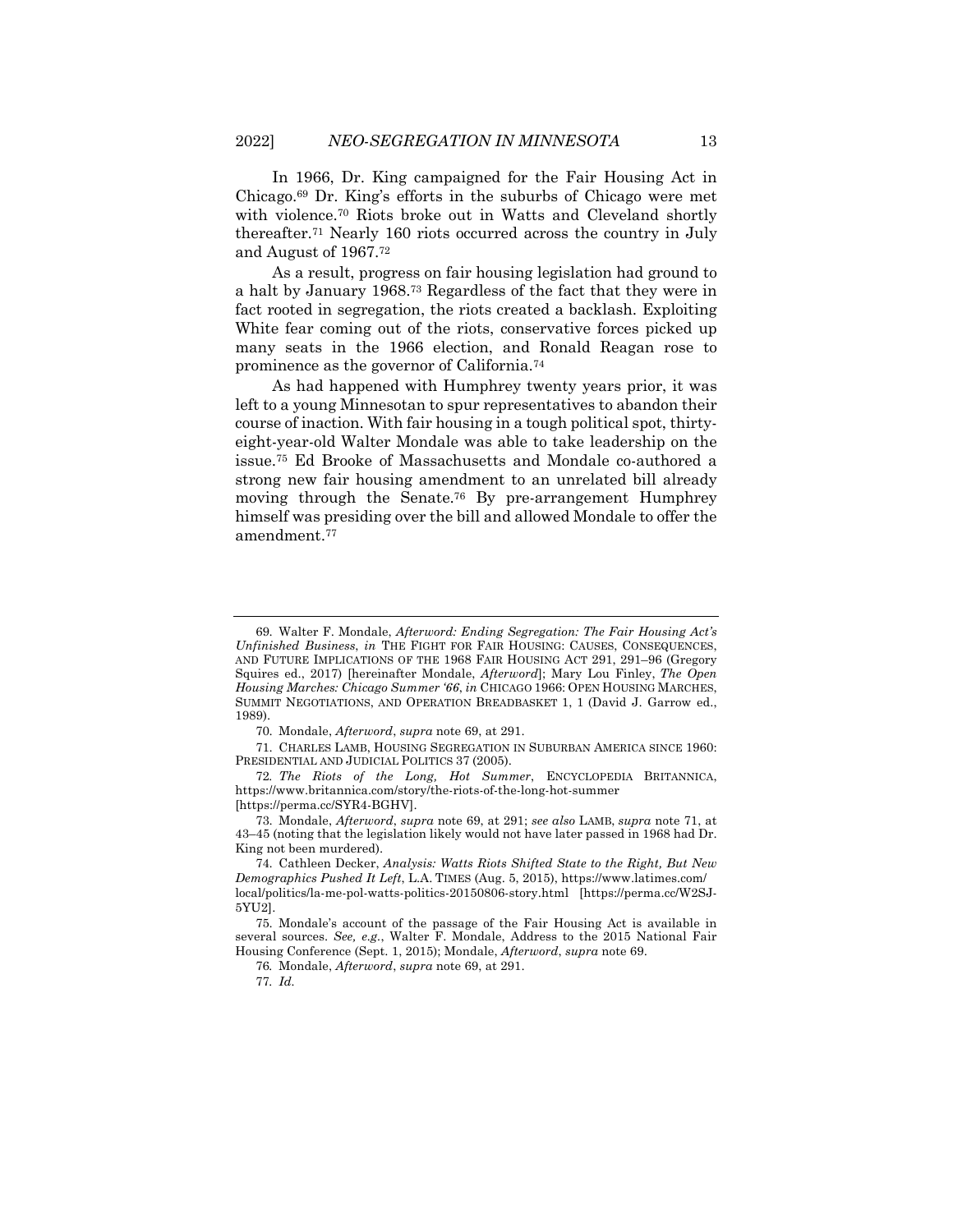Southern senators launched a filibuster against the bill, and three cloture votes failed.78 But on the day of the third vote, the Kerner Commission, tasked by President Johnson with uncovering the roots of the 1967 riots, finally released its report.79 It attributed the riots to "residential segregation and the conditions of the ghetto."80 Helpfully, the report urged passage of a comprehensive fair housing bill to prevent similar riots.<sup>81</sup>

The Kerner report's breadth and strong prescriptive conclusions jarred the fair housing law out of gridlock.82 Several years earlier, in 1966, Minority Leader Dirksen had declared Mondale's fair housing proposal unconstitutional.83 But with calls for action now coming from the public, from civil rights leaders, and from the Kerner Commission, he now expressed openness to compromise.84 With assistance from President Johnson, the bill passed the Senate.85

In the House, the law stalled again, this time in the Rules Committee.86 But on April 4th, Dr. King was shot in Memphis, triggering riots nationwide, with one of the most severe outbreaks of violence happening in Washington, D.C. itself.87 Forced to react, the House passed the bill on April 10th, and the Fair Housing Act was signed into law the next day.88

In 2017, Mondale would reflect on the Act:

Above all Congress intended—as the Supreme Court recently held—that the Fair Housing Act serve as a new, powerful tool to end racial residential segregation and to replace racial ghettoes with vibrant and racially integrated neighborhoods. The events of the late 1960s highlighted how deeply interwoven segregation was into the social fabric of American cities, and how concertedly American institutions had worked to maintain it. Racial separation, once enforced as policy, was now perpetuated as a matter of habit through the actions of public

<sup>78</sup>*. Id.* At the time, sixty-seven votes were needed to end a filibuster. *Id.*

<sup>79</sup>*. Id.* at 291–92.

<sup>80</sup>*. Id.* at 292.

<sup>81</sup>*. Id.* 

<sup>82</sup>*. Id.*

<sup>83</sup>*. Id.*

<sup>84</sup>*. Id.*

<sup>85</sup>*. See id.* ("I called President Johnson and told him that Bob Bartlett of Alaska wanted the filibuster to remain a strong tool for small states like Alaska, but that he also badly wanted a certain federal construction project. After a moment's silence, I heard the president say, 'Thank you,' and there was a click. Bob Bartlett voted for cloture and we ended the filibuster . . . .").

<sup>86</sup>*. Id.*

<sup>87</sup>*. Id.*

<sup>88</sup>*. Id.*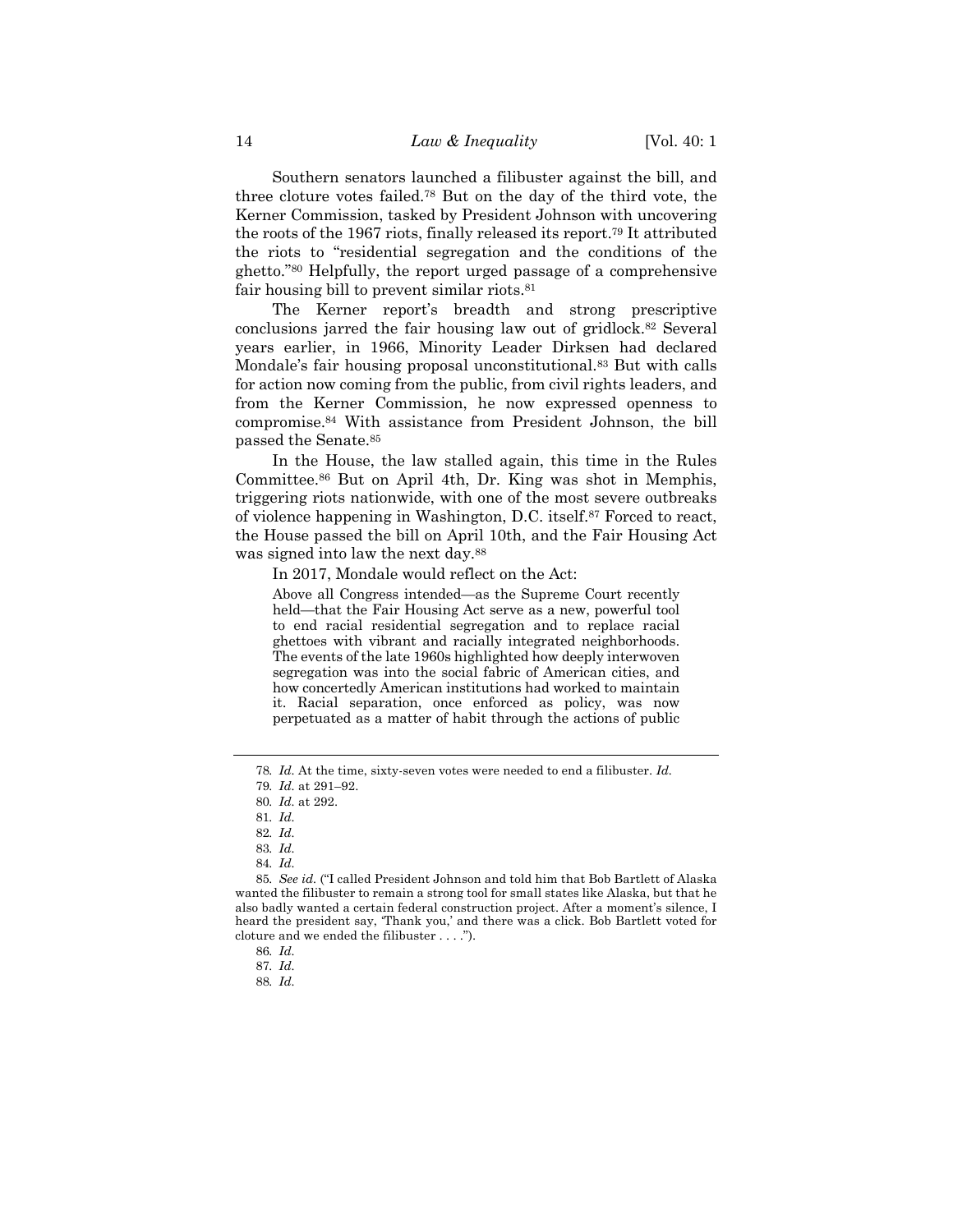agencies and private citizens alike. Especially after the Kerner Commission report, Congress understood that integration was the only mechanism for attacking the root causes of the discrimination and suffering that plagued American cities. Halting segregation, dismantling it, and building integration were the overriding objectives of the [Fair Housing Act], the end goals towards which all its provisions were to be directed.89

For over a century, Minnesota has blazed a trail on civil rights in ways large and small. Its advocates and activists were instrumental in forging the 20th century's civil rights movement, and from the end of World War II, its elected leaders have been at the front lines of the legislative battle to fulfill the promise of *Brown v. Board of Education* and to make the guarantees of the Fourteenth Amendment a lived reality in American society. These courageous individuals risked their careers, endured threats and abuse, and two leaders—Hubert Humphrey and Walter Mondale—paid the ultimate political price, losing the presidency to opponents who campaigned on White reactionary and segregationist sentiment.90

#### **II. School Desegregation**

Like in almost all of America's major cities, schools in Minneapolis and St. Paul were racially segregated in the first half the 20th century.91 However, the city's residents—and the state government—embraced desegregation efforts more readily than many others. Starting in the 1960s, various governmental entities in Minnesota began to proactively attack school segregation. Minn. Stat. § 123B.30, first enacted in 1959, forbade segregation on penalty of losing funding:

No district shall classify its pupils with reference to race, color, social position, or nationality, nor separate its pupils into different schools or departments upon any of such grounds. Any district so classifying or separating any of its pupils, or denying school privileges to any of its pupils upon any such ground shall forfeit its share in all apportioned school funds for any apportionment period in which such classification, separation, or exclusion shall occur or continue.92

In 1967, the state added an additional anti-segregation provision to the Minnesota Human Rights Act forbidding local

<sup>89</sup>*. Id.*

<sup>90</sup>*. See* LAMB, *supra* note 71, at 45; DELTON, *supra* note 4, at xii–xiii.

<sup>91.</sup> Greta Kaul, *With Covenants, Racism Was Written into Minneapolis Housing. The Scars Are Still Visible*, MINNPOST (Feb. 22, 2019), https://www.minnpost.com/ metro/2019/02/with-covenants-racism-was-written-into-minneapolis-housing-thescars-are-still-visible/ [https://perma.cc/36YZ-2UZD].

<sup>92.</sup> MINN. STAT. § 123B.30 (2020).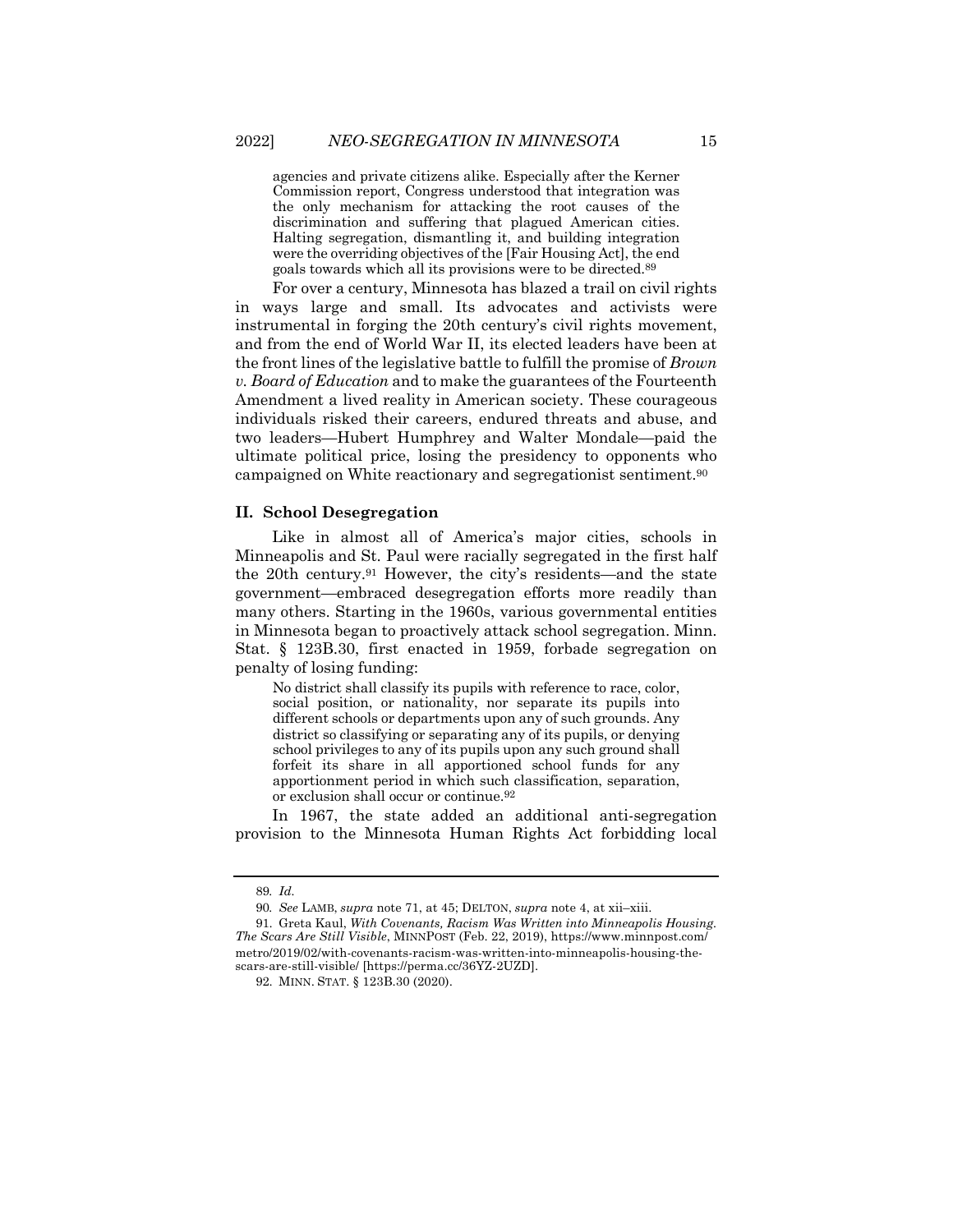school districts from "discriminat[ing] in any manner in the full utilization of or benefit from any educational institution, or the services rendered thereby to any person because of race, color, creed . . . ."93 Discrimination is expressly defined to include segregation or separation.94 The law also defined a discriminatory practice to "exclude, expel, or otherwise discriminate against a person seeking admission as a student, or a person enrolled as a student because of race, color, creed . . . ."95

By the early 1970s, state educational policy started galvanizing against segregation in earnest. Although federal law had begun to distinguish between *de jure* and *de facto* segregation, the Minnesota Board of Education announced its intention to regulate and reduce both types in 1967.96 In 1973, the Minnesota Department of Education promulgated its first desegregation rule.<sup>97</sup> This rule applied flexible racial ratios in accordance with the Supreme Court's approved remedial framework outlined in *Swann v. Charlotte-Mecklenburg Board of Education*.98

Near simultaneously, local efforts to end racial segregation in schools begin to bear fruit—although not without some resistance in local government. In the late 1960s, a collection of parents sought to combine two South Minneapolis elementary schools, Field and Hale, one of which was predominantly Black and the other of which was predominantly White.<sup>99</sup> After successfully combining, both schools served all children in the area, with students attending Hale kindergarten through third grade and Field fourth through sixth grade.100

A federal school desegregation lawsuit, *Booker v. Special School District No. 1*, was filed against Minneapolis, resulting in a court-enforced desegregation order in 1972.101 The decision creating the order cited "optional attendance zones," the "size and location of

<sup>93.</sup> MINN. STAT. § 363A.13(1) (2020).

<sup>94.</sup> MINN. STAT. § 363A.03(13) (2020).

<sup>95.</sup> MINN. STAT. § 363A.13(2) (2020).

<sup>96</sup>*. See* State of Minn. Dep't of Child., Families, & Learning, Statement of Need and Reasonableness, In the Matter of Proposed Rules Relating to Desegregation: Minnesota Rules Chapter 3535 (3535.0100 to 3535.0180) (1998) [hereinafter 1998 SONAR] (discussing the history of desegregation efforts and regulations in Minnesota).

<sup>97</sup>*. See id.*

<sup>98</sup>*. Id.* at 2; *see* Swann v. Charlotte-Mecklenburg Bd. of Educ., 402 U.S. 1 (1971). 99*. See, e.g.*, Brandt Williams, *40 Years Later, Minneapolis Parents Recall Bussing's Start*, MPR NEWS (May 4, 2012), https://www.mprnews.org/story/2012/ 05/04/minneapolis-busing-40-year-anniversary [https://perma.cc/CJ2Z-P6MN].

<sup>100</sup>*. See id.*

<sup>101</sup>*. See* Booker v. Special Sch. Dist. No. 1, 351 F. Supp. 799 (D. Minn. 1972).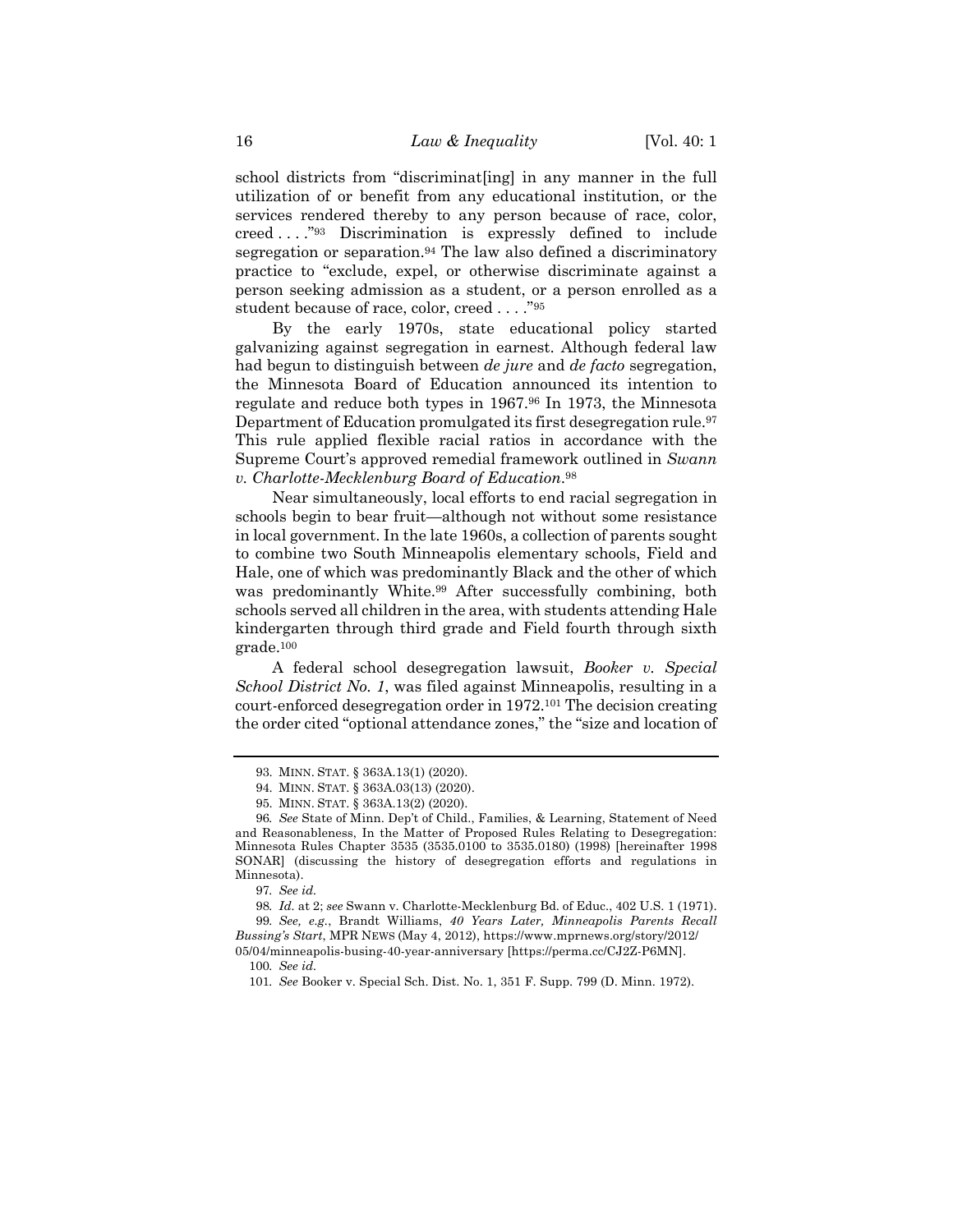schools," "transfer policies," and "racially motivated" boundaries as evidence of *de jure* segregation by the district.102 For the following decade, the court helped guide policies such as school boundary decisions and conducted annual reviews of the district's progress towards integration.103

In the mid and late 1970s, the Minneapolis district and the state battled over the scope and reach of Minnesota desegregation rules. In 1978, the state released an administrative rule that would regulate not just intentional *de jure* segregation but also *de facto*  segregation.104 Local districts argued such a rule was impermissible, but in a 1978 Statement of Need and Reasonableness (SONAR), the Minnesota Attorney General and statewide Board of Education declared that such authorities were clearly intended by the state legislature.105

The Minneapolis district retaliated by challenging the state's authority to regulate *de facto* segregation in administrative proceedings, both on constitutional and state law grounds.106 An administrative law judge upheld the state's regulation of *de facto*  segregation and rejected every aspect of Minneapolis's challenge.<sup>107</sup> The judge found ample constitutional grounding for Minnesota's rules in the Supreme Court's 1971 *Swann* decision, which clearly distinguished between target racial ratios and prohibited quotas or racial balancing.108 The opinion upheld the state's authority to forbid *de facto* segregation by examining the § 123B.30 statutory prohibition of segregation and the even broader prohibition of the Minnesota Human Rights Act.109 The opinion noted that the legislature had acquiesced to these regulations by repeatedly

<sup>102</sup>*. Id.* at 804, 809.

<sup>103.</sup> Many of the records related to the *Booker* decision are difficult to access today and perhaps lost altogether—a not uncommon predicament for desegregation plaintiffs. However, in 1978, midway through the courts' oversight of the *Booker*  decision, one challenge to the case rose to the federal circuit courts, where it was defeated. *See* Booker v. Special Sch. Dist. No. 1, 585 F.2d 347 (8th Cir. 1978).

<sup>104</sup>*. See* State of Minn. Dep't of Educ., In the Matter of: The Proposed Amendments to Rules of the State Board of Education Governing Equality of Educational Opportunity and School Desegregation, Statement of Need and Reasonableness (1978).

<sup>105</sup>*. Id.*

<sup>106</sup>*. See* State of Minn. Off. of Hearing Exam'rs, Rep. of Hearing Exam'r, In the Matter of the Proposed Adoption of Rules of the State Board of Education Governing the Standard for Determining School Segregation and Community Services Dealing Specifically with the Limitations on Aids and Levies and the Annual Reporting Data (1978).

<sup>107</sup>*. See id.*

<sup>108</sup>*. Id.* at 1.

<sup>109</sup>*. Id.* at 4.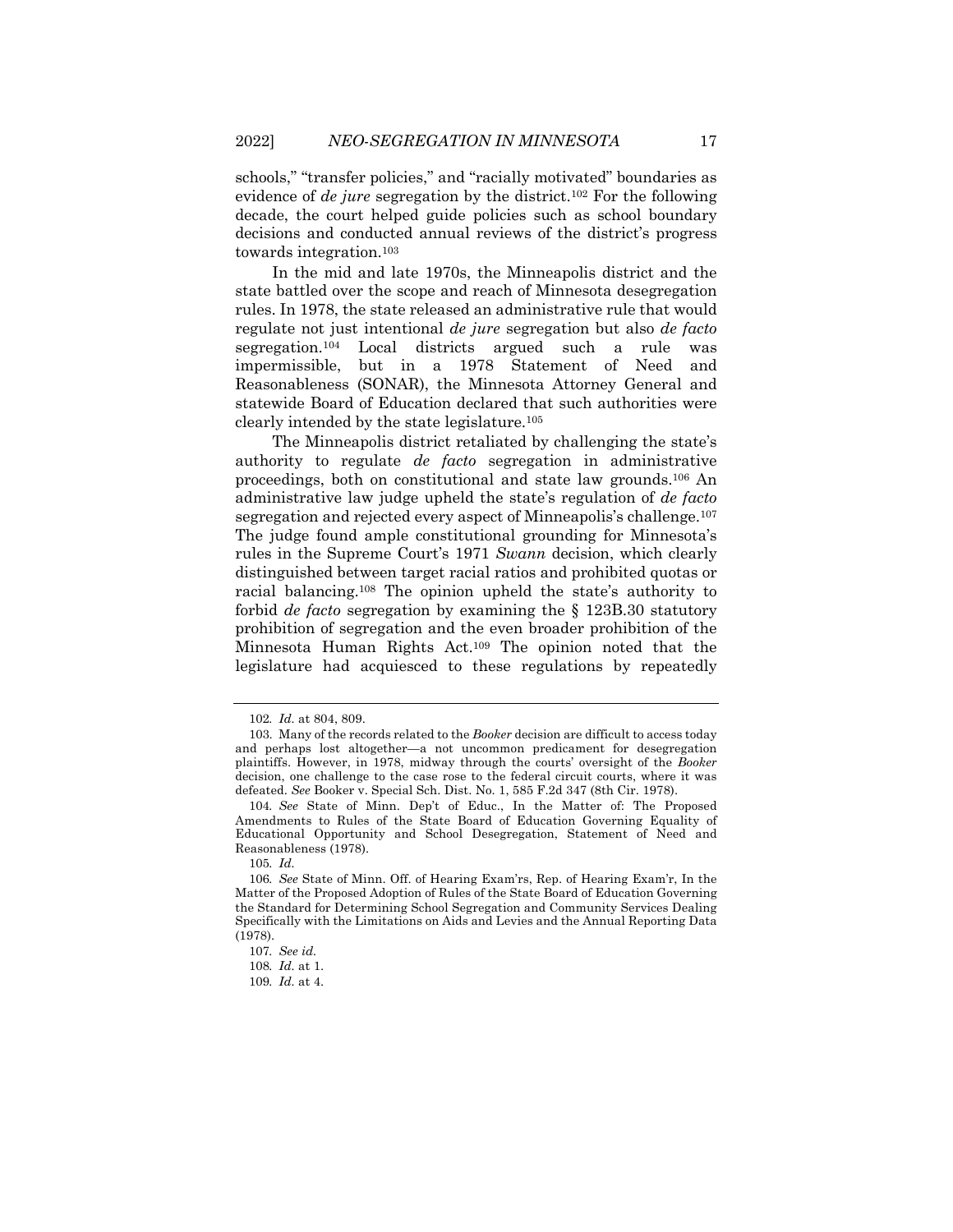funding transportation, construction, and other activities undertaken in the course of desegregation.110

By the early 1980s, much of the resistance to school desegregation in the Twin Cities had faded into apparent consensus. The legal and policy worlds seemed to agree: Minnesota's desegregation efforts were working. The Minneapolis desegregation order was dissolved in 1983 to give the district "the opportunity for autonomous compliance with constitutional standards."111 Notably, the court did not find that the Minneapolis school district was integrated or unitary, and received assurances that the State Department of Education was "willing and able to assume the duty of monitoring the further implementation of the District's desegregation/integration plan."112

#### *A. The Rise of School Choice*

Starting in the late 1980s, school diversity increased rapidly in Minnesota. While most non-White segregation had previously been between schools in the same district—primarily in Minneapolis and St. Paul—now, interdistrict segregation, where entire districts were racially isolated, had begun to grow rapidly.113 As strong as the existing desegregation rules were in Minnesota, they imposed no interdistrict remedies—meaning districts, acting alone, could not avoid becoming segregated if their demographics shifted too much.

These shifts brought a wave of new attention to the problem of racial segregation. But while Minnesota had historically confronted segregation head-on with strong integration measures, this time would be different. Many of the state's public and private leaders and advocates would instead promote remedies that avoided integration—or worse, increased segregation outright—in misguided attempts to eliminate the harms of segregation without eliminating the thing itself.114

In a national context, the most significant of these efforts was the invention of the charter school and the expansion of school

<sup>110</sup>*. Id.* at 3.

<sup>111.</sup> Booker v. Special School District No. 1, No. 4-71 Civ. 382, slip op. at 5 (D. Minn. June 8, 1983).

<sup>112</sup>*. Id.* at 4.

<sup>113.</sup> MYRON ORFIELD, METROPOLITICS: A REGIONAL AGENDA FOR COMMUNITY AND STABILITY 39-41 (Brookings Inst. & Lincoln Inst. of Land Pol'y eds., 1997).

<sup>114</sup>*. See* Rachel Cohen, *The Untold History of Charter Schools*, DEMOCRACY (Apr. 27, 2017), https://democracyjournal.org/arguments/the-untold-history-of-charterschools/ [https://perma.cc/8S87-MRRZ].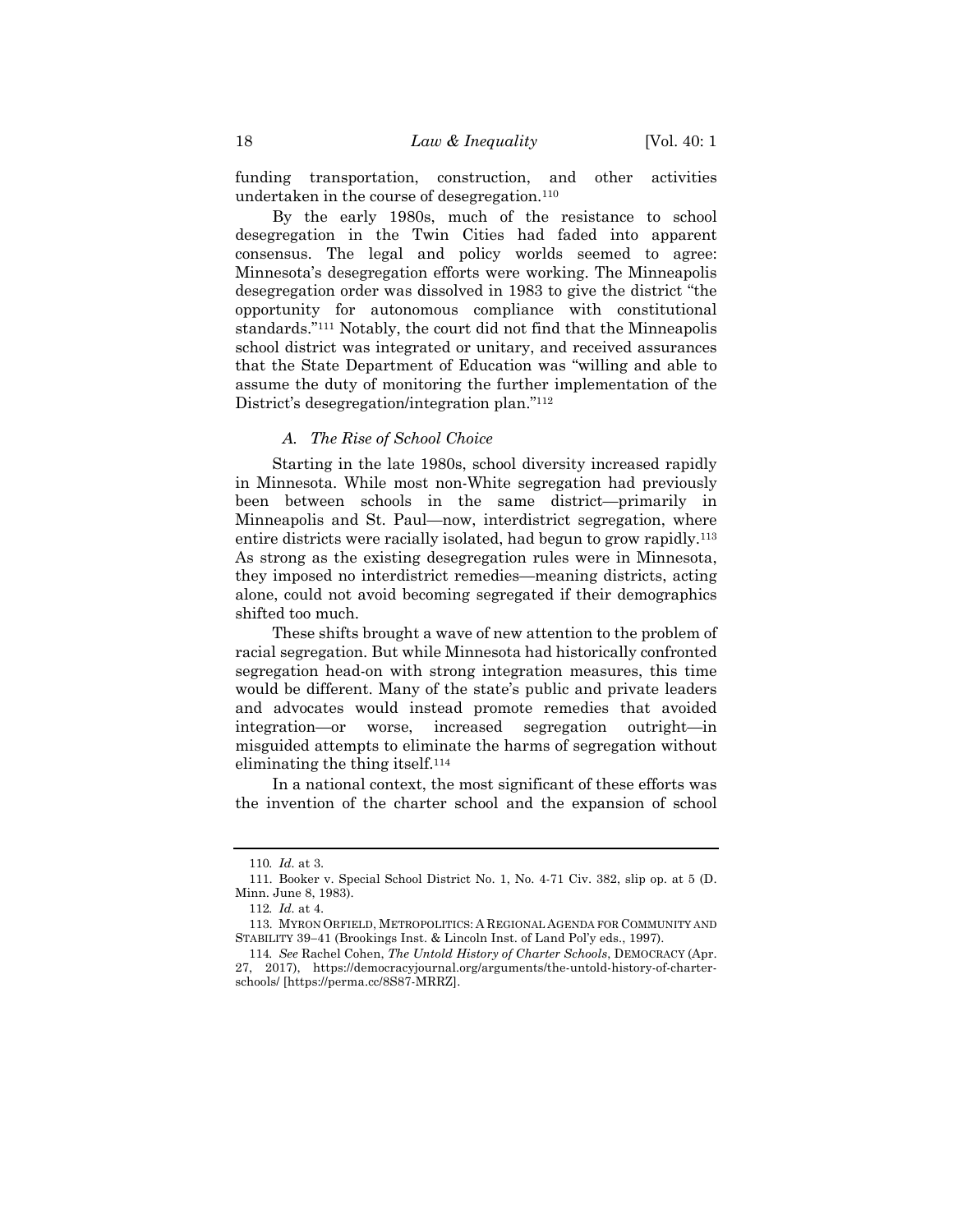choice. Although the name and the idea of independent schools stretched back decades, the modern concept of a school choice was born in Minnesota in the late 1980s.115 A Minnesota reformer, Ted Kolderie, developed a theory of how education could be improved by inserting market-like competition into the supposedly monopolistic, non-competitive system governed by school boards.116 Although Kolderie's initial broad proposal did not explicitly position itself as an alternative to segregation, it did identify segregated urban schools as the areas in need of reform.117 Another Minnesota-based education reformer, Joe Nathan, spent much of the 1980s working with conservative governors to increase support for greater school choice, including vouchers.118

Some Minnesota policymakers and advocates seized on the ideas of Nathan and Kolderie as the vehicle to address the state's growing educational inequities. The Citizens League, a major nonprofit in the Twin Cities area, developed these early charter ideas into the nation's first complete proposal for the creation of charter schools.119 The Citizens League proposal addressed the elephant in the room—desegregation—head-on. The proposal argued that, absent a charter school plan, the Twin Cities would have no choice but to adopt strong desegregation remedies, including redrawing or merging existing school districts.120 This dramatic reconfiguration was put forward as the only alternative to the creation of Minnesota charter schools.121

Throughout this process, advocates of charter schools and school choice received support from groups positioned on the centerright and center-left. The Minnesota Business Partnership, which represented the leadership of some of the state's largest companies, heavily endorsed the idea of choice-based school reform.<sup>122</sup> The Progressive Policy Institute, a think tank founded by Bill Clinton's Democratic Leadership Council, consulted with Kolderie in 1990, and Kolderie subsequently produced policy papers about choice for

<sup>115</sup>*. Id.*

<sup>116</sup>*. Id.*

<sup>117</sup>*. Id.*

<sup>118</sup>*. Id.* See also EMBER REICHGOTT JUNGE, ZERO CHANCE OF PASSAGE: THE PIONEERING CHARTER SCHOOL STORY (Beaver's Pond Press ed., 2012) for a brief history of the Minnesota roots of charter schools.

<sup>119.</sup> Cohen, *supra* note 114.

<sup>120</sup>*. See* CITIZENS LEAGUE, CITIZENS LEAGUE REPORT: CHARTERED SCHOOLS = CHOICES FOR EDUCATIONS + QUALITY FOR ALL STUDENTS (1988).

<sup>121</sup>*. Id.* at 19-20.

<sup>122</sup>*. See* JUNGE, *supra* note 118.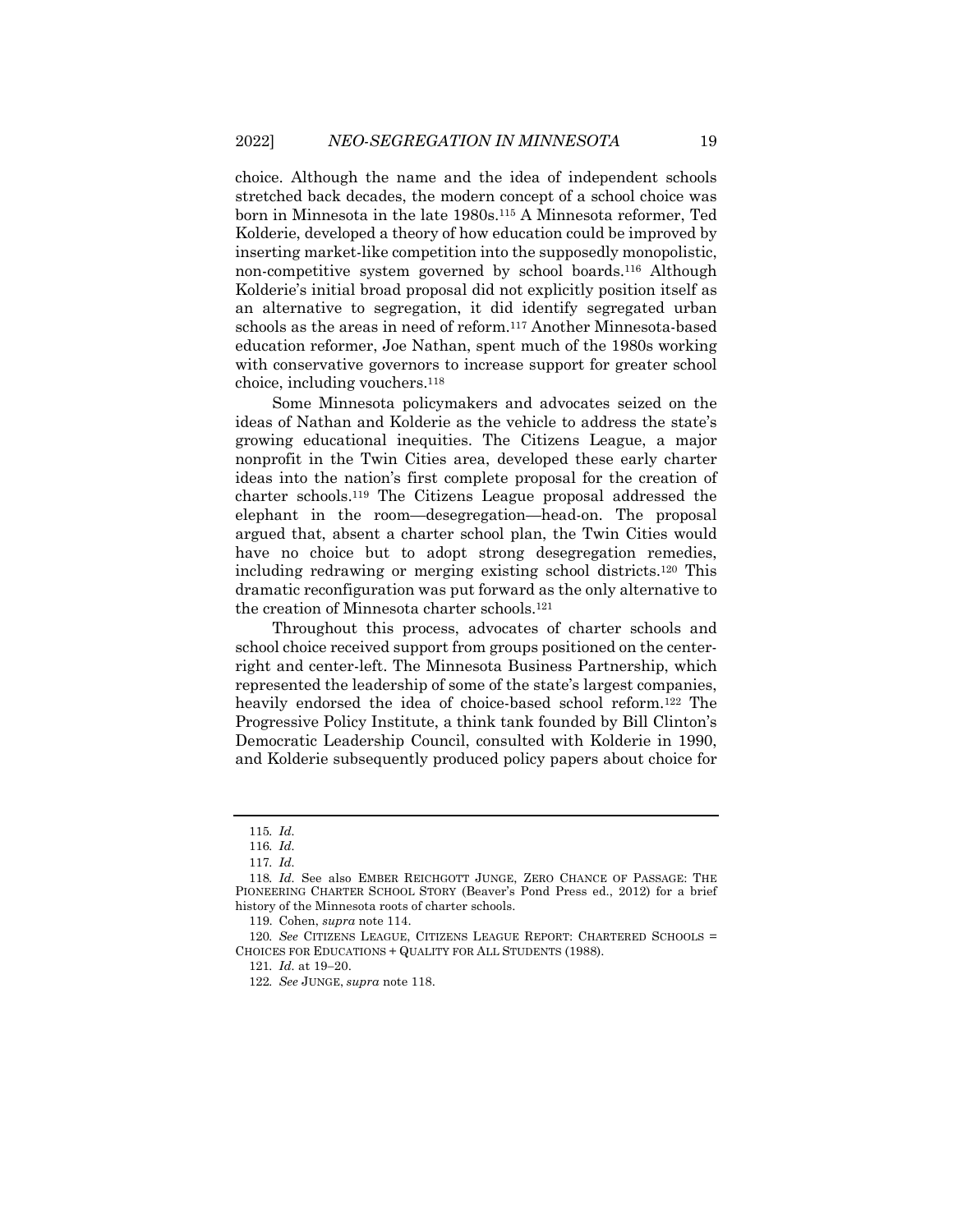the Institute.123 Ultimately, Minnesota enacted some of the nation's earliest and strongest school choice measures. These included an expansive open enrollment law in 1987 and the nation's first charter school law in 1992.124

Minnesota's charter schools were deeply segregated from the very beginning. Today, almost all of the Twin Cities' most segregated schools—both non-White *and* White—are charters.125 Charter schools facilitate segregation in a number of ways.

First, as schools of choice, they have proven convenient vehicles for White flight from diverse traditional public schools.126 Although all children are equally eligible to enroll in a charter, not every child is equally able to attend, due to practical obstacles such as transportation or curricular concerns.127 As a consequence, heavily White charters have experienced very rapid growth in Twin Cities suburbs, where traditional schools are quickly becoming more diverse.<sup>128</sup>

In addition, charters are forced to recruit their student bodies from the student population, and many have opted to do so by billing themselves as racially targeted or culturally focused.<sup>129</sup> Minnesota is home to Afro-, Hmong-, Latino-, and Somali-centric charter schools, which explicitly recruit students on claimed commonalities.130 Although there are no explicitly Whitesegregated charter schools, there are a number of Europeanoriented schools, such as a Russian language charter (96% White) and a classical academy (76% White).131 In one particularly egregious case, a German immersion charter, which was 88% White, opened nine blocks from a traditional public school serving the same grades, which was only 8% White.132

<sup>123.</sup> Cohen, *supra* note 114.

<sup>124</sup>*. See* JUNGE, *supra* note 118.

<sup>125.</sup> INST. ON METRO. OPPORTUNITY, THE MINNESOTA SCHOOL CHOICE PROJECT: PART I: SEGREGATION AND PERFORMANCE 2 (2017), https://scholarship.law.umn.edu/ cgi/viewcontent.cgi?article=1125&context=imo\_studies [hereinafter MINN. SCHOOL CHOICE PROJECT] [https://perma.cc/B86U-5HH6].

<sup>126</sup>*. Id.* at 9.

<sup>127.</sup> INST. ON METRO. OPPORTUNITY, FAILED PROMISES: ASSESSING CHARTER SCHOOLS IN THE TWIN CITIES 44-46 (2008) [hereinafter FAILED PROMISES].

<sup>128</sup>*. See* MINN. SCHOOL CHOICE PROJECT, *supra* note 125; INST. ON METRO. OPPORTUNITY, CHARTER SCHOOLS IN THE TWIN CITIES: 2013 UPDATE 1 (2013); FAILED PROMISES, *supra* note 127.

<sup>129.</sup> Will Stancil, *Charter Schools and School Desegregation Law*, 44 MITCHELL HAMLINE L. REV. 455, 480 (2018).

<sup>130</sup>*. See id.* at 473–81; FAILED PROMISES, *supra* note 127.

<sup>131.</sup> Stancil, *supra* note 129, at 477-78.

<sup>132</sup>*. Id.* at 456.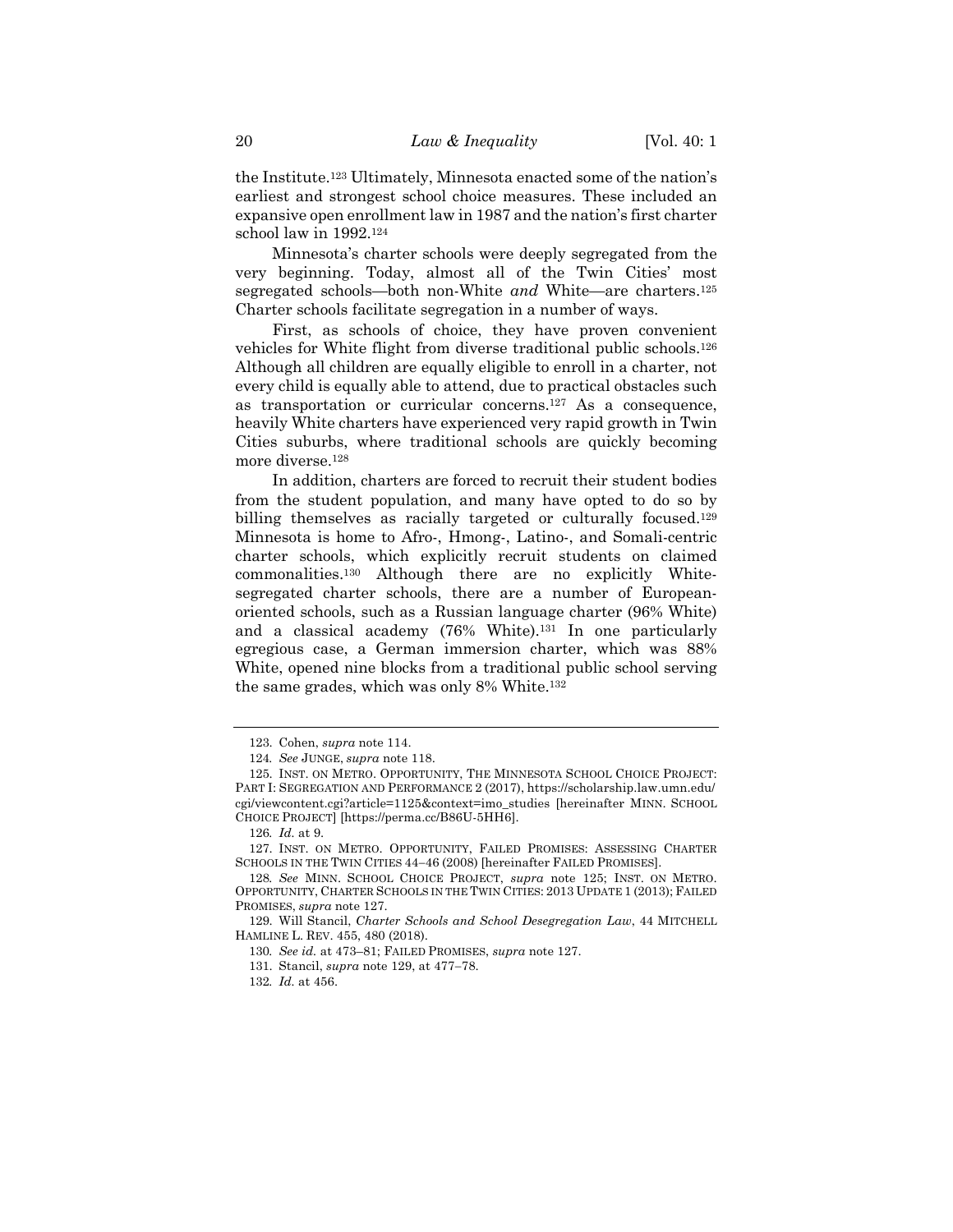As a result of these dynamics, and as the recipients of a blanket exemption from the state desegregation rule, charters are overwhelmingly more segregated than their traditional school counterparts. Of the 50 most segregated schools in the Twin Cities region, 45 are charters.133 The region contains 78 schools that are more than 95% non-White; 59 are charters.134 Out of all charter enrollees, 72% of Black students, 68% of Hispanic students, and 74% of Asian students are attending a highly segregated, more than 90% non-White, school.135 At traditional schools, the equivalent figures are 16%, 11%, and 18%, respectively. Similarly high levels of segregation have existed at charters since at least the 1995-1996 school year.136

Minnesota's other major school choice mechanism, open enrollment, has also come to severely worsen segregation.137 Initially, open enrollment options were limited by desegregation rules—a student could not enroll into a new district if the change would worsen segregation.138 But the policy was exempted from desegregation rules in 2001, and additional resegregation followed rapidly.139

A 2013 study examined the effect of open enrollment on district demographics. In the 2000-2001 school year, 12% of White students' open enrollment moves were integrative in effect, and 20% were segregative in effect.<sup>140</sup> The remainder were neutral (i.e., between two similarly composed school districts).141 By 2010, over a third—36%—were segregative in effect, while 19% were integrative in effect.142

The school districts most affected by open enrollment are those in rapidly diversifying suburbs, where the policy provides an escape route for White families concerned about integrated schools.<sup>143</sup> These communities include Richfield, Columbia Heights, Osseo,

<sup>133</sup>*. See* MINN. SCHOOL CHOICE PROJECT, *supra* note 125.

<sup>134</sup>*. Id.* at 4.

<sup>135</sup>*. Id.* at 12-14.

<sup>136</sup>*. Id.*

<sup>137</sup>*. See* INST. ON METRO. OPPORTUNITY, OPEN ENROLLMENT AND RACIAL SEGREGATION (2013) [hereinafter OPEN ENROLLMENT AND RACIAL SEGREGATION].

<sup>138</sup>*. See* Margaret C. Hobday, Geneva Finn & Myron Orfield, *A Missed Opportunity: Minnesota's Failed Experiment with Choice-based Integration*, 35 WM. MITCHELL L. REV. 936, 953–55 (2009).

<sup>139</sup>*. See id.* at 959.

<sup>140.</sup> OPEN ENROLLMENT AND RACIAL SEGREGATION, *supra* note 137, at 7.

<sup>141</sup>*. Id.*

<sup>142</sup>*. Id.*

<sup>143</sup>*. Id.* at 9.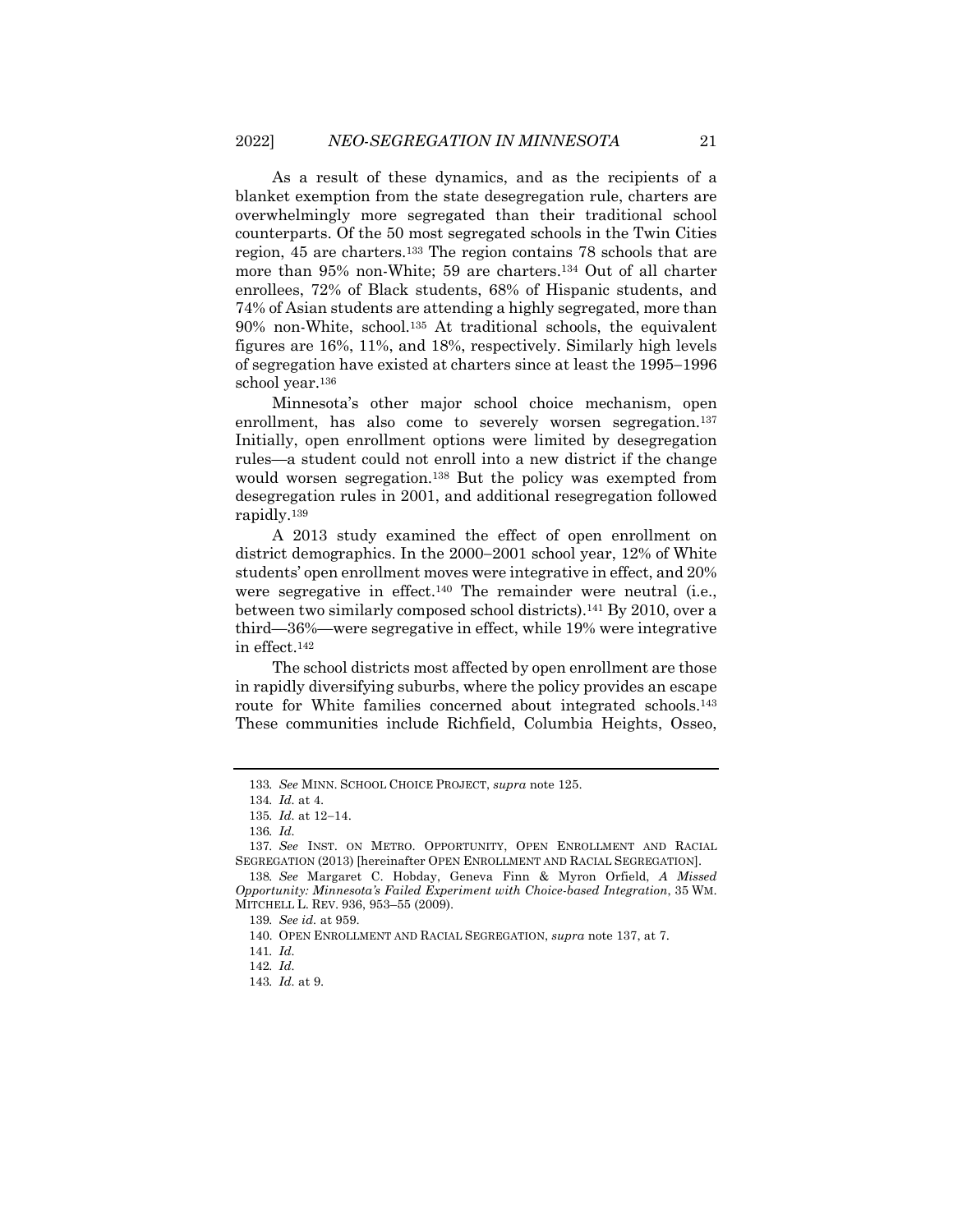and Robbinsdale.144 Meanwhile, a number of districts serve as White flight hubs, receiving a significant portion of their overall student body as open enrollees from neighboring districts.145 These include St. Anthony, Mahtomedi, Edina, and Minnetonka.146

Some districts have utilized open enrollment and diversifying neighborhoods as a strategy for recruiting wealthier student bodies. For example, four districts bordering the Minnetonka district have officially considered or implemented integrative boundary changes.147 While its neighbors considered these plans, the Minnetonka school district launched an expensive and unusual paid advertising plan in local newspapers, television, and radio.148 According to superintendents of neighboring districts, the Minnetonka district was engaged in an active effort to recruit skittish parents.149 Not only could these efforts increase White segregation in Minnetonka schools, but they undermine attempts by neighboring districts to maintain demographically balanced schools.

# *B. Conflict Over Minnesota's Desegregation Rules in the 1990s*

While Minnesota was introducing new school choice mechanisms that increased segregation, it was also weathering a conflict over the desegregation rules that existed in the early 1990s. A new rule was adopted in 1999 that reflected the views of integration skeptics, which led to additional legal and political conflict over segregation that continues to the present day.150 Over time, many of the groups that had been previously involved in efforts for greater school choice enmeshed themselves in the desegregation rule battle. In fact, some of the strongest and most vocal advocates for reduced desegregation have been the very charter schools that Minnesota created in the early 1990s.151

In 1994, the Minnesota State Board of Education proposed a metropolitan-wide desegregation rule to resolve the growing

<sup>144</sup>*. Id.*

<sup>145</sup>*. See id.*

<sup>146</sup>*. See id.*

<sup>147</sup>*. Id.* at 19*; see also* Anthony Lonetree & MaryJo Webster, *Open Enrollment Keeps Students, Resources Flowing into Minnetonka*, STAR TRIB. (Jan. 13, 2018), https://www.startribune.com/open-enrollment-keeps-students-resources-flowinginto-minnetonka/469168323/ [https://perma.cc/N9RL-HTDT].

<sup>148.</sup> Lonetree & Webster, *supra* note 147.

<sup>149</sup>*. Id.*

<sup>150.</sup> Hobday et al., *supra* note 138, at 958-63.

<sup>151</sup>*. See id.*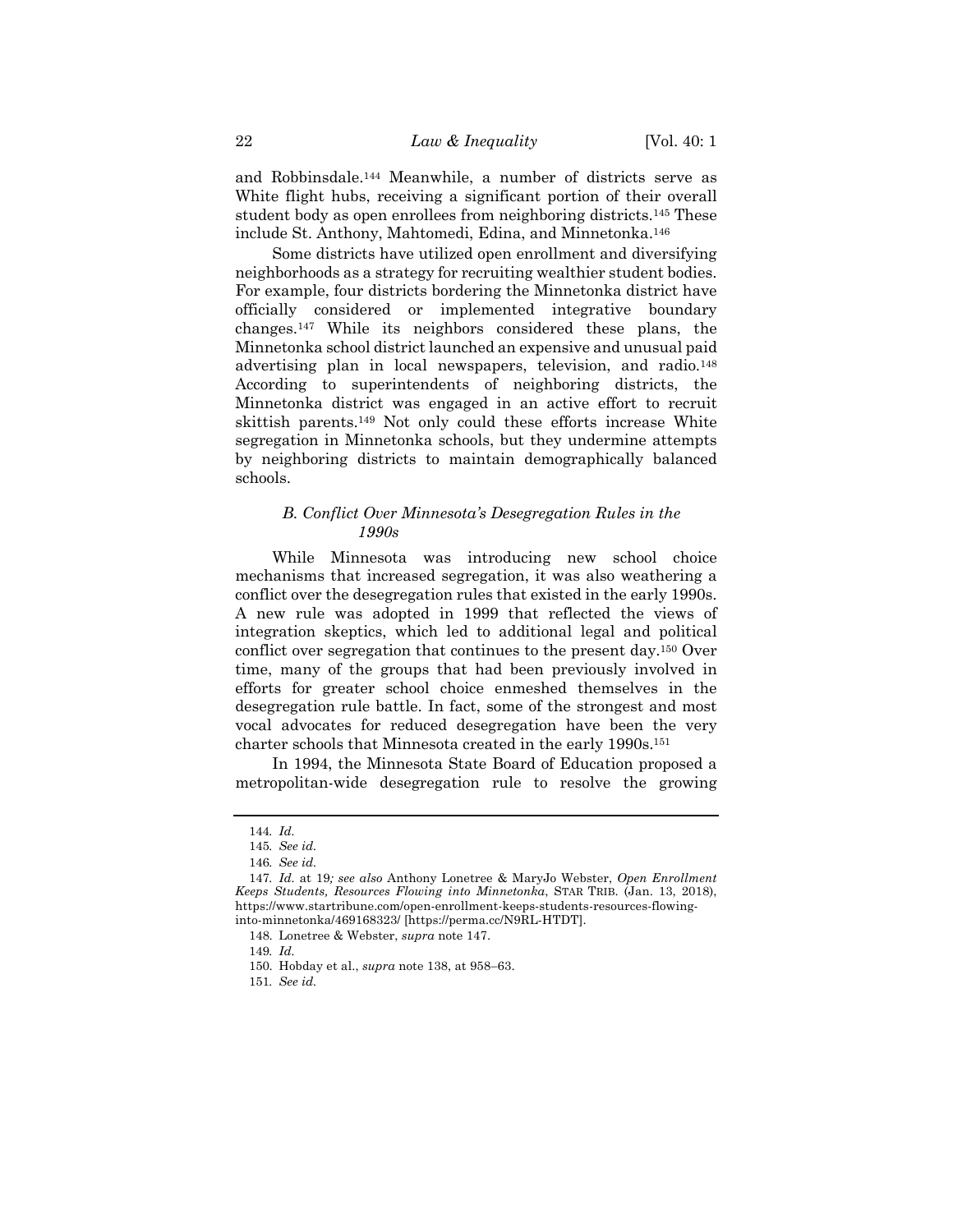problem of interdistrict segregation.152 The rule used flexible racial ratios as integration targets.153 A draft of the rule was provided to the Minnesota legislature, which indicated its approval by authorizing the Board to make new rules.154 The authorization contained important limitations to ensure the Board directly addressed the question of segregation: "In adopting a rule related to school desegregation/integration, the state board shall address the need for equal educational opportunities for all students and racial balance as defined by the state board."155 In the same law, the legislature established a new "office of desegregation/integration" to "coordinate and support activities" related to interdistrict integration efforts.156

But before they could be promulgated, the newly proposed rules were swallowed by a sharp political backlash, spurred in part by the suburbs' sudden inclusion in civil rights regulation.157 Katherine Kersten, a conservative political columnist for the *Star Tribune*, launched frequent attacks against the proposal, and Bob Wedl, the Assistant Commissioner of the Department of Education, began to lobby for an alternative, "voluntary" integration approach.158 Talk radio also pilloried the proposed rules and a separate, related set of "diversity rules."159 The Department of Education received "hundreds of calls and letters concerning the proposed rules–including two death threats."160 After years in limbo, the second set of rules was withdrawn, and soon thereafter, the State Board of Education was abolished altogether.161

The governor's office and particularly the Attorney General's office were asked to respond to the controversy. The governor's office was silent. Although the Chief Deputy Attorney General, John Tunheim, had been long supportive of civil rights, he was nominated by President Clinton in June of 1995 to be a federal judge for the District of Minnesota, removing him from the debate.162

<sup>152</sup>*. Id.* at 953.

<sup>153</sup>*. Id.* at 954.

<sup>154</sup>*. Id.* at 955.

<sup>155.</sup> Minn. Stat. § 121.11 subd. 7d(b) (1994).

<sup>156.</sup> Minn. Stat. § 121.1601 (1994).

<sup>157</sup>*. See* Hobday et al., *supra* note 138, at 951.

<sup>158</sup>*. Id.* at 951-58.

<sup>159</sup>*. Id.* at 957-58.

<sup>160</sup>*. Id.* at 958.

<sup>161</sup>*. Id.*

<sup>162</sup>*. Tunheim, John R.*, FED. JUD. CTR., https://www.fjc.gov/history/judges/ tunheim-john-r [https://perma.cc/J3FA-S9S9].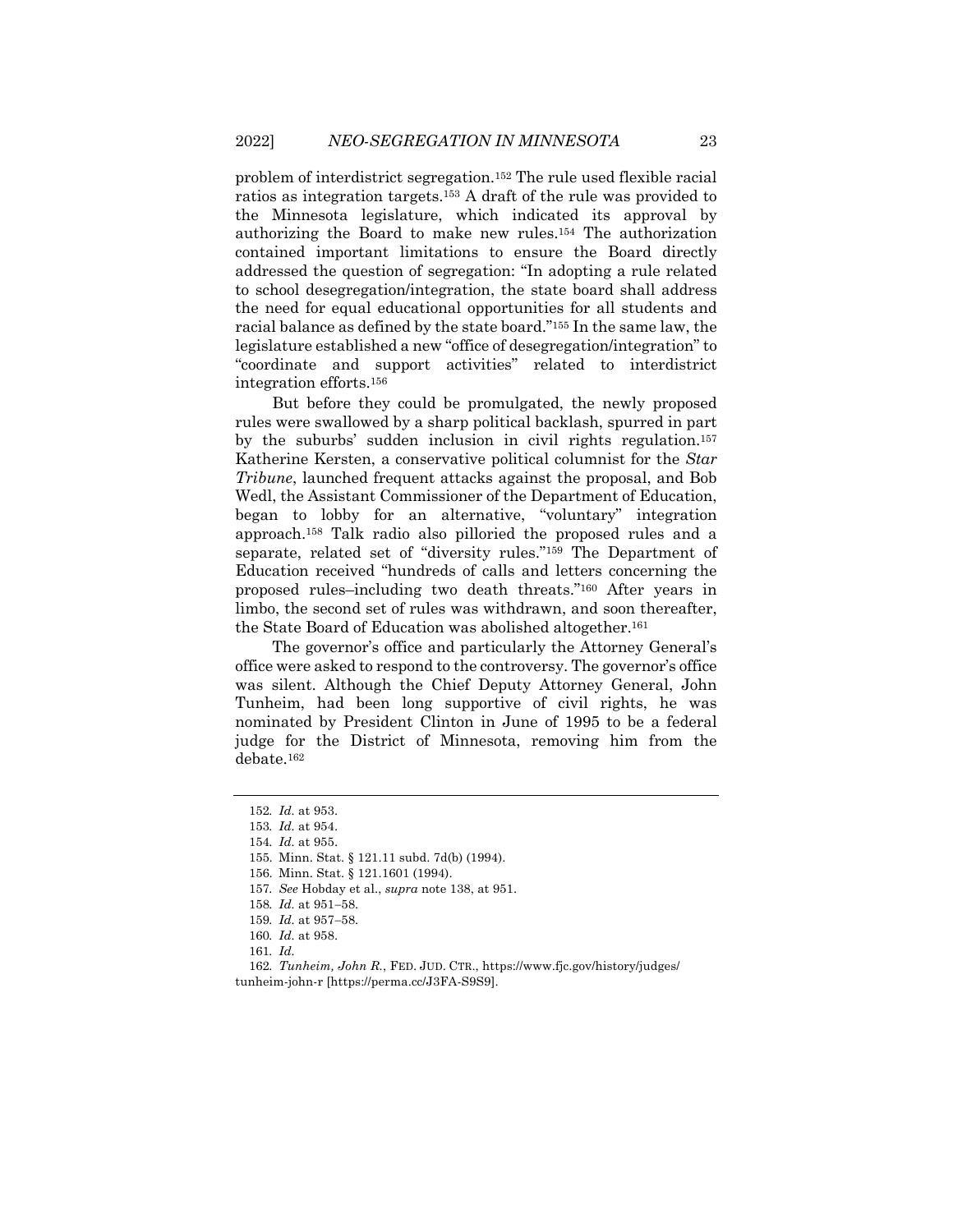Tunheim's replacement, Lee Sheehy, appeared to have very different views on the advisability of desegregation. Sheehy was an ally of Minnesota Attorney General Hubert "Skip" Humphrey III, who was at the time running for governor.<sup>163</sup> Both Sheehy and Humphrey were members of the moderate center wing of the Democratic Party—a wing that, during the Clinton years, was defined in part by its intense concern about the political costs of Democrats' traditional defense of civil rights for Black Americans.164 School integration in particular, which raised the bogeyman of "forced" busing, was considered too toxic a subject for any Democrat.165 Democratic politicians especially feared the impact of desegregation on suburban voters and believed that aggressive desegregation plans would so alienate and anger White suburban voters that statewide political victories would become impossible.166 Under Sheehy, the tenor of the Attorney General's office towards the proposed desegregation rules changed dramatically.

Sheehy was not the only individual in the Minnesota Attorney General's office hostile to the new desegregation plan. An Assistant Attorney General, Cindy Lavorato, took a major role in the conflict over the rule. Lavorato was the daughter-in-law of James I. Rice, 25-year state house member and powerful committee chair.167 Lavorato would distinguish herself over the next two decades as one of the state's most tireless opponents of school integration.168

165*. See id.* at 143.

166*. Cf. id.* (positing that "[t]he positions adopted by the national Democratic party in favor of racial preferences and busing were critical in allowing the national Republican party to take over the political and philosophical center.").

167*. Louis A. Lavorato*, IOWA JUD. BRANCH, https://www.iowacourts.gov/for-thepublic/educational-resources-and-services/iowa-courts-history/past-justices/louis-alavorato [https://perma.cc/DR58-MC3F]; *Rice, James Isaac "Jim"*, MINN. LEGIS. REF. LIBR., https://www.lrl.mn.gov/legdb/fulldetail?ID=10561 [https://perma.cc/9KZQ-BUH4].

168. For instance, when the state attempted to modify the integration rule in 2016 to include charter schools, Lavorato was hired as the primary representative of charters in the rulemaking proceedings, testifying extensively against the change and submitting several lengthy sets of written comments. *See* Transcript of Public Hearing, In the Matter of Proposed Rules Governing Achievement and Integration, State of Minn. Off. of Admin. Hearings for the Minn. Dep't of Educ. (No. 65-1300- 32227) (Jan. 7, 2016) [hereinafter Public Hearing Transcript]; Memorandum of Law in Support of the Disapproval of MDE'S Proposed Desegregation/Integration Rules Due to Four Substantive Defects, In the Matter of Proposed Rules Governing

<sup>163</sup>*. See Lee Sheehy*, LIVING CITIES, https://livingcities.org/people/lee-sheehy/ [https://perma.cc/267E-XV4N] (listing Sheehy as Attorney General Hubert Humphrey's Chief Deputy).

<sup>164.</sup> See generally, *see generally* THOMAS EDSALL & MARY D. EDSALL, CHAIN REACTION: THE IMPACT OF RACE, RIGHTS, AND TAXES ON AMERICAN POLITICS (1992) for a survey of the views on race that motivated moderate Democrats in the 1990s.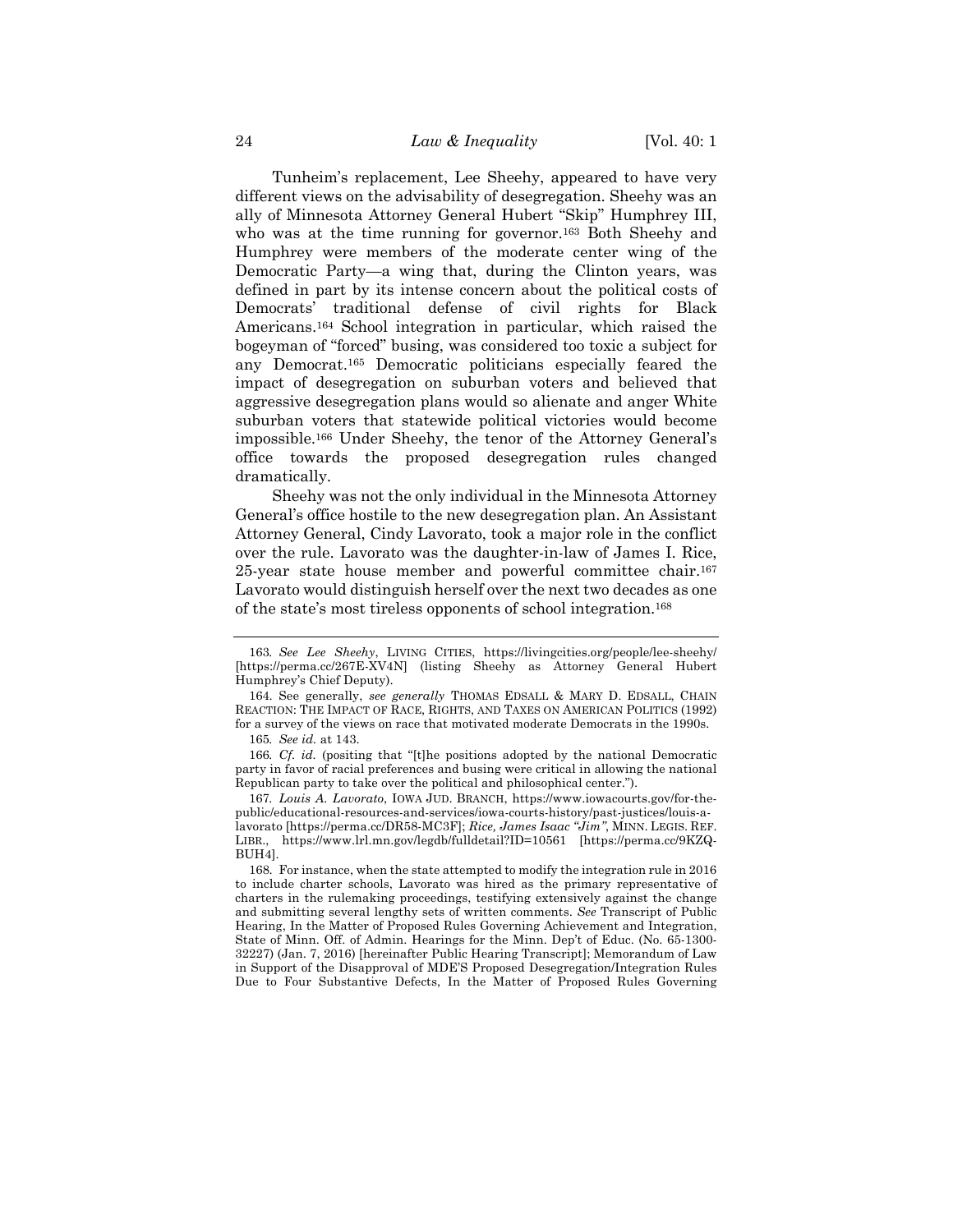In addition to the rulemaking, several other events brought the conflict over integration to a head. First, the Minneapolis school district proposed ending its existing school assignment plan, which had been in operation since the 1970s, mostly under a desegregation court order.169 In its place, the district sought to implement a "neighborhood schools" plan, which would leave the racially segregated areas of the city attending equally segregated schools.<sup>170</sup>

Second, the Minneapolis NAACP filed a lawsuit against the state of Minnesota, bringing novel state-law claims that the schools were impermissibly segregated.171 The lawsuit's plaintiffs sought, in particular, interdistrict desegregation mechanisms in an attempt to stem the problem of interdistrict segregation that had been growing since the late 1980s.172

In short, the pro- and anti-integration forces begin to cohere into discrete camps. On the pro-integration side was arrayed the NAACP, traditional civil rights organizations, the State Board of Education with its newly proposed rule, and the lawsuit plaintiffs. But that could scarcely compare to the strength of the antiintegration side, which included most of the top figures at the Attorney General's office: Assistant Commissioner Wedl and the powerful columnist Kersten.173

As the defense against the NAACP lawsuit began to merge with the larger question of the new statewide integration rule, the anti-integrationists began to pull in outside aid. The 1996 budget provided the state education department \$700,000 for costs related to litigation of the NAACP lawsuit.174 While records showing the full use of this expenditure are lost, at least several telling facts are known.

Kersten, the conservative columnist, had recommended that the state seek the aid of Alfred Lindseth, a politically-connected, conservative lawyer and longtime opponent of desegregation

Achievement and Integration (OAH 1300-32227), State of Minn. Off. of Admin. Hearings; Memorandum of Law in Support of the Disapproval of MDE's Proposed Desegregation/Integration Rules as Fatally Defective, In the Matter of Proposed Rules Governing Achievement and Integration (OAH 1300-32227), State of Minn. Off. of Admin. Hearings.

<sup>169.</sup> Hobday et al., *supra* note 138, at 956.

<sup>170.</sup> Myron Orfield, *Choice, Equal Protection, and Metropolitan Integration: The Hope of the Minneapolis Desegregation Settlement*, 24 LAW & INEQ. 269, 298 (2006).

<sup>171</sup>*. Id.* at 311-12.

<sup>172</sup>*. Id.*

<sup>173.</sup> *See* Hobday et al., *supra* note 138 (providing an overview of the conflict over integration in the Minnesota state government in the 1990s).

<sup>174.</sup> 1996 Minn. Laws 739, ch. 471, art. 11, § 4, subd. 2 (1996).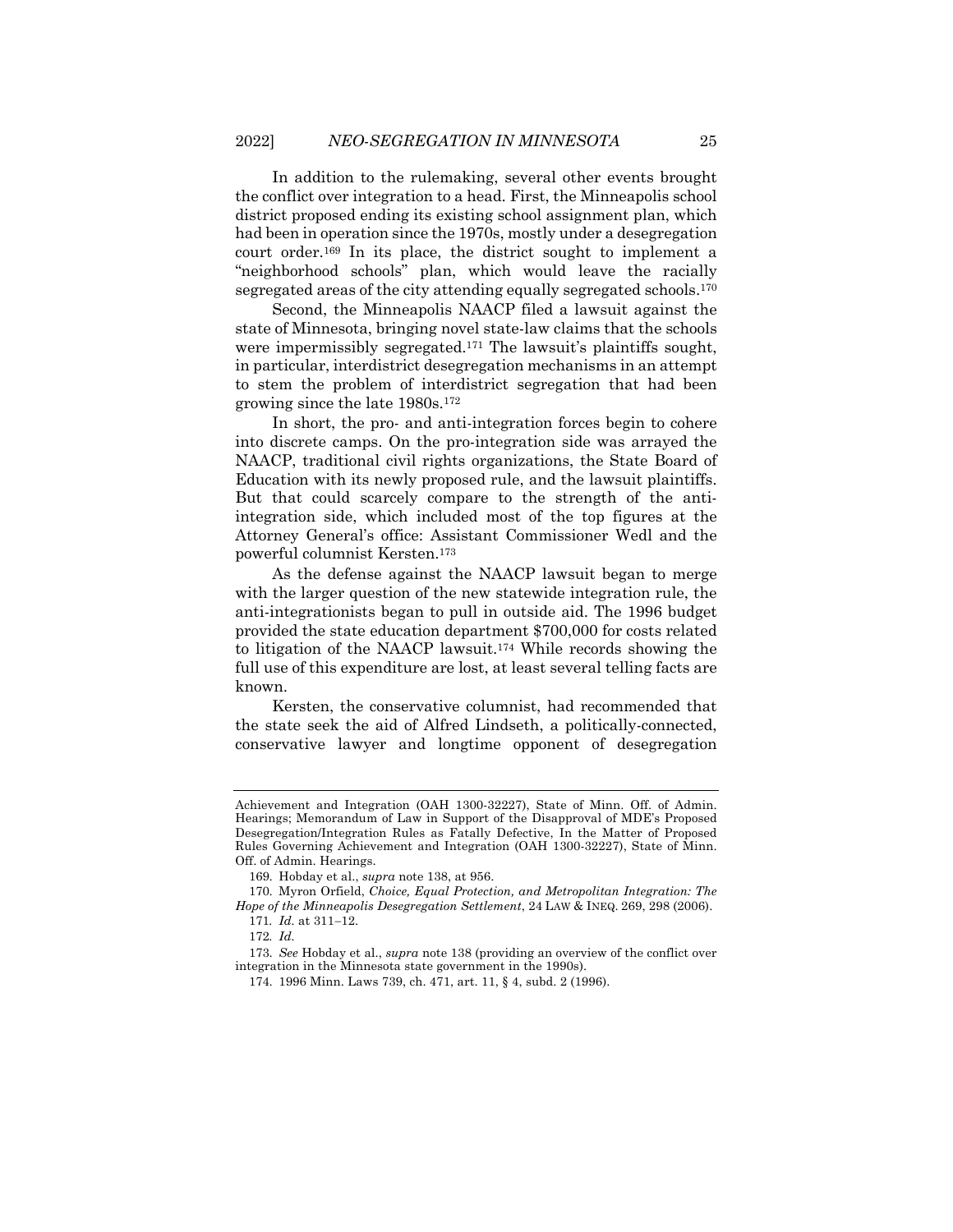plans.175 Lindseth had taken a particularly active role opposing and dismantling integration plans in southern states, like North Carolina and Georgia. His clients often included school districts fighting court-ordered integration, and he appeared for the defendants in seminal desegregation cases like *Jenkins v. Missouri*  and *Sheff v. O'Neill*.176 Minnesota later hired Lindseth to work on its desegregation defense.177

Next, the Attorney General's office and state education department hired two national experts, David Armor and Christine Rossell, who had made their names fighting desegregation lawsuits in previous decades.178 Indeed, Armor and Rossell had been so prominent resisting integration that they had turned it into a cottage industry. Armor states that he has appeared in over 50 segregation cases and authored a book chapter about the experience of serving as an expert witness for school districts trying to escape court orders;179 Rossell appears to have appeared as a defense-side expert in over 75 cases.180 Indeed, the pair held a virtual monopoly over this lucrative market sector. When the U.S. Supreme Court considered desegregation in the 2007 case *Parents Involved in Community Schools v. Seattle School Dist. No. 1*, over 550 social scientists filed or signed amicus briefs in support of integration.<sup>181</sup> Rossell and Armor were two of six experts filing briefs for the plaintiffs attempting to eliminate integration plans.182 Both Armor

<sup>175.</sup> KATHERINE KERSTEN, GOOD INTENTIONS ARE NOT ENOUGH. THE PERIL POSED BY MINNESOTA'S NEW DESEGREGATION PLAN 58 (1995).

<sup>176</sup>*. See, e.g.*, Scott Shepard, *Court-Ordered Busing Is Running Out of Gas; Desegregation Tool Falls Out of Favor; Focus of Battle Is Shifting to State; Courts*, ST. LOUIS POST-DISPATCH (Apr. 8, 1998), [https://perma.cc/SD6D-VJPE]; George Judson, *When Good Will Is Not Enough: Desegregation Project at Heart of Hartford School Suit*, N.Y. TIMES (Feb. 1, 1993), [https://perma.cc/HD3J-VYVB].

<sup>177</sup>*. See Alfred A. Lindseth*, EVERSHEDS SUTHERLAND, https://us.evershedssutherland.com/People/Alfred-A-Lindseth [https://perma.cc/CB2T-222T].

<sup>178.</sup> Hobday et al., *supra* note 138, at 961-964.

<sup>179.</sup> David J. Armor, *Reflections of an Expert Witness, in* THE END OF DESEGREGATION? 3-23 (Stephen J. Caldas & Carl L. Bankston eds., 2003); *Biography of David J. Armor*, SCHAR SCH. OF POL'Y AND GOV'T, GEO. MASON, https://schar.gmu.edu/about/faculty-directory/david-j-armor [https://perma.cc/2X6G-66NX].

<sup>180.</sup> *Curriculum Vitae of Christine Rossell*, POL. SCI., B.U., https://www.bu.edu/polisci/files/2020/10/Rossell-Vita-10-13-20.pdf [https://perma.cc/539W-A9UV].

<sup>181</sup>*. See* Brief of 553 Social Scientists in Support of Respondents, Parents Involved in Community Schools v. Seattle School Dist. No. 1, 551 U.S. 701 (2007).

<sup>182</sup>*. See* Brief of Amici Curiae Drs. Murphy, Rossell and Walberg in Support of Petitioners, Parents Involved in Community Schools v. Seattle School Dist. No. 1, 551 U.S. 701 (2007); Brief of David J. Armor, Abigail Thernstrom, and Stephan Thernstrom as *Amici Curiae* in Support of Petitioners, 551 U.S. 701 (2007).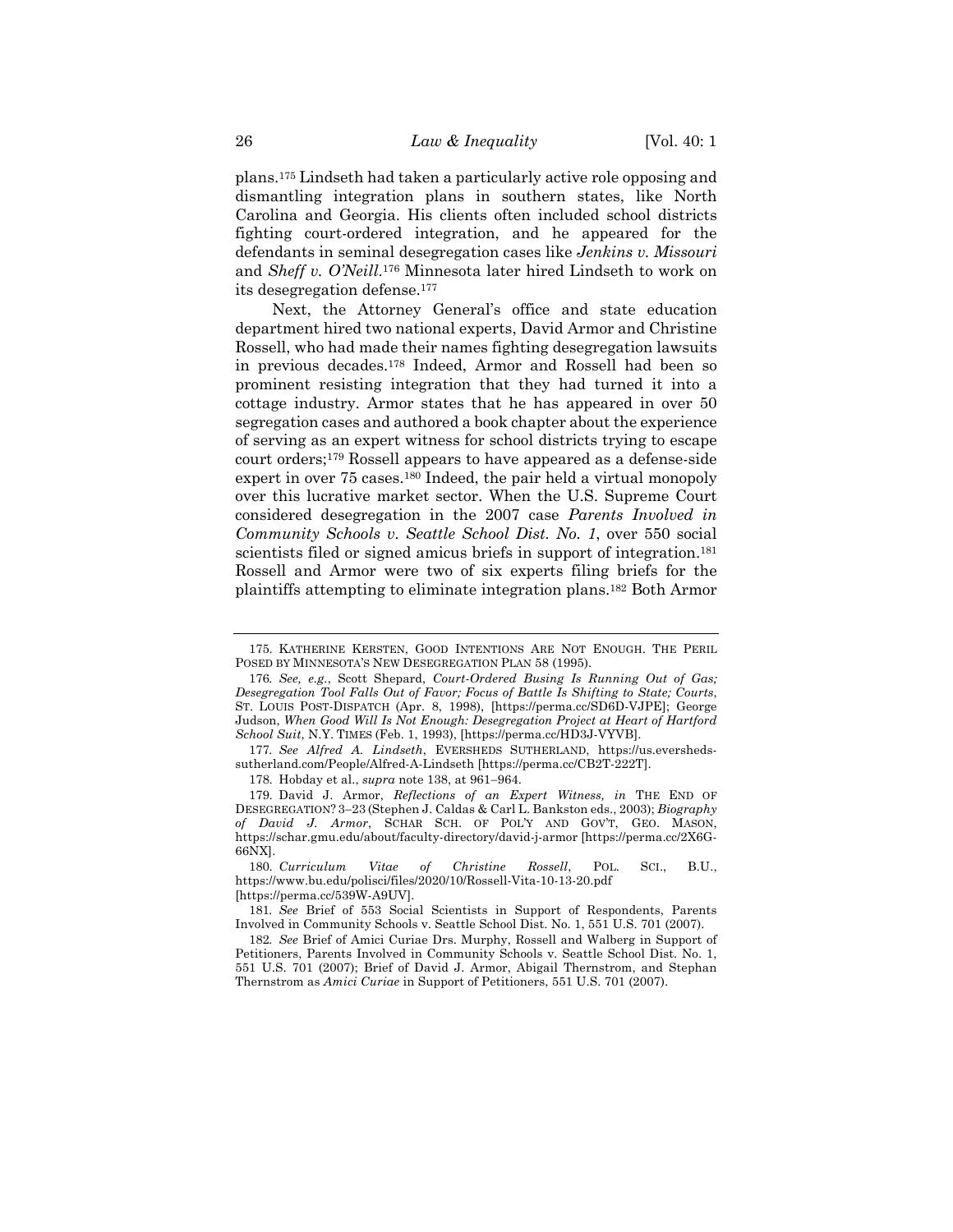and Rossell had frequently been employed by Lindseth in past antiintegration endeavors.183

Both the lawsuit and the rulemaking process wound to a conclusion in the late 1990s. As a result of conflicts related to the integration rule, the State Board of Education was ultimately abolished and replaced by a Commissioner of Education.184 Meanwhile, the Department of Education and the Attorney General's office had already begun to strip the strongest desegregation tools out of the Board's original proposal.185

But one major twist remained. On September 17, 1998, the Attorney General's office released a Statement of Need and Reasonableness (SONAR) that unexpectedly and dramatically weakened the proposed integration rule.186 The newly released SONAR, authored by Cindy Lavorato, marked a sharp break with previous iterations of the rule.187 It altered the definition of segregation to only include intentional, *de jure* discrimination, limited the mandatory interdistrict integration requirements, and raised the standard for proving intentional discrimination far above that required by the U.S. Supreme Court.188 The SONAR also argued that interdistrict open enrollment rules could not be guided by integration requirements, and, on policy grounds, it exempted charter schools from its provisions altogether, though they had previously been subject to desegregation rules.189

Although the lawsuit defense and rulemaking were nominally separate, Lindseth's influence on the rulemaking process was clear. Several passages of the SONAR closely resembled passages he had published.190 In addition, the SONAR contained a number of legal conclusions that exhibited obvious hostility to the notion of school integration—and echoed prior Lindseth arguments.191 The SONAR concluded that there was no compelling government interest in K-12 integration absent proof of intentional discrimination—limiting

<sup>183.</sup> *See*, *e.g.*, David Armor, Why the Gap Between Black and White Performance in School? (Testimony of David James Armor, March 5, 6, & 22, 1995), 66 J. Negro Educ. 311; Stell v. Bd. of Pub. Educ., 724 F. Supp. 1384, 1393–96 (S.D. Ga. 1988).

<sup>184.</sup> Hobday et al., *supra* note 138, at 958.

<sup>185</sup>*. Id.* at 958-960.

<sup>186</sup>*. See* 1998 SONAR, *supra* note 96.

<sup>187.</sup> Hobday et al., *supra* note 138, at 955.

<sup>188</sup>*. See* 1998 SONAR, *supra* note 96.

<sup>189</sup>*. Id.* at 30.

<sup>190</sup>*. Id.*; Alfred A. Lindseth*, Legal Issues Related to School Funding/Desegregation*, *in* SCHOOL DESEGREGATION IN THE 21ST CENTURY 41 (Christine H. Rossell, David J. Armor & Herbert J. Walberg eds., 2002).

<sup>191</sup>*. See, e.g.*, Lindseth, *supra* note 190.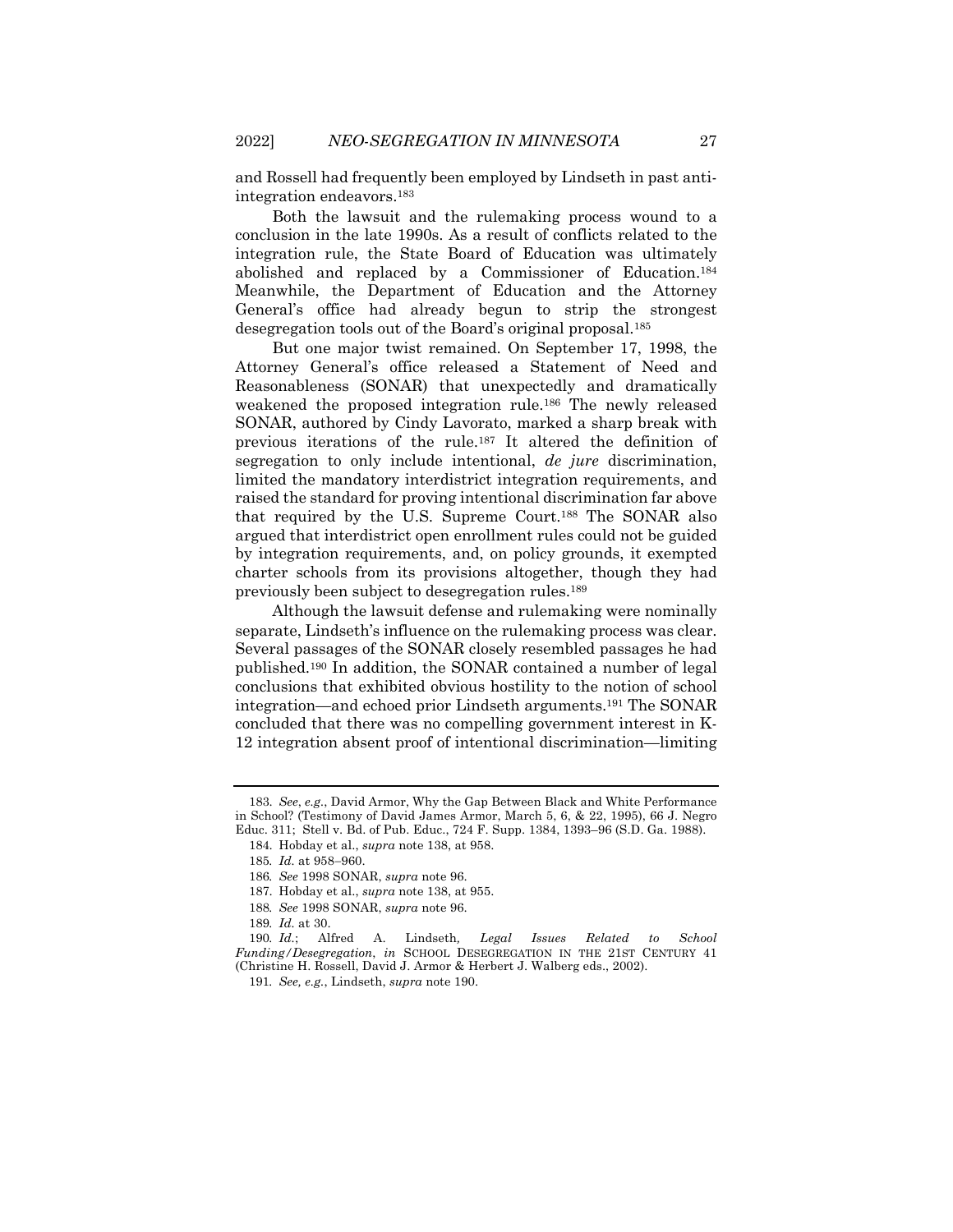districts' abilities to voluntarily implement integration plans.<sup>192</sup> Although this determination appeared to directly contradict the U.S. Supreme Court's most recent precedents, the SONAR based its conclusion on a prediction that Supreme Court justice retirements would result in a change to the law.193 It noted that one 5-4 decision in 1990 "is surely the high water mark for diversity as a justification for racial preference."194 Tellingly, the SONAR made a concerted effort to downplay the meaning and scope of *Brown v. Board of Education*, stating that the case "did not stand for the proposition that racially segregated schools, without more, are inherently equal."195 At one point, the SONAR even appears to engage in an extended apologia for segregated schools:

Throughout the United States, such public schools have tackled some of the toughest problems in urban education and been successful. These exemplary schools are located in some of the poorest inner-city neighborhoods, serving student bodies that are largely poor and minority . . . .

It is certainly not the intent of the rule to promote racial separatism; however, it is important to understand that a desegregation rule is not unreasonable, or ineffective, simply because some schools may remain racially identifiable.196

It is impossible to detach the SONAR's substance from the deeply politicized environment that surrounded its release. The state was in the final stretch of a gubernatorial contest. Only three weeks prior to the SONAR's release by the Attorney General's office, Attorney General Skip Humphrey had won the Democratic Party's nomination for the governorship.197 Several weeks after its release, Bob Wedl, now Commissioner of Education, announced that his new rule would end racial quotas.198 The day after the new rule was announced, local conservative columnist Katherine Kersten used the issue of integration in a newspaper column to frame the differences between Humphrey and his opponent, Norm Coleman.199 At a time when virtually all national political figures

199. Katherine Kersten*, Coleman Has a Better Plan for Governing Minnesota*,

<sup>192.</sup> 1998 SONAR, *supra* note 96, at 17.

<sup>193</sup>*. Id.*

<sup>194</sup>*. Id.* (quoting Richard Kahlenberg, *Class Based Affirmative Action*, 84 CALIF. L. REV. 1037, 1039 (1996)).

<sup>195</sup>*. Id.* at B1.

<sup>196</sup>*. Id.* at 60–61.

<sup>197</sup>*. See, e.g.*, Dane Smith & Robert Whereatt, *Coleman, Humphrey Ready for Showdown*, STAR TRIB. (Sept. 16, 1998) [https://perma.cc/VCK9-9K2P].

<sup>198</sup>*. See, e.g.*, Norman Draper, *Plan Would End State's Race Quotas for Schools*, STAR TRIB. (Oct. 6, 1998), [https://perma.cc/JMF4-4UG7]; *State Leaders Drafting New Plan for Desegregation in Schools*, ST. PAUL PIONEER PRESS (Aug. 28, 1998), [https://perma.cc/MUZ6-E6D5].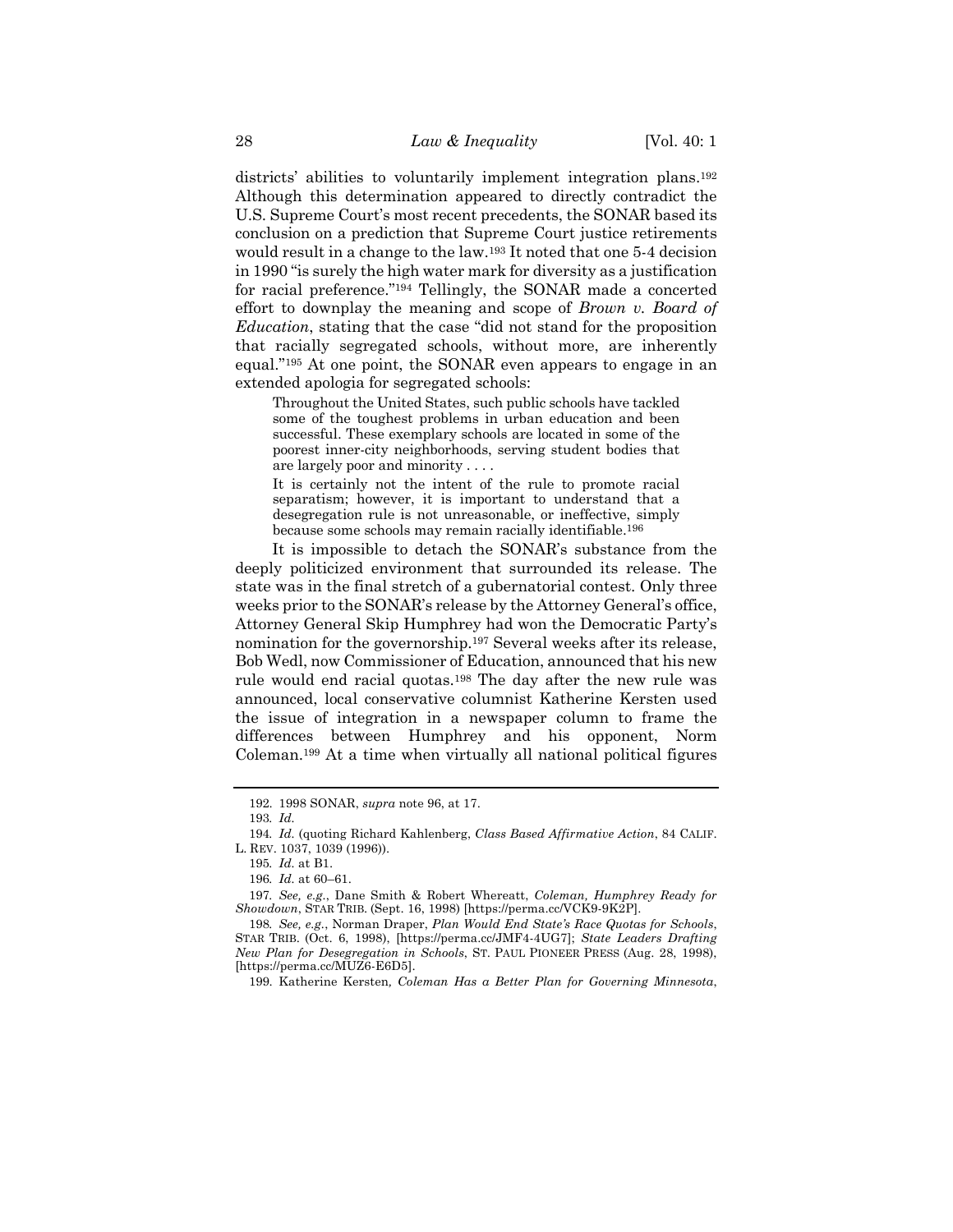were opposed to school desegregation, elevation of the issue in an election season could only augur badly for integration.

The new Minnesota Desegregation/Integration Rule, with the limitations imposed by the SONAR, was finally adopted in early 1999.200 Shortly thereafter, a number of other integration policies in Minnesota schools came under legal attack by White parents, who echoed the SONAR's claim that there was no compelling governmental interest in K-12 integration absent intentional discrimination.201 Fearing legal reprisals, many districts abandoned previous integration plans.202 The NAACP lawsuit, after a twisting legal path, concluded in a settlement in 2000.203 That settlement instituted a voluntary transportation program to help low-income Black children from Minneapolis's North Side attend affluent suburban schools—although some of the most affluent suburban schools refused to opt into the program.204

# *C. Continuing Conflicts Over Segregation in Minnesota Schools*

In the two decades following the implementation of Minnesota's weakened desegregation rule, many of the battles from the 1990s have recurred, sometimes in eerily similar fashion, and even featuring the same cast of characters.

The 1999 rule has failed to stem or slow segregation.205 If anything, the degree of segregation in Minnesota schools has grown sharply.206 As discussed above, this is particularly true of charter schools, which account for a hugely disproportionate share of the state's most racially isolated schools.

Nor have the 1999 rule's legal conclusions withstood the test of time. Most importantly, the rule completely missed the mark with its suggestion that K-12 integration is not, or would be found not to be, a compelling government interest.<sup>207</sup> In 2007, the Supreme Court, in *Parents Involved in Community Schools v. Seattle School District No. 1*, confirmed the existence of a compelling government interest in encouraging diversity and

STAR TRIB. (Oct. 7, 1998), [https://perma.cc/L6Z8-P2RM].

<sup>200.</sup> Hobday et al., *supra* note 138, at 958.

<sup>201.</sup> Orfield, *supra* note 170, at 306.

<sup>202.</sup> Hobday et al., *supra* note 138, at 965–66.

<sup>203.</sup> Orfield, *supra* note 170, at 314.

<sup>204</sup>*. See id.* at 315.

<sup>205.</sup> Hobday et al., *supra* note 138, at 965.

<sup>206.</sup> Orfield, *supra* note 170, at 299–300.

<sup>207.</sup> Hobday et al., *supra* note 138, at 959.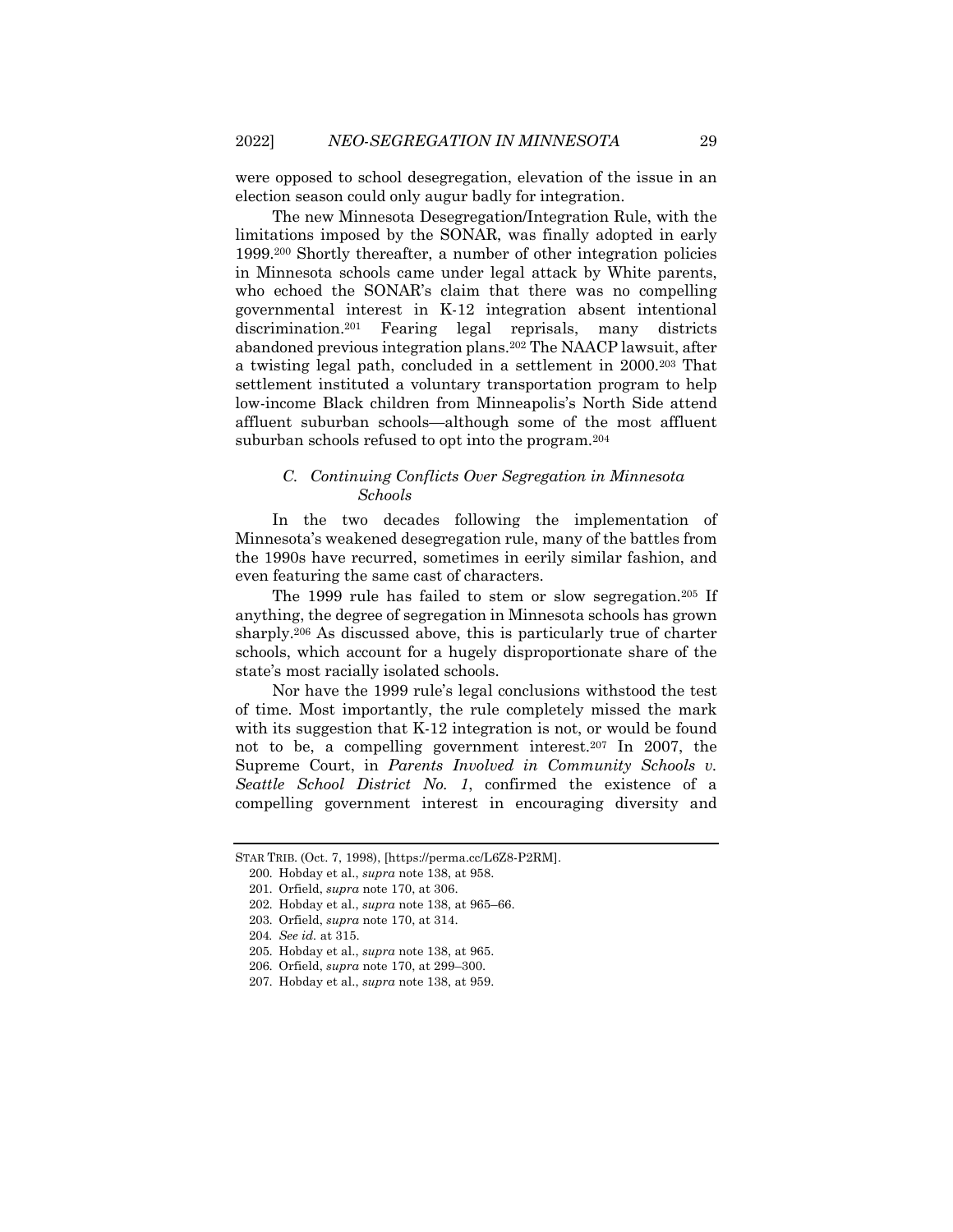avoiding racial isolation in K-12 education.208 It also reaffirmed the viability of several integration methods, such as the use of flexible racial ratios.209 Justice Kennedy, whose opinion was controlling, wrote passionately in defense of integration:

This Nation has a moral and ethical obligation to fulfill its historic commitment to creating an integrated society that ensures equal opportunity for all of its children. A compelling interest exists in avoiding racial isolation, an interest that a school district, in its discretion and expertise, may choose to pursue. Likewise, a district may consider it a compelling interest to achieve a diverse student population.210

In similar fashion, the legality of the rule's charter school exemption has been called into question. In 2014, the U.S. Department of Education released guidance strongly suggesting that the exemptions are unconstitutional, because they allow a separate state-supported school district to interfere with and undermine the efforts of the state to integrate a segregated system.211 The Department's official guidance document declared that "[c]harter schools located in a district subject to a desegregation plan (whether the plan is court ordered, or required by a Federal or State administrative entity) must be operated in a manner consistent with that desegregation plan."212

In 2013, the Minnesota legislature once again focused on school segregation. It enacted yet another statutory provision forbidding segregation, this time at Minn. Stat. § 124D.855:

SCHOOL SEGREGATION PROHIBITED. The state, consistent with section 123B.30 and chapter 363A, does not condone separating school children of different socioeconomic, demographic, ethnic, or racial backgrounds into distinct public schools. Instead, the state's interest lies in offering children a diverse and nondiscriminatory educational experience.<sup>213</sup>

The legislature also created a policy task force to revise laws governing the use of achievement and integration state aid.214 That task force delivered recommendations, including the retention of all

<sup>208</sup>*. See* Parents Involved in Community Schools v. Seattle Sch. Dist. No. 1, 551 U.S. 701 (2007).

<sup>209</sup>*. Id.* at 851.

<sup>210</sup>*. Id.* at 797–98.

<sup>211</sup>*. See* Letter from Catherine E. Lhamon, Assistant Sec'y for Civil Rights at U.S. Dep't of Educ., Regarding Application of Civil Rights Law to Charter Schools (May 14, 2014), https://www2.ed.gov/about/offices/list/ocr/letters/ colleague-201405-charter.pdf [https://perma.cc/UA84-3DQ7].

<sup>212</sup>*. Id.* at 3–4.

<sup>213.</sup> Minn. Stat. § 124D.855 (2020).

<sup>214.</sup> MINN. DEP'T OF EDUC., INTEGRATION REVENUE REPLACEMENT ADVISORY TASK FORCE RECOMMENDATIONS 2 (2012).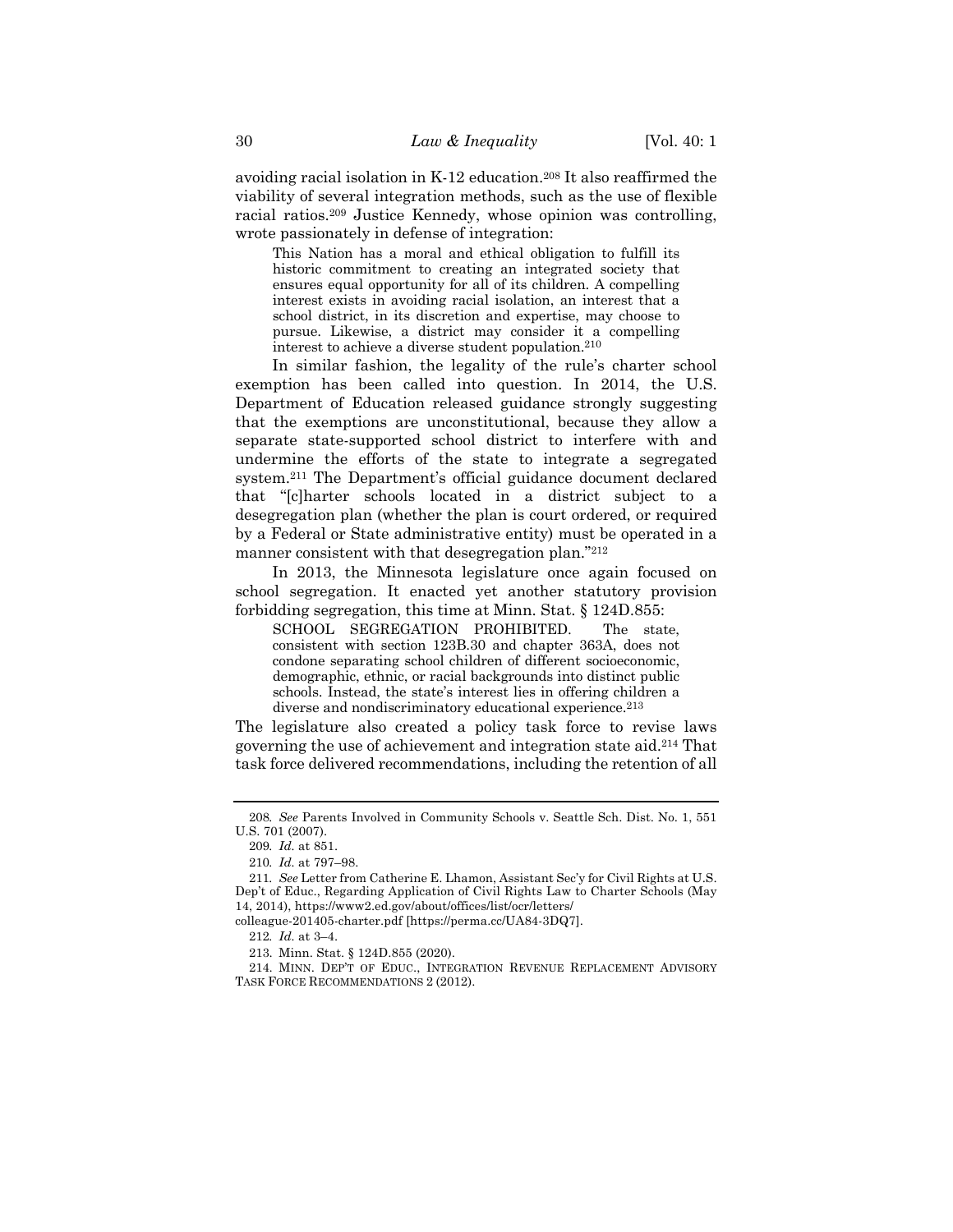existing remedial integration measures.215 The legislature enacted these in 2013, as the Achievement and Integration for Minnesota statutes, and gave the state Department of Education authority to make rules for the new law.216 Using this authority, the Department attempted to once again revise its desegregation rule.

In 2015, the Department released this new rule for public notice and comment.217 The new proposal represented yet another dramatic weakening of the state's integration scheme. It was less than a quarter of the length of the extant 1999 rule, eliminating almost all of the rule's content.218 It primarily restated statutory provisions and lacked important definitions—including "racial balance," which the authorizing statute required.219 It eliminated virtually all remedial provisions in the extant rule, and made interdistrict remedies completely voluntary.220 Despite a statutory instruction to promulgate a rule relating to desegregation/integration, the proposal did not address segregation; it also ignored the statutory requirement to address the need for equal educational opportunities for all students.221 The only significant strengthening provision was the de-exemption of charter schools.222

A new SONAR, released in support of the proposed rule, failed to justify most of these changes.223 The SONAR claimed that the Department lacked statutory authority to promulgate a broad new rule, but did not explain where it had derived the authority to repeal the vast majority of the existing rule.224 In addition, Minnesota's administrative procedure laws require promulgating agencies to delineate who will be affected by a proposed rule.225 The

<sup>215</sup>*. Id.* at 6 ("The new program must do the following: Develop a new and modern integration rule that is grounded in our state's history and law, is sustainable, but also addresses a new vision that is measured beyond reading, writing and math and includes a more complete measure of achievement and access to opportunity. i. Maintain language that prohibits intentional segregation in schools.

ii. Maintain current language defining racially isolated districts . . . . iv. Maintain current language defining racially isolated schools.").

<sup>216.</sup> Minn. Stat. § 124D.896 (2020).

<sup>217</sup>*. See* MINN. DEP'T OF EDUC., STATEMENT OF NEED AND REASONABLENESS FOR PROPOSED RULES GOVERNING ACHIEVEMENT AND INTEGRATION FOR MINNESOTA (2015) [hereinafter 2015 SONAR] (explaining the proposed rules introduced in 2015).

<sup>218</sup>*. See id.*

<sup>219</sup>*. See id.*; Minn. Stat. § 124D.896 (2020).

<sup>220.</sup> 2015 SONAR, *supra* note 217, at 31.

<sup>221</sup>*. See id.*

<sup>222</sup>*. Id.* at 18.

<sup>223</sup>*. See id.*

<sup>224</sup>*. Id.* at 14.

<sup>225.</sup> Minn. Stat. § 14.05 (2020).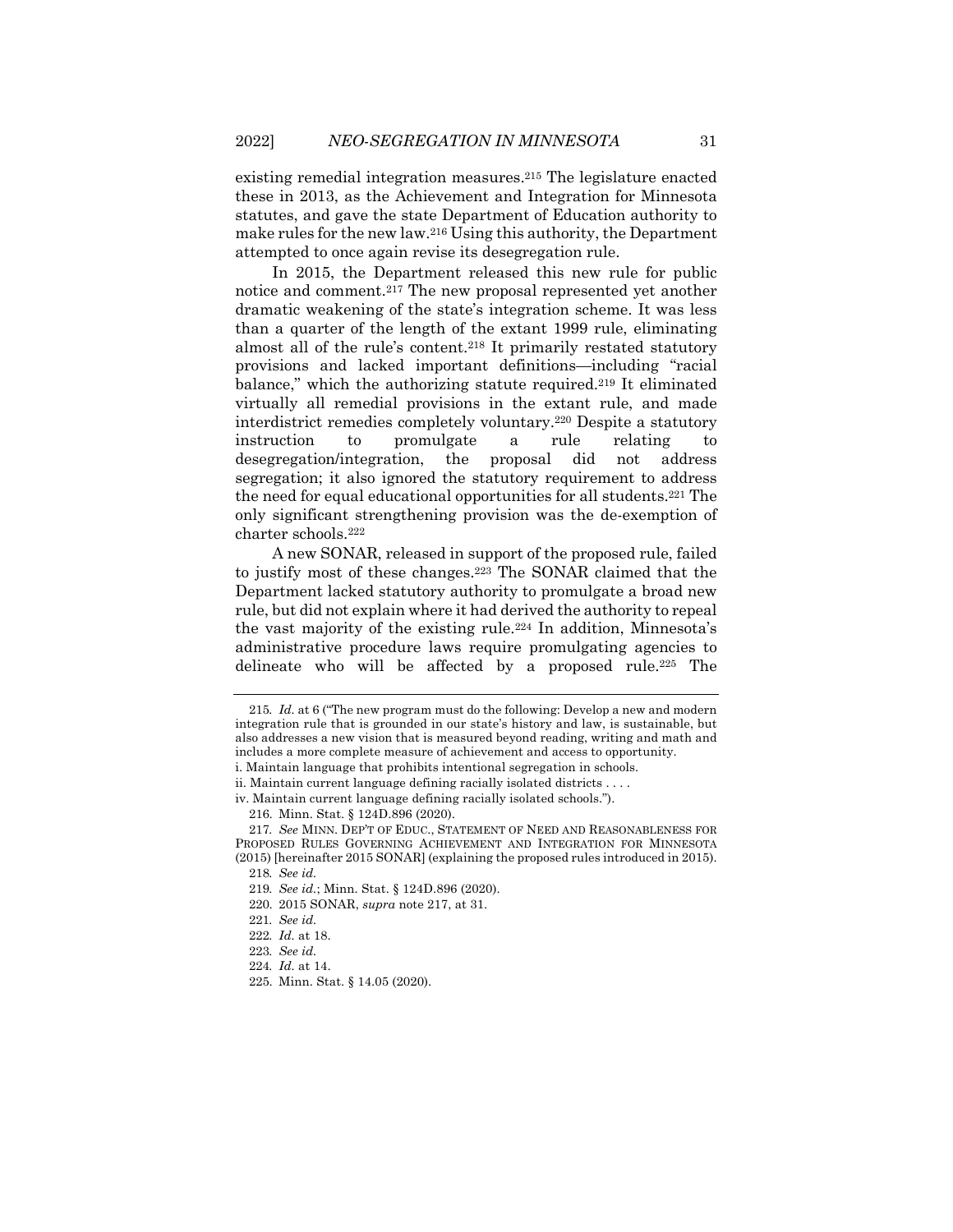Department of Education dodged this requirement, saying only that "communities" where "achievement and integration plans are presented at public school board meetings which allow for input" would be affected "positively."226 No mention of the effects on schoolchildren was made.<sup>227</sup> Indeed, at no point in the rulemaking process did the Department of Education affirmatively state if it expected the rule to reduce racial segregation in Minnesota schools.

The public hearing to the proposed rule generated considerable resistance. Civil rights groups objected to its overall lack of content.228 Confronted about the lack of policy support for the rule, Department representatives confessed they had made no attempt to model the rule's impact on the demographic composition of Minnesota schools.229 The Department also appeared to abandon its earlier position that there is no compelling interest in K-12 integration.230

Meanwhile, charter schools objected to the proposed elimination of their exemption. Representing the charters was Cindy Lavorato.231 Lavorato, leading the charter opposition, retained Armor and Rossell as experts—just like the state had two decades earlier.232 The charters included sweeping legal claims denouncing school integration as ineffective and attacking important historic precedent on the issue, like *Swann v. Charlotte-Mecklenburg*.233 Lavorato argued that it was important for parents to be able to choose other school features instead of integration, if they wanted: "But not all parents and student [sic] value diversity above all other educational needs. . . . Some families price a premium on - and this was the case for me - small class size and a teacher to student ratio that's small."234

<sup>226</sup>*.* 2015 SONAR, *supra* note 217, at 18.

<sup>227</sup>*. See id.*

<sup>228</sup>*. See* Inst. on Metro. Opportunity, Comments of the Institute on Metropolitan Opportunity on Proposed Permanent Rules for Achievement and Integration (Jan. 27, 2016).

<sup>229</sup>*. Id.* at 10.

<sup>230</sup>*. Id.* at 36.

<sup>231.</sup> Public Hearing Transcript, *supra* note 168.

<sup>232</sup>*. See* Memorandum of Law from Charter Schools in Support of the Disapproval of the Minn. Dep't of Educ. Proposed Desegregation/Integration Rules Due to Four Substantive Defects, Exh. 2–3 (OAH File No. 1300-32227).

<sup>233</sup>*. See* Inst. on Metro. Opportunity, Comments of the Institute on Metropolitan Opportunity in Reply to Comments Submitted by Charter Schools, Charter Advocacy Organizations, and Charter School Employees on Minnesota Proposed Permanent Achievement and Integration Rule (Feb. 3, 2016) [hereinafter Feb. 3 Reply to Comments].

<sup>234.</sup> Public Hearing Transcript, *supra* note 168.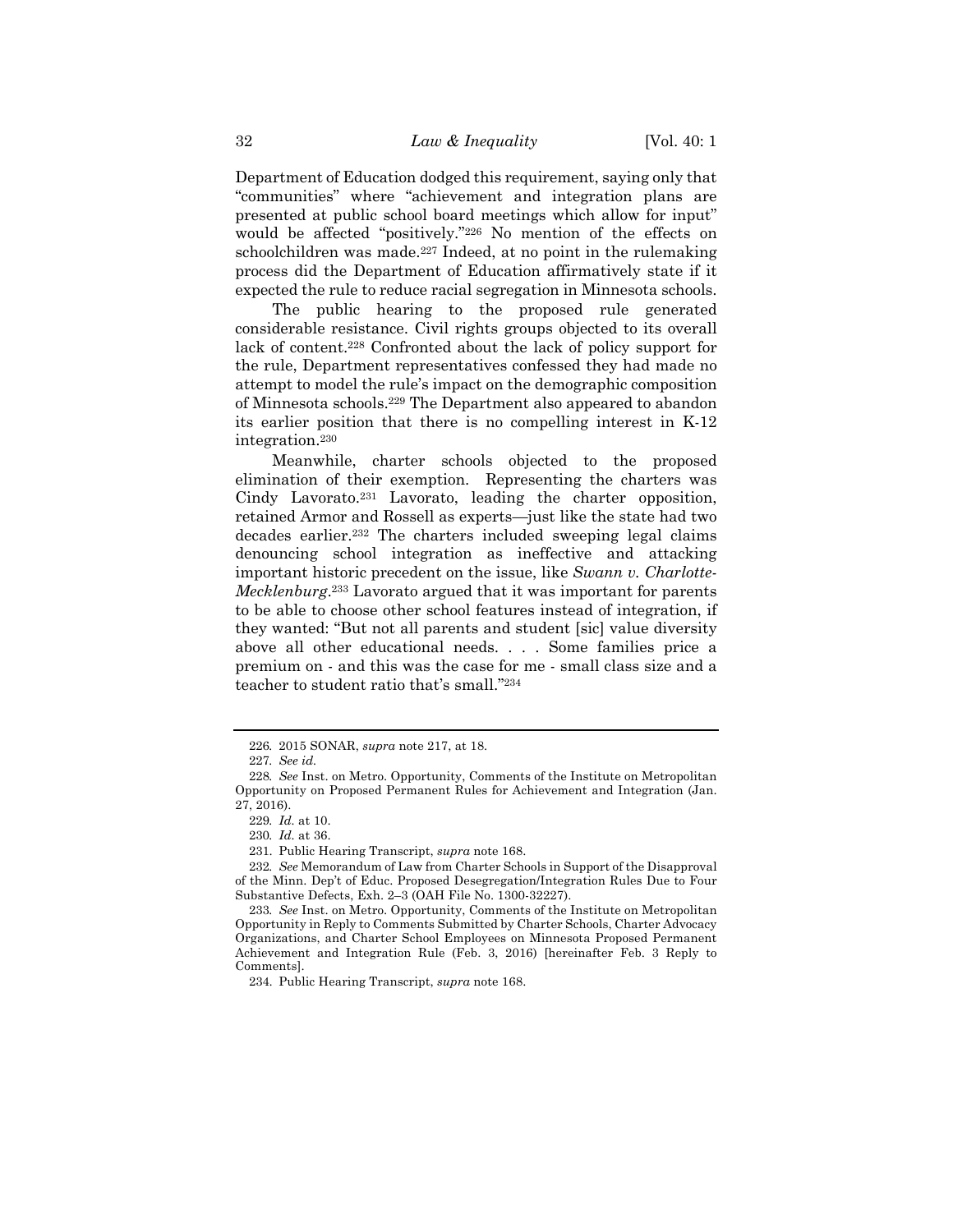At a public hearing, over a dozen charter administrators and representatives spoke.235 A number of charter administrators affirmatively defended their right to operate racially-targeted schools, arguing that "cultural focus," in the form of segregation, was necessary because different racial groups think and behave differently.236 For example, the director of a Hmong-focused charter school stated the following: "Each culture group has their own. The Hmong, we are very quiet. We are introvert[s]. We don't talk much. The African-American students, they are extrovert[s]. They talk. That's how they are."237

The director of the Excell Academy, which is nearly 100% Black and low-income, relayed messages from the school's enrollees: "You need to think about what you are doing to people of color and Whites. If you make a White kid go to a colored school or a colored kid go to a White school, there are a lot of things that can go wrong."238

The final report disapproved of the entire proposed rule on a variety of grounds.239 Rather than correct the defects identified by the Administrative Law Judge, the Department of Education abandoned the rule altogether. Although it is still required by statute to adopt new rules that comport with the Achievement and Integration statute, it has not done so.

This failed rulemaking dovetailed with another school desegregation lawsuit against the state of Minnesota, called *Cruz-Guzman v. State of Minnesota*.240 Like the 1995 lawsuit, the new plaintiffs once again argued that the state had ignored constitutional requirements by allowing schools in Minneapolis, St. Paul, and the suburbs to become intensely racially isolated.<sup>241</sup>

Although the lawsuit was filed against the state of Minnesota, a collection of charter schools successfully convinced the state district court to admit them as third-party intervenors.242 They have remained in the suit ever since, continually lobbying the court

<sup>235</sup>*. See id.*

<sup>236</sup>*. See id.*

<sup>237</sup>*. Id.*

<sup>238</sup>*. Id.* at 159.

<sup>239</sup>*. See* In re Proposed Rules Relating to Achievement & Integration, OAH No. 65-1300-32227 (2016).

<sup>240.</sup> Cruz-Guzman v. State, 916 N.W.2d 1 (Minn. 2018).

<sup>241.</sup> Class Action Complaint at 2, Cruz-Guzman v. State, 892 N.W.2d 533 (Minn. Ct. App. 2017) (No. 27-CV-15-19117).

<sup>242</sup>*. See, e.g.*, Rachel M. Cohen, *School Desegregation Lawsuit Threatens Charters*, AM. PROSPECT (Jan. 26, 2016), https://prospect.org/education/schooldesegregation-lawsuit-threatens-charters/ [https://perma.cc/BE8P-43PV].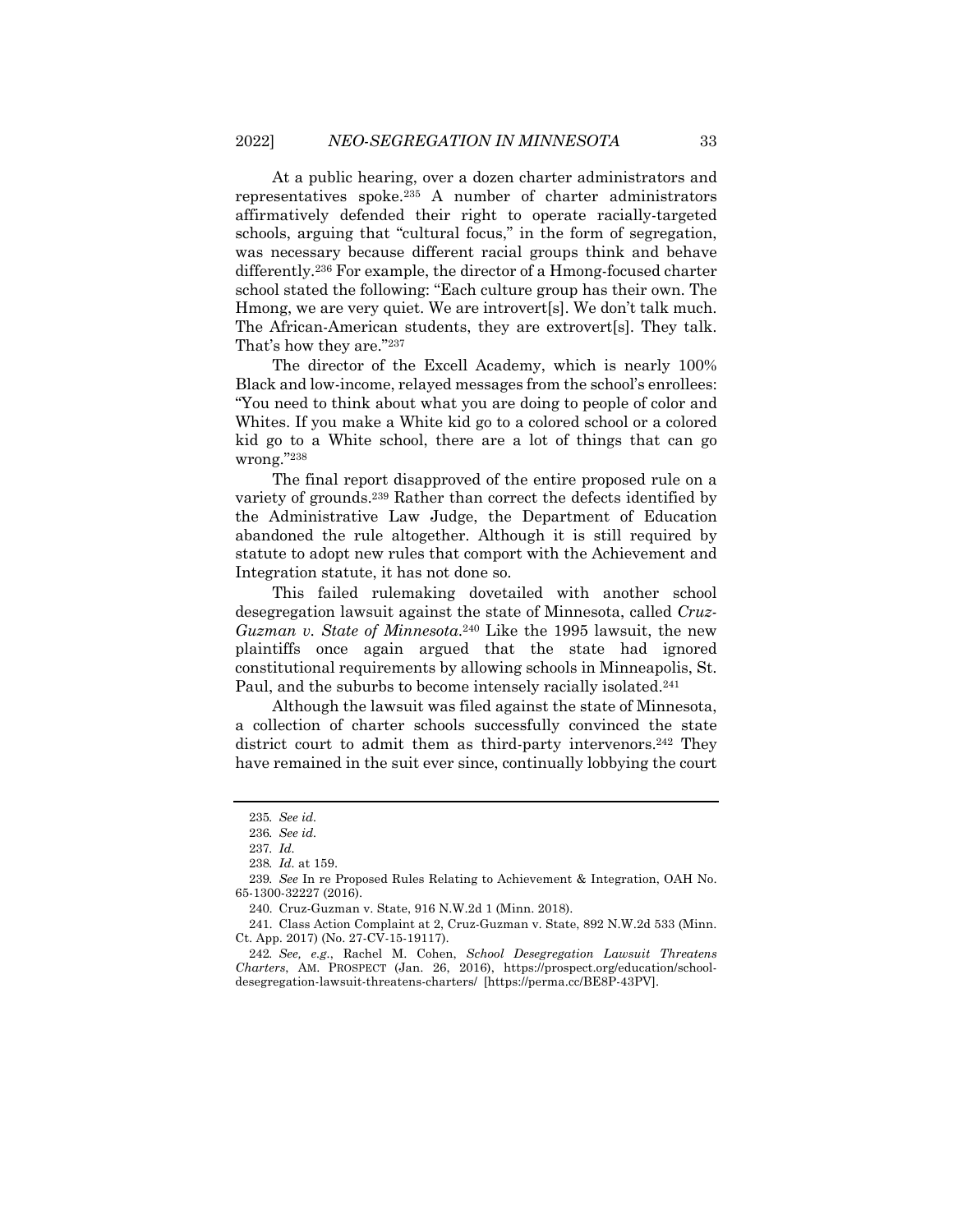to recognize their right to maintain separate, segregated schools and positing that parent choice is an interest of equal or greater importance than desegregation.243

In 2018, the *Cruz-Guzman* lawsuit appeared in front of the Minnesota Supreme Court.244 At issue was the preliminary question of whether Minnesota's fundamental right to an education was justiciable.245 The state argued it was not, effectively rendering the fundamental right unenforceable.246 The charter intervenors sided with the state.<sup>247</sup> The court, however, sided with the plaintiffs.<sup>248</sup> In its decision, it unambiguously held that the Minnesota constitution created justiciable rights for students, and, tellingly, stated that it is "self-evident" that a segregated system of schools could not satisfy the constitutional requirement that schools be "general," "uniform," "thorough," or "efficient."249 The *Cruz-Guzman* suit entered settlement negotiations, where it remains at the time of this writing.250

The nearly 30-year battle over Minnesota desegregation rules has not left the state in a better place. At present, school desegregation in Minnesota is governed by a 1999 rule founded in fundamental legal errors and promulgated in a highly irregular process.251 The Department of Education has indicated that it will not act to correct these errors until it receives additional guidance from the legislature, but the legislature has not provided such guidance.252 There is no indication that the political resistance that has impeded all attempts to integrate Minnesota schools for the past four decades will abate soon.253

<sup>243.</sup> At the time of this writing, the charter intervenors had most recently failed in a motion seeking to be exempted from the desegregation case. Elizabeth Shockman, *Court Declines to Exempt Charters from School Segregation Case*, MPR NEWS (June 13, 2019), https://www.mprnews.org/story/2019/06/12/court-declines-toexempt-charters-from-school-segregation-case [https://perma.cc/KK7B-TGAU].

<sup>244</sup>*. Cruz-Guzman*, 916 N.W.2d at 1.

<sup>245</sup>*. Id.* at 4.

<sup>246</sup>*. Id.* at 7.

<sup>247</sup>*. See id.*

<sup>248</sup>*. Id.* at 15.

<sup>249</sup>*. Id.* at 10 n.6.

<sup>250</sup>*. See, e.g.*, Eric Golden, *School Integration Plan Awaits Minnesota Lawmaker's Action, May End Up Back in Court*, STAR TRIB. (May 29, 2021), https://www.startribune.com/school-integration-plan-awaits-minnesota-lawmakersaction-may-end-up-back-in-court/600062764/ [https://perma.cc/GCG5-UCBE].

<sup>251</sup>*. See* Minn. Dep't of Educ., Notice of Withdrawn Proposed Rules Governing Achievement and Integration, Minnesota Rules, ch. 3535, Revisor's ID Number 4309 (March 21, 2016)., https://education.mn.gov/MDE/about/rule/rule/deseg/.

<sup>252</sup>*. Id.*

<sup>253</sup>*. See, e.g.*, Orfield, *supra* note 170, at 301–02 (stating that Minneapolis School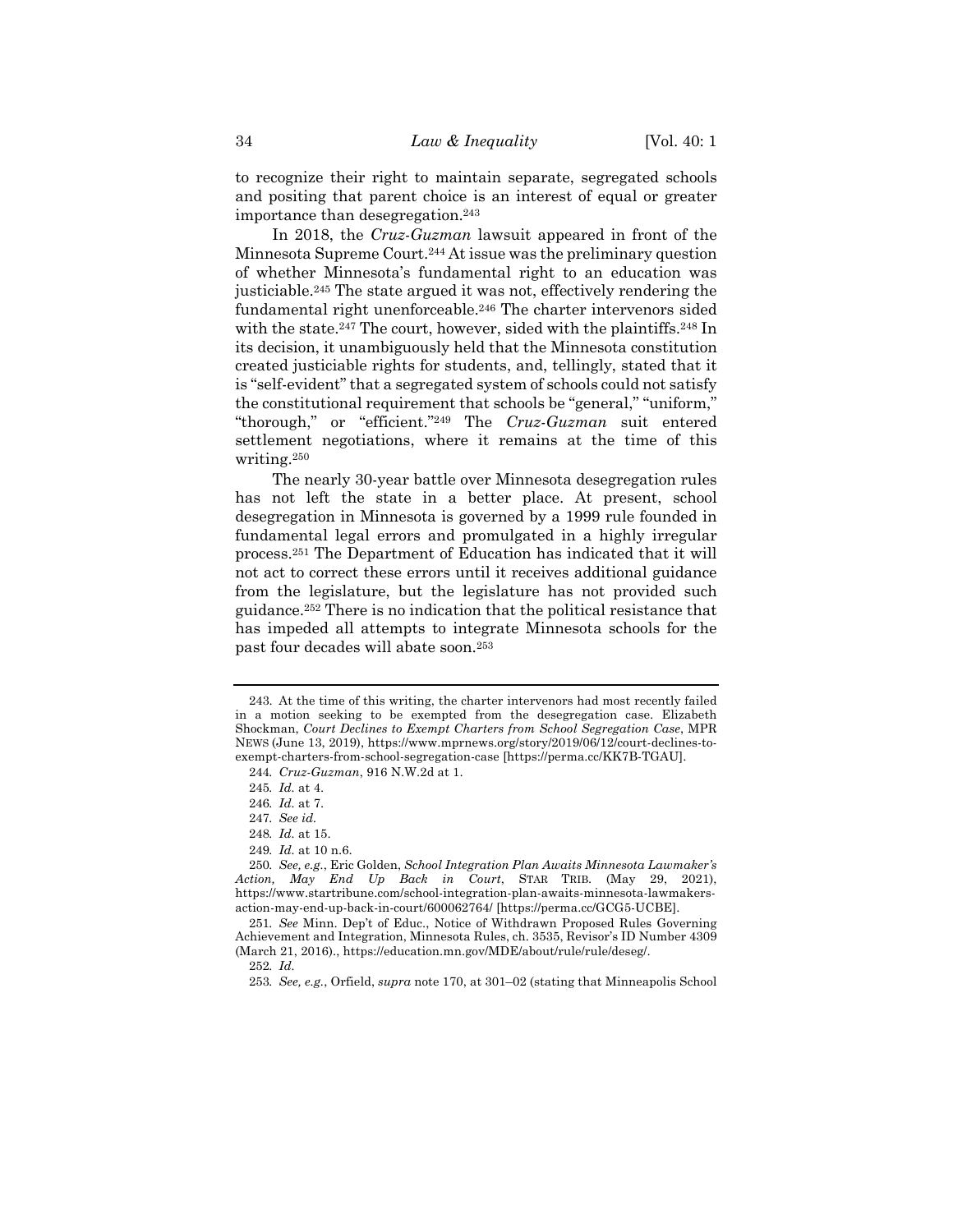The new mechanisms pioneered by Minnesota to circumvent the integration issue, charter schools and open enrollment, have failed to close education achievement gaps, which remain among the nation's worst.254 Charters have produced endless conflict with public school districts, in Minnesota and nationwide.255 Meanwhile, the charters themselves have become some of the nation's most vocal neo-segregationists. Their early opposition to desegregation has foreshadowed an ever-more-aggressive campaign for "culturally focused" education, and explicit denunciations of integration as unnecessary or even harmful.256 Several Minnesota charter advocates have built national profiles as defenders of *de facto* school segregation—or even *intentional* segregation, under the aegis of "cultural affirmation."257

In the meantime, the wellbeing and education of tens of thousands of Minnesotan children is at risk, as the laws of their state steer them towards segregated schools.

### **III. The Rise and Fall of Regional Housing Planning**

In the late 1960s and early 1970s, Minnesota was a national leader in regional planning. The state established a system to ensure that its core metropolitan region was overseen by a single government that could align metro-wide policies in a holistic, comprehensive, and mutually beneficial fashion.258

In most states, major cities are fractured into dozens of municipalities, each operating independently of each other—a recipe for destructive, zero-sum competition, demographic and economic fragmentation, and ultimately, residential exclusion.259 The inability to construct unified regional housing policy is a recipe

District enrollment continues to plummet while students instead attend problematic charter schools).

<sup>254</sup>*. See id.* at 269–70.

<sup>255</sup>*. See, e.g.*, Feb. 3 Reply to Comments, *supra* note 233 (detailing the debate surrounding charter schools).

<sup>256</sup>*. See, e.g.*, Robert Wedl & Bill Wilson, *In Minnesota, We Must Think Broadly About School Integration*, STAR TRIB. (Dec. 31, 2015), https://www.startribune.com/in-minnesota-we-must-think-broadly-about-schoolintegration/363960211/ [https://perma.cc/LM6U-TVUA].

<sup>257</sup>*. See, e.g.*, Chris Stewart, *Our Obsession with Integration Is Hurting Kids of Color*, WASH. POST (June 10, 2016), https://www.washingtonpost.com/news/intheory/wp/2016/06/10/our-obsession-with-integration-is-hurting-kids-of-color/ [https://perma.cc/X75X-HSUT].

<sup>258.</sup> Myron Orfield & Will Stancil, *Why Are the Twin Cities So Segregated?*, 43 MITCHELL HAMLINE L. REV. 1, 9–10 (2017).

<sup>259.</sup> See DAVID RUSK, CITIES WITHOUT SUBURBS (2013) for a discussion of urban fragmentation.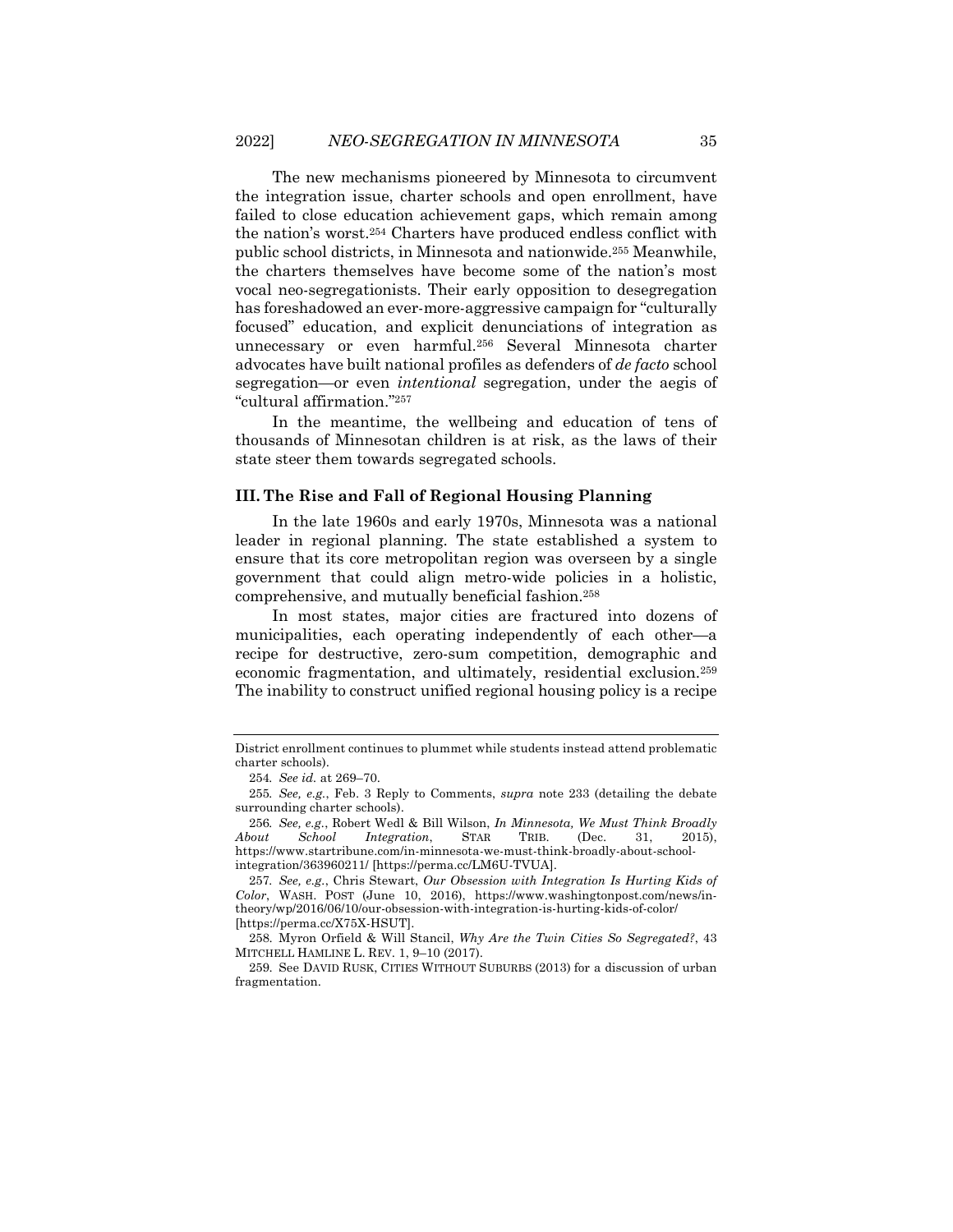for the emergence of the classic urban-suburban divides that were stereotypical of American cities in the 20th century, with whitepicket-fence suburbs doubling as gated enclaves, built to exclude the poor and the non-White, both explicitly and implicitly.

Minnesota developed a better system. Although the Twin Cities are divided among many municipalities, those municipalities are subject to the authority of a regional government, the Metropolitan Council, which has been given the tools to corral them.260 This metropolitan government for the Twin Cities area, known as the Met Council, has a well-established and robust state law authority to coordinate regional policy.<sup>261</sup> The Met Council adopted a metropolitan land use policy requiring all suburbs provide for their fair share of affordable housing.262 Minnesota enacted a regional property tax base sharing act.263 In upholding this act, the Minnesota Supreme Court declared the constitutional interdependency of Minneapolis and its suburbs.264 By the early 1980s, the Twin Cities was one of the most integrated communities in the nation, with some of the smallest racial disparities.265

The Met Council of the Twin Cities was also at the vanguard of metropolitan civil rights and federal Fair Housing Act enforcement. The Council supervised the U.S. Department of Housing and Urban Development's (HUD's) Section 8 program and was given authority to tie grants of state and federal funds to actual progress on economic integration.266 In most places, subsidized housing was rejected by affluent suburbanites, and segregated into impoverished urban neighborhoods.267 The Met Council broke this pattern. By 1979, 70% of subsidized housing in the Twin Cities was constructed in the predominantly White developing communities of the suburbs—a record of integrated housing placement that has never been equaled in any major metropolitan area.<sup>268</sup>

265. Orfield & Stancil, *supra* note 258, at 10.

268*. Id.*

<sup>260</sup>*. See* Orfield & Stancil, *supra* note 258, at 27–28.

<sup>261</sup>*. Id.* at 10.

<sup>262</sup>*. Id.*

<sup>263</sup>*. See Fiscal Disparities*, METRO. COUNCIL, https://metrocouncil.org/ Communities/Planning/Local-Planning-Assistance/Fiscal-Disparities.aspx [https://perma.cc/QX5K-23Y9].

<sup>264</sup>*. See* Village of Burnsville v. Onischuk, 222 N.W.2d 523 (Minn. 1974).

<sup>266</sup>*. See* 42 U.S.C. § 3608; *Metro HRA Rental Assistance*, METRO. COUNCIL, https://metrocouncil.org/Housing/Services/Metro-HRA-Rental-Assistance.aspx [https://perma.cc/BK6T-PHYN].

<sup>267.</sup> Orfield & Stancil, *supra* note 258, at 22.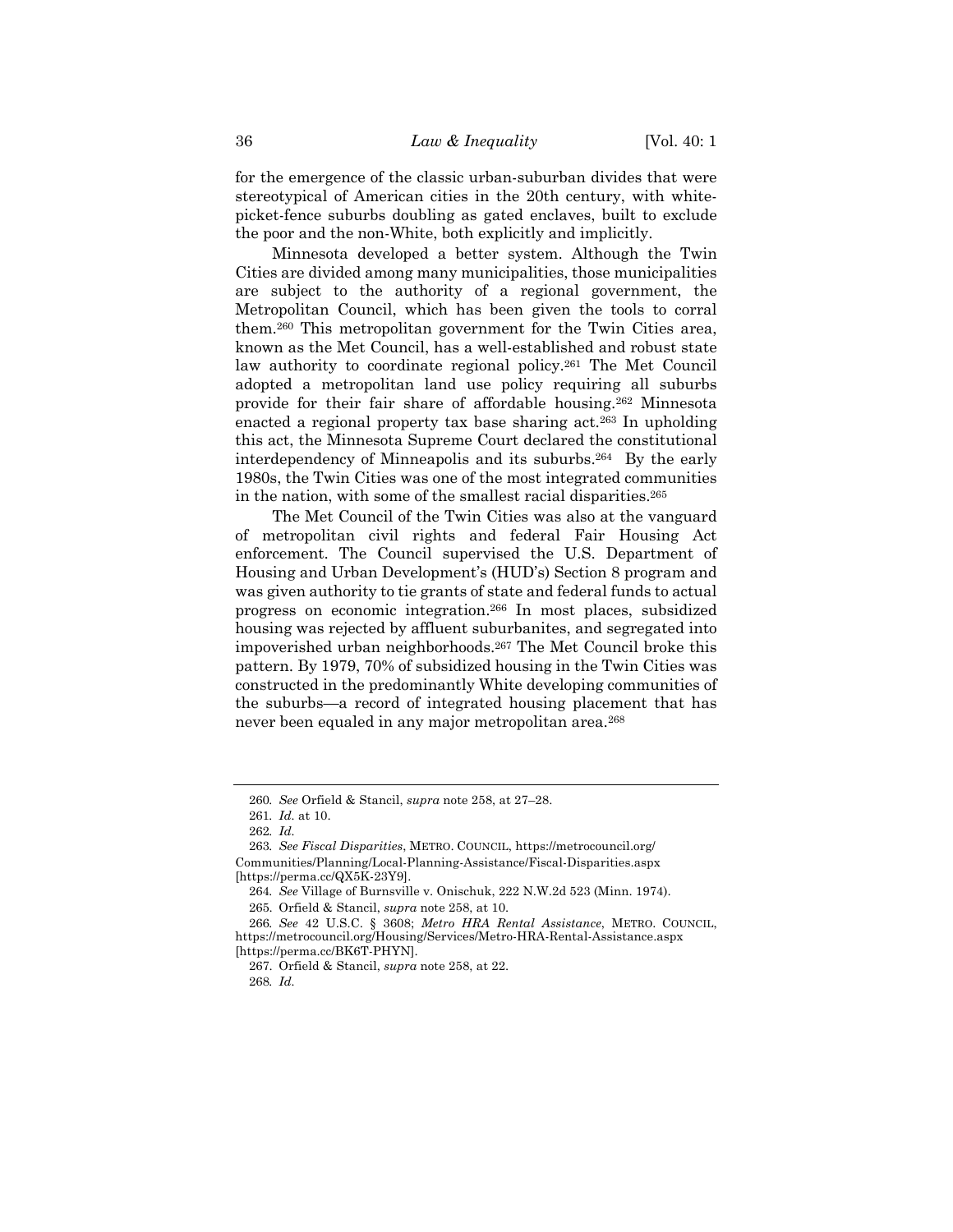But the progress did not last. The Council caved under political pressure from the central cities and housing industry and returned to old, segregative patterns of development.269 Many of the Met Council's pioneering practices were slowly abandoned—at least in practice, if not in the letter of the law.270 In doing so, the Council unilaterally limited its own role in housing. Rather than coordinating housing development activity throughout the region, it now restricts its work to a handful of comparatively paltry funding sources over which it exercises direct control, and participation in a number of public-private "partnerships," largely with housing developers.<sup>271</sup> Under the Council's watch, local governments have abandoned integrative planning with a regional perspective.272 They have reverted to segregative practices, creating a region in which exclusionary zoning reigns and lower-income housing is locked out of many communities.<sup>273</sup> While some communities have taken actions that reduce housing choice, and others are forced to bear the burden of runaway demographic transition, the Council has retreated.274

Worse still, the Council's more recent activities have promoted, rather than disrupted, the traditional concentrations of poverty and segregation in the central cities.275 Its own funding sources have been distributed in a segregative fashion, with a disproportionately heavy emphasis on the central cities, and its negotiated housing goals have reduced the obligation of the region's Whitest communities to provide affordable housing.276 It has embedded housing elements into its plans for other metropolitan systems like transportation—but only to encourage the development of lower-income housing along transit corridors, which are located almost exclusively in the central cities and less-affluent suburbs.277

The fields of housing and planning, once understood as a core civil rights concern where decisions could impact living patterns for

<sup>269</sup>*. Id.* at 37–47.

<sup>270</sup>*. Id.*

<sup>271</sup>*. Id.* at 47–54.

<sup>272</sup>*. Id.*; *see also* Edward G. Goetz, Karen Chapple & Barbara Lukermann, *Enabling Exclusion: The Retreat from Regional Fair Share Housing in the Implementation of the Minnesota Land Use Planning Act*, 22 J. PLAN. EDUC. & RSCH. 213, 217–18 (2003).

<sup>273</sup>*. See* Orfield & Stancil, *supra* note 258, at 27–30.

<sup>274</sup>*. See id.* at 43–44.

<sup>275</sup>*. See id.* at 26–27.

<sup>276</sup>*. See id.* at 42–44.

<sup>277</sup>*. Id.* at 48–49.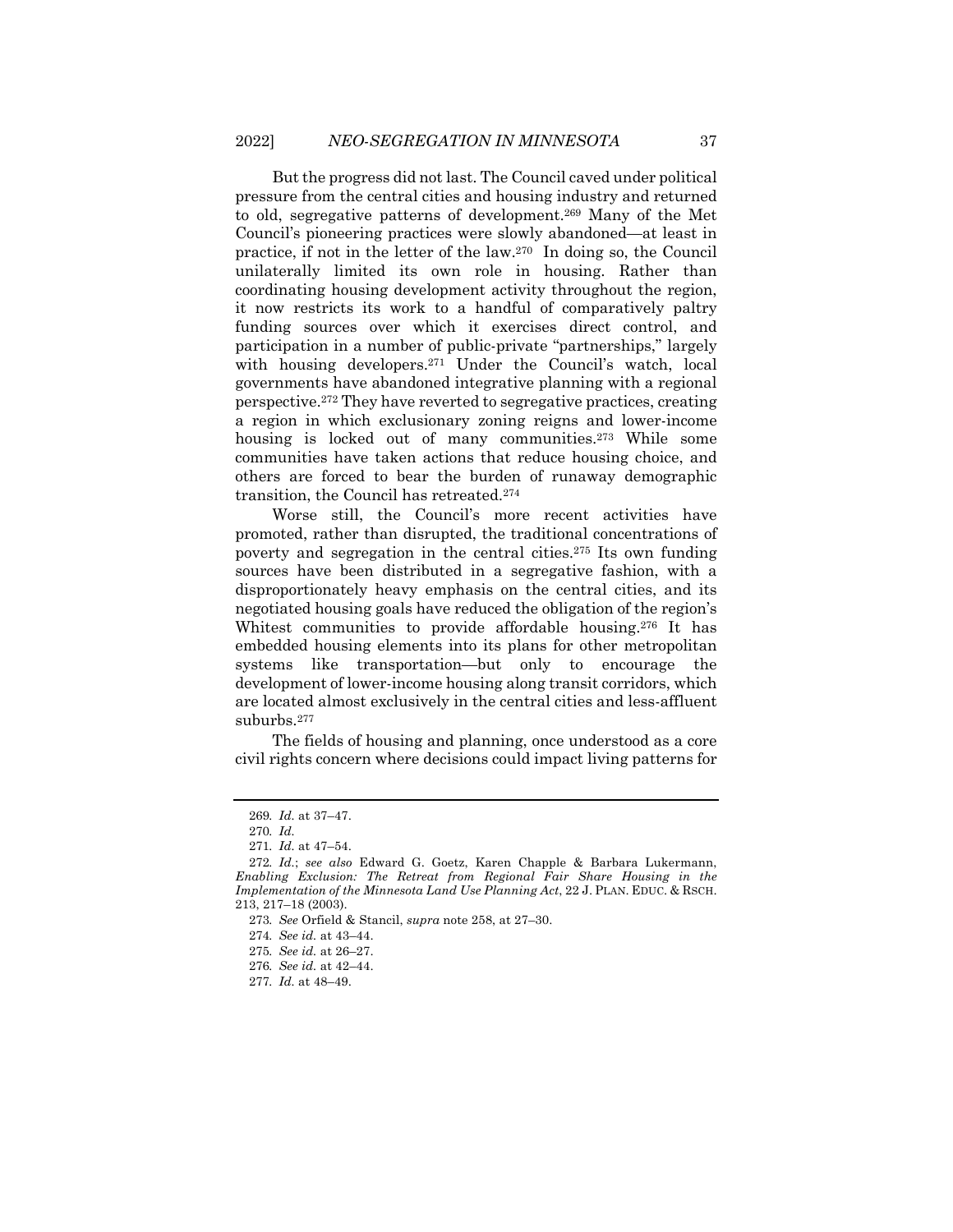decades, are now dominated by parochial development interests and neighborhood activists. These include representatives from affluent and exclusionary suburbs, but also organizations working in the poorest quarters of the Twin Cities metropolitan area, where housing policy is dominated by the interest of nonprofit and public institutions that rely on the segregated status quo.278

# *A. The Met Council's Broad Authority to Seek Housing Integration*

Just as riots throughout the country in the late 1960s led to the Kerner Commission Report and ultimately to the passage of the Fair Housing Act, serious civil disturbances in North Minneapolis and growing racial segregation in both central cities' school systems were driving forces behind the Council's fair share housing policy.<sup>279</sup> The Council believed that racial segregation was destroying the education and economic prospects of Black citizens in North Minneapolis, the fabric and vitality of their neighborhoods, and that growing racial and social segregation, left unchecked, would harm the economic vitality of the entire metropolitan area.

In the mid-1970s, the Council sought to establish a staged growth land planning system. It hired the renowned land use scholar, Robert Freilich, to design a new Metropolitan Land Planning Act for submission to the Minnesota legislature.280 From the outset it was clear the Act would contain a "fair share" housing requirement, for Freilich believed that the staged growth system the Council wanted would be unconstitutional without it.281 In January of 1974, Freilich produced a report to the Met Council outlining the proposed act and its fair share provisions.282

Freilich grounded his "fair share" proposals in explicit goals already annunciated by the Council, the requirements of the

<sup>278</sup>*. Id.* at 3.

<sup>279</sup>*. Cf. id.* at 21–22 (discussing implementation of the fair share goal and citing integration as a key motivating factor).

<sup>280.</sup> Robert H. Freilich & John W. Ragsdale, Jr., *Timing and Sequential Controls—The Essential Basis for Effective Regional Planning: An Analysis of the New Directions for Land Use Control in the Minneapolis-St. Paul Metropolitan Region*, 58 MINN. L. REV. 1009, 1009 n.1 (1974) ("This Article is the result of a 1972- 73 grant from the Twin Cities Metropolitan Council to Professor Freilich to study and recommend a legal policy for regional growth in accordance with the Council's decision to pursue growth in a timed and sequential manner.").

<sup>281</sup>*. Id.* at 1086 ("Whatever the methods used, the region must make extensive provision for low-moderate income housing or face the grave danger that a general regional planning system of growth control will be subject to strict scrutiny and declared unconstitutional as violating the equal protection of the laws.").

<sup>282</sup>*. Id.* at 1009 n.1.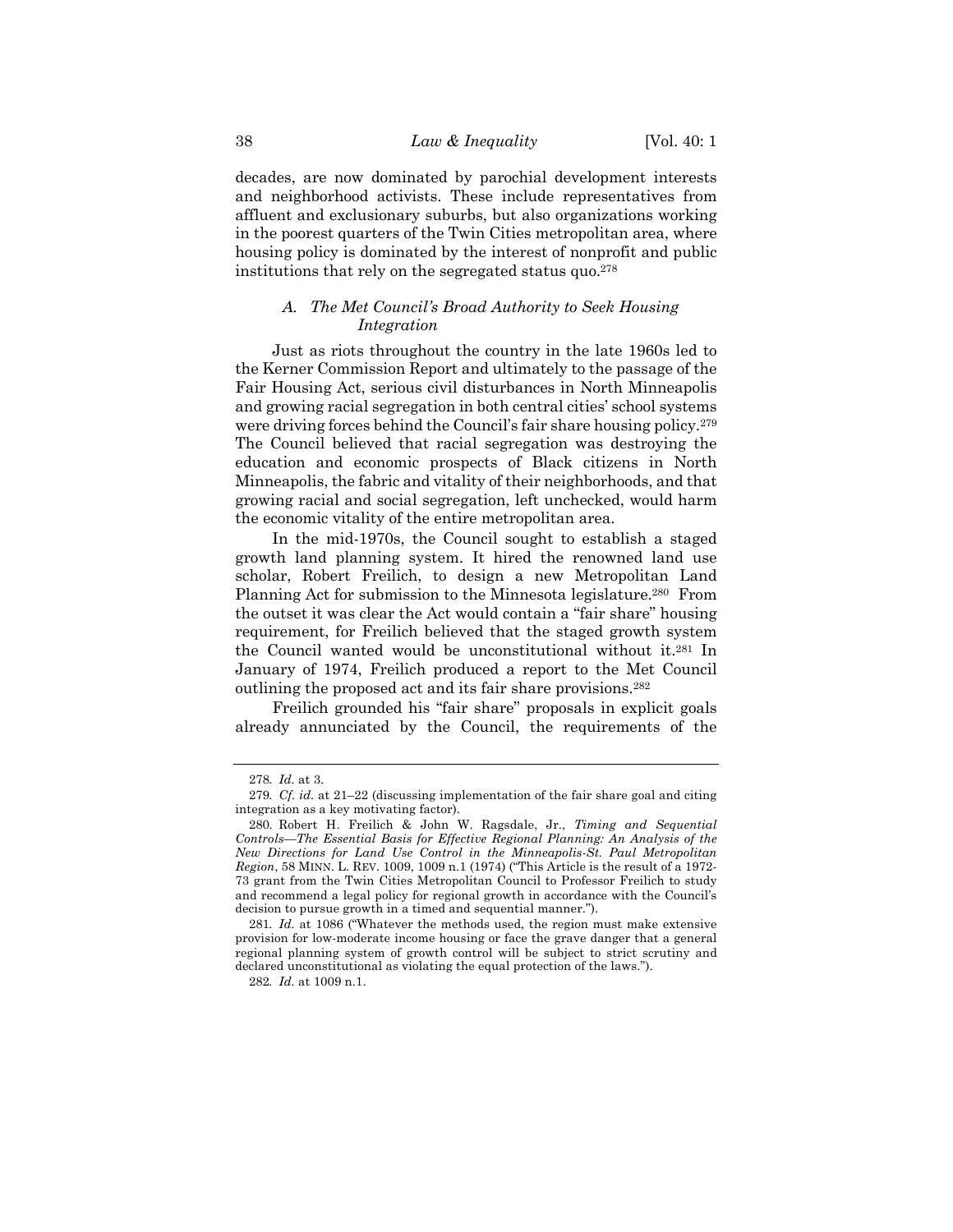Federal Fair Housing Act, and the evolving case law prohibiting exclusionary zoning.

In its early planning documents, the Council highlights the importance of housing choice and desegregation. It defines the "Social Objectives of Physical Planning" to include:

- 1. To increase choice and opportunity for persons in the Metropolitan area, particularly people who are in some way disadvantaged, such as low income, minorities, senior citizens, etc.
- 2. To decrease residential segregation by race, class, and income level. To reduce the concentration of lower income families and individuals in the older areas of the region and increase housing choice for lower income persons throughout the area.283

After having achieved its full authorities under the Minnesota Land Use Planning Act, the Met Council had at its disposal an arsenal of powerful tools to shape, guide, and enforce local housing policies. These tools included the authority to:

- Review local applications for state and federal funding based on housing performance.284
- Award funds directly under its control on the basis of housing performance, including:
	- o Sewer funds
	- o Park funds
	- o Transportation funds.
- Suspend state agency plans inconsistent with Council policies.285
- Suspend local comprehensive plans, which could include the mandatory housing element, if they do not conform with systems plans.286
- Embed housing elements into system plans.<sup>287</sup>
- Suspend any matter of metropolitan significance undertaken by a local government.288

<sup>283.</sup> Metro. Council, Discussion Statement on Metropolitan Development Policy 7 (Oct. 1973).

<sup>284.</sup> MINN. STAT. § 473.171 (2020).

<sup>285</sup>*. See* MINN. STAT*.* § 473.165 (2020).

<sup>286</sup>*. See* MINN. STAT*.* § 473.175 (2020).

<sup>287</sup>*. See* MINN. STAT*.* § 473.146 (2020).

<sup>288</sup>*.* MINN. STAT. § 473.173 (2020).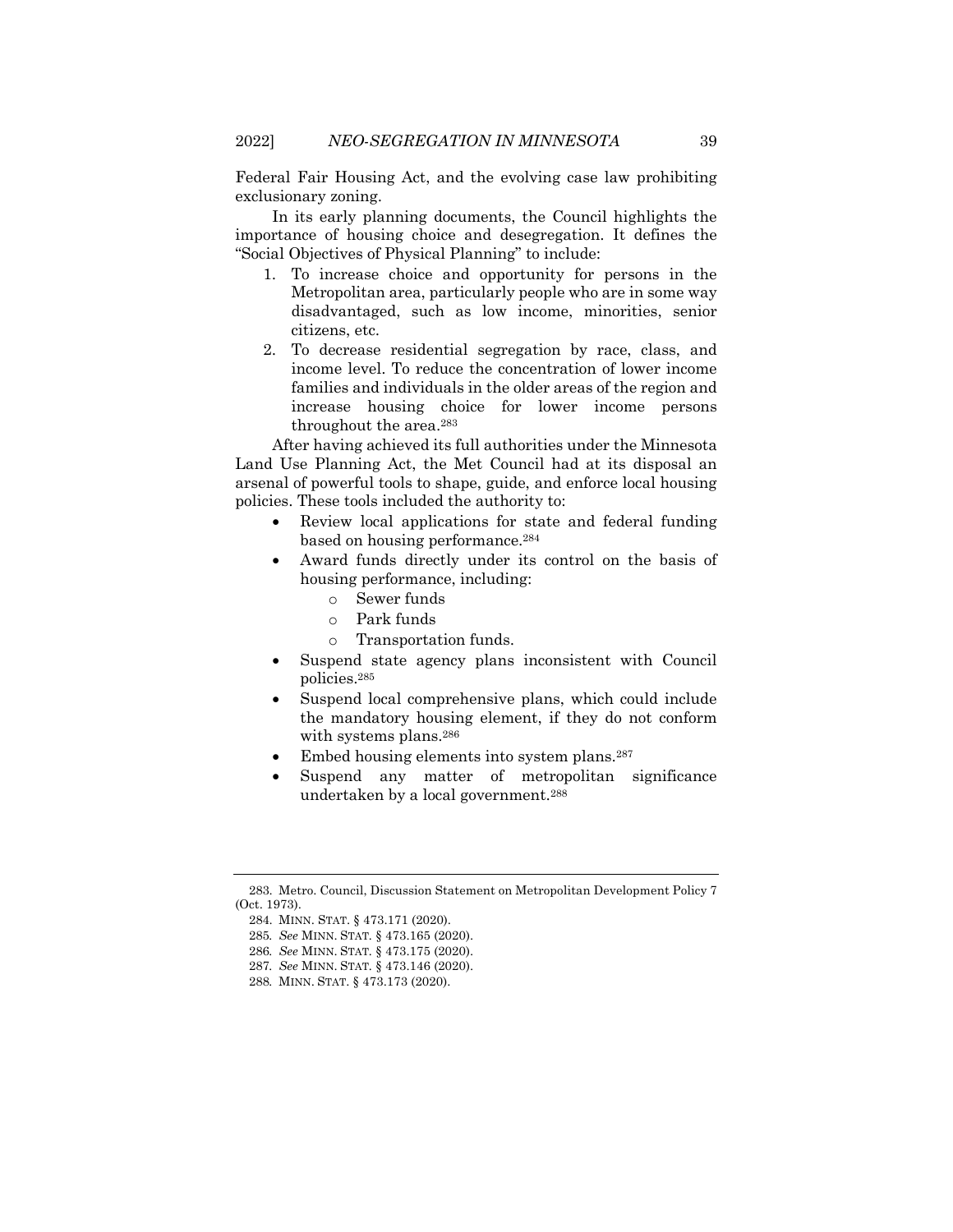- Form collaborative review agreements with state agencies, including the state housing finance agency.289
- Review housing bonding plans.290

The Council also planned to rely on its suburban integration efforts to receive supplementary funding from HUD, which offered special allocations to metropolitan areas operating fair share housing plans.<sup>291</sup> On the basis of its promise to maintain a racially integrated regional fair housing program, the Council requested, and received, a 50% supplemental Section 8 allocation from HUD in both 1976 and 1979—almost twice the allocation received by any other region. It also received further support when its Areawide Housing Opportunity Plan, which encompassed its housing program, was certified for extra funding from HUD in 1976.292

#### *B. The Council Promotes Housing Choice and Integration*

In response to clear internal and external directives, the Council in the early 1970s used its state law powers to adopt and enforce a series of policies to improve racial and economic integration. It did so by ensuring that subsidized housing was produced in suburban communities.

The centerpiece of these was Policy 13—later renamed Policy 39—which, in the words of contemporaneous reports, "stated that in reviewing requests from a local community for state or federal grants that priority for such requests would be given based on the community's housing performance."293 This method of prioritization meant that "applications for parks, sewers, water, highway construction, open space, aging and criminal justice funds [were] prioritized according to not only the merits of the application itself, but also on the community's plans and performance for providing housing for low and moderate income persons."294

In addition, the Metropolitan Land Planning Act, which was passed in 1976, empowered the Council to create numerical housing allocations for communities within its jurisdiction.295 It could then

295*. See* MINN. STAT. § 473.859 subd. 2(c) (2020) ("A land use plan shall also include a housing element containing standards, plans and programs for providing

<sup>289</sup>*.* MINN. STAT. §§ 473.165, 474.173 (2020).

<sup>290</sup>*. See* MINN. STAT. § 473.173 (2020).

<sup>291</sup>*. See, e.g.*, Letter from John Boland, Chairman of the Metropolitan Council, to James L. Young, HUD Assistant Secretary for Housing (July 6, 1976).

<sup>292.</sup> BERKELEY PLAN. ASSOCS., ASSESSMENT OF THE IMPACT OF THE HOUSING OPPORTUNITY PLAN (AHOP) PROGRAM III-7 (1979).

<sup>293.</sup> TRUDY PARISA MCFALL, A REGIONAL HOUSING STRATEGY: FROM PLANS TO IMPLEMENTATION 8 (1975).

<sup>294</sup>*. Id.*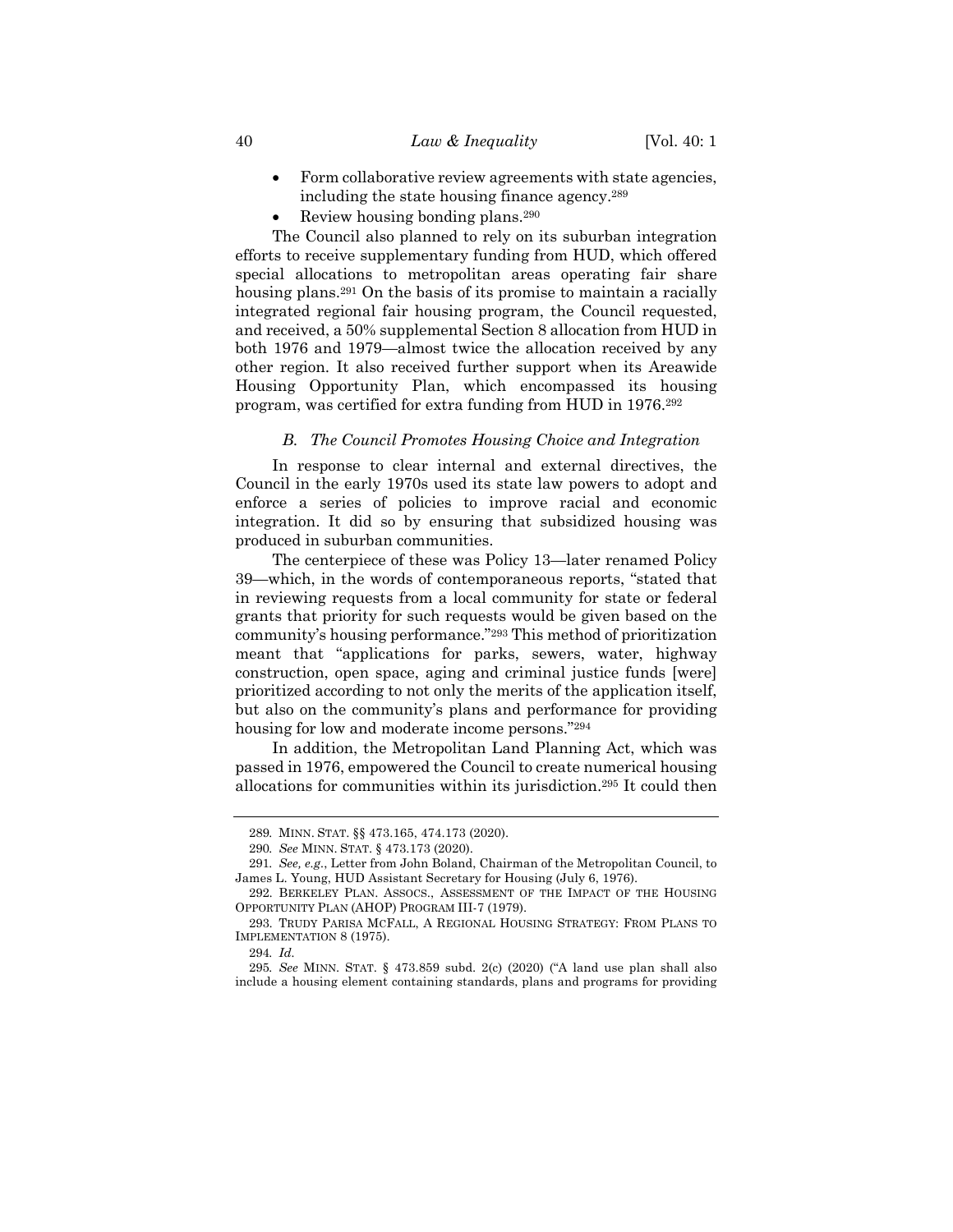review local comprehensive plans to ensure that they were in compliance with allocated goals.296 The Council was granted the authority to temporarily suspend plans that did not comply with its systems plans;<sup>297</sup> these systems plans complemented and incorporated the housing allocations through the use of density goals and similar measures of housing performance.298

These policies were remarkably successful at promoting fair housing; over the course of the 1970s the geographic distribution of subsidized housing in the Twin Cities changed dramatically. In 1970, 90% of Twin Cities subsidized housing was located in the central cities; by 1979, nearly 40% of units were in suburban communities.299 In some of the intervening years, the proportion of new units built in the suburbs approached or exceeded 70% of the regional total.300 Likewise, while only 16 of the region's 189 municipalities contained any subsidized housing at all in 1970, that number had grown to 97 by the end of the decade.<sup>301</sup> In under a decade, the total number of units in the suburbs increased nearly eight-fold, from 1,878 in 1971 to 14,712 in 1979.302 Nine thousand four hundred, or 70%, of the over 13,000 units added in this period were located at the developing edge of the suburbs.303 An examination of the comprehensive plans of twenty-five sample communities shortly after the passage of the Metropolitan Land Planning Act found that over 7,463 parcels of land, totaling 8,590 acres, had been set aside for high density affordable housing.304 In short, through dedicated effort, the Metropolitan Council

302*. See* METRO. COUNCIL, HOUSING OPPORTUNITY IN THE TWIN CITIES: A STAFF BACKGROUND REPORT ON THE LOCAL AND REGIONAL RESPONSE 1967-1978, at 3 (1978) [hereinafter STAFF BACKGROUND REPORT].

adequate housing opportunities to meet existing and projected local and regional housing needs, including but not limited to the use of official controls and land use planning to promote the availability of land for the development of low and moderate income housing.").

<sup>296</sup>*.* MINN. STAT*.* § 473.858 subd. 1 (2020).

<sup>297</sup>*. See* MINN. STAT. § 473.175 (2020).

<sup>298</sup>*. See* MINN. STAT*.* § 473.859 subd. 1 (2020).

<sup>299.</sup> Orfield & Stancil, *supra* note 258, at 22–23.

<sup>300</sup>*. Id.* at 22.

<sup>301</sup>*. Id.* at 22–23.

<sup>303</sup>*. Id.*; INST. ON METRO. OPPORTUNITY, COMMENTS ON SECOND DRAFT FAIR HOUSING EQUITY ASSESSMENT 28–29 (Feb. 28, 2014) [hereinafter SECOND DRAFT COMMENTS].

<sup>304.</sup> Edward G. Goetz, Karen Chapple & Barbra Lukermann, *The Minnesota Land Use Planning Act and the Promotion of Low- and Moderate-Income Housing in Suburbia*, 22 LAW & INEQ. 31, 40 (2004); SECOND DRAFT COMMENTS, *supra* note 303, at 28.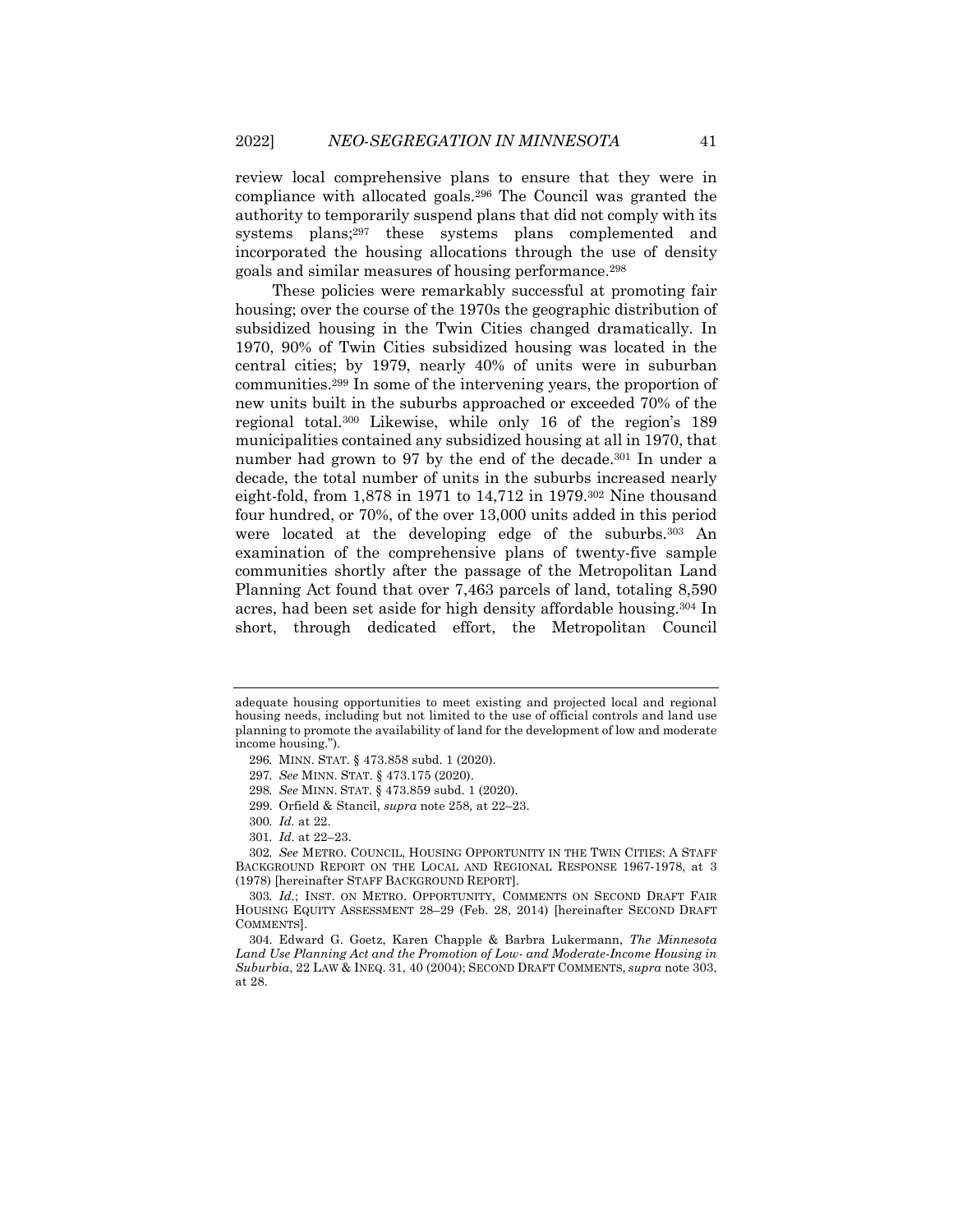substantially and meaningfully opened many of the suburbs to lower income families.

Writing in 1975, the manager of the Council's housing program noted that "[t]he most pervasive characteristic of housing patterns in virtually all major metropolitan areas is that of socioeconomic and racial residential segregation."305 In light of this fact, "[t]he Council has been chiefly concerned with locating subsidized housing in well serviced suburban locations."306 Council documents rigorously tracked progress towards altering the distribution of subsidized housing between the suburbs and central cities; for example, the table below, reproduced from a Council housing report, depicts the rapid suburbanization of subsidized units.307

<sup>305.</sup> MCFALL, *supra* note 293, at 1–2.

<sup>306</sup>*. Id.* at 4.

<sup>307.</sup> SECOND DRAFT COMMENTS, *supra* note 303, at 30.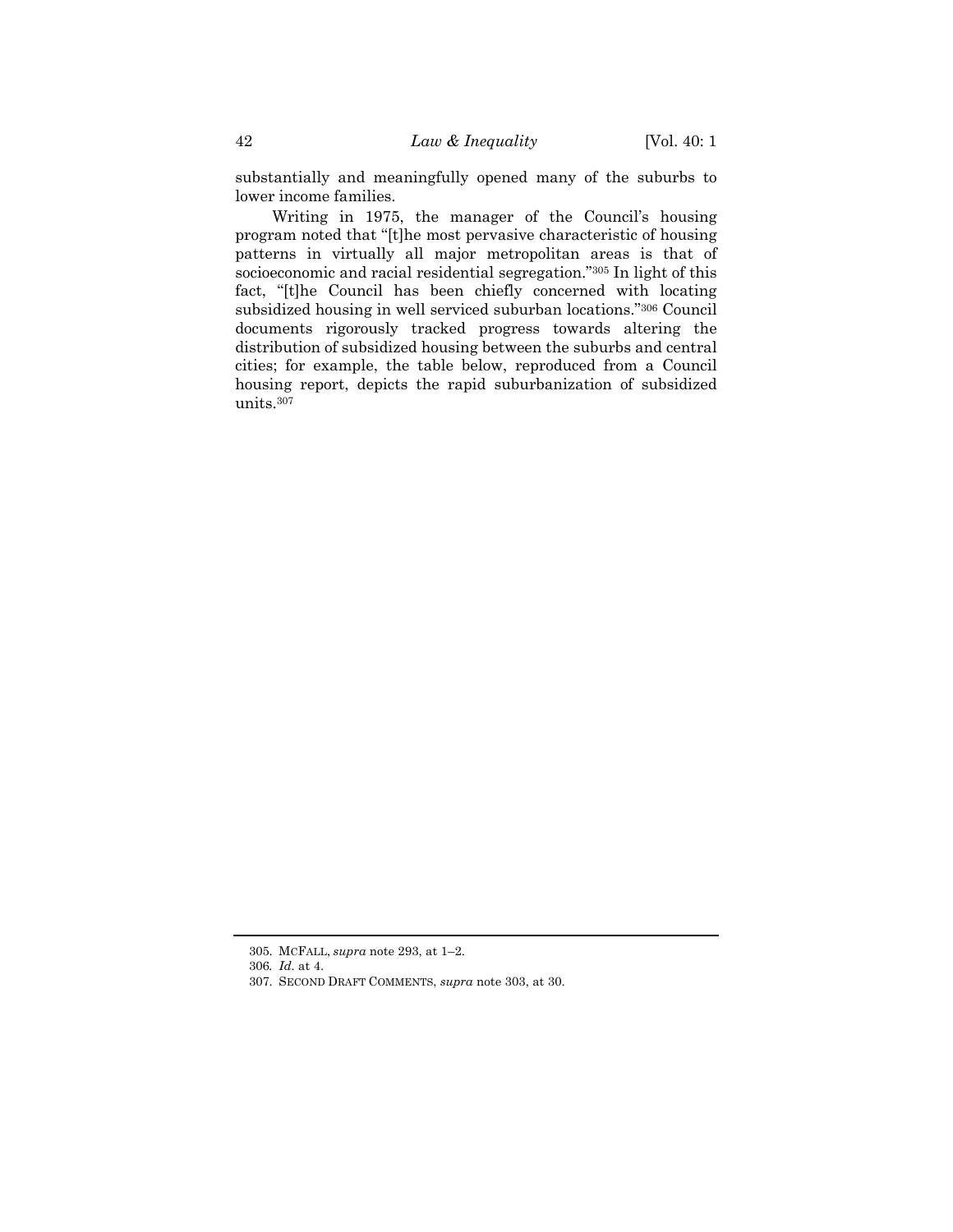### Subsidized Housing in the Twin Cities in the 197

|         | Region           | <b>Central Cities</b> |     | <b>Suburbs</b>  |     |
|---------|------------------|-----------------------|-----|-----------------|-----|
| Year    | <b>New Units</b> | New Units Share       |     | New Units Share |     |
| 1971-72 | 4.139            | 2,668                 | 64% | 1.471           | 36% |
| 1972-73 | 2.147            | 1,083                 | 50% | 1.064           | 50% |
| 1973-74 | 917              | 504                   | 55% | 413             | 45% |
| 1974-76 | 5.363            | 2.029                 | 38% | 3,334           | 62% |
| 1977    | 4.657            | 1,255                 | 27% | 3.402           | 73% |
| 1978    | 2.099            | 831                   | 40% | 1.268           | 60% |
| 1979    | 2.329            | 724                   | 31% | 1.605           | 69% |
|         |                  |                       |     |                 |     |
| Totals  | 21,651           | 9.094                 | 42% | 12.557          | 58% |

# **Cumulative Totals of Subsidized Housing**

|            | (includes units provided before 1971) |                       |     |                          |         |  |
|------------|---------------------------------------|-----------------------|-----|--------------------------|---------|--|
|            | Region                                | <b>Central Cities</b> |     |                          | Suburbs |  |
| Year       | <b>Total Units Total Units Share</b>  |                       |     | <b>Total Units Share</b> |         |  |
| July, 1971 | 18.736                                | 16.858                | 90% | 1.878                    | 10%     |  |
| July, 1973 | 24,202                                | 19.877                | 82% | 4,325                    | 18%     |  |
| July, 1974 | 25,013                                | 20.414                | 82% | 4.599                    | 18%     |  |
| Dec., 1976 | 27.986                                | 20.118                | 72% | 7.868                    | 28%     |  |
| Dec., 1977 | 31,851                                | 21,060                | 66% | 10,791                   | 34%     |  |
| Dec., 1978 | 34,650                                | 21.891                | 63% | 12.759                   | 37%     |  |
| Dec., 1979 | 37.268                                | 22,556                | 61% | 14,712                   | 39%     |  |

| <b>Family Housing</b> |                                      |                       |       |                          |                |  |  |  |
|-----------------------|--------------------------------------|-----------------------|-------|--------------------------|----------------|--|--|--|
|                       | Region                               | <b>Central Cities</b> |       |                          | <b>Suburbs</b> |  |  |  |
| Year                  | <b>Total Units Total Units Share</b> |                       |       | <b>Total Units Share</b> |                |  |  |  |
| pre-1975              | 11.957                               | 8.367                 | 70%   | 3.590                    | 30%            |  |  |  |
| 1975-76               | 3.578                                | 1.537                 | 43%   | 2.041                    | 57%            |  |  |  |
| 1977-79               | 2,022                                | 10                    | $0\%$ | 2.012                    | 100%           |  |  |  |

Remarkably, documents from the period indicate that the Council confronted, overcame, and eventually transformed political resistance to integration in the suburbs. At the outset, suburban communities were skeptical of the Council's housing policies—for instance, one staff report describes initial reactions "of anger, hostility, and frustration" from suburbanites.<sup>308</sup> But the agency remained dedicated to the principle of providing housing choice and opportunity, noting in the same report that "the available evidence strongly suggests that minority populations would like a far broader opportunity for suburban and rural living than they presently

<sup>308.</sup> METRO. COUNCIL, STAFF BACKGROUND REPORT, *supra* note 302, at 2.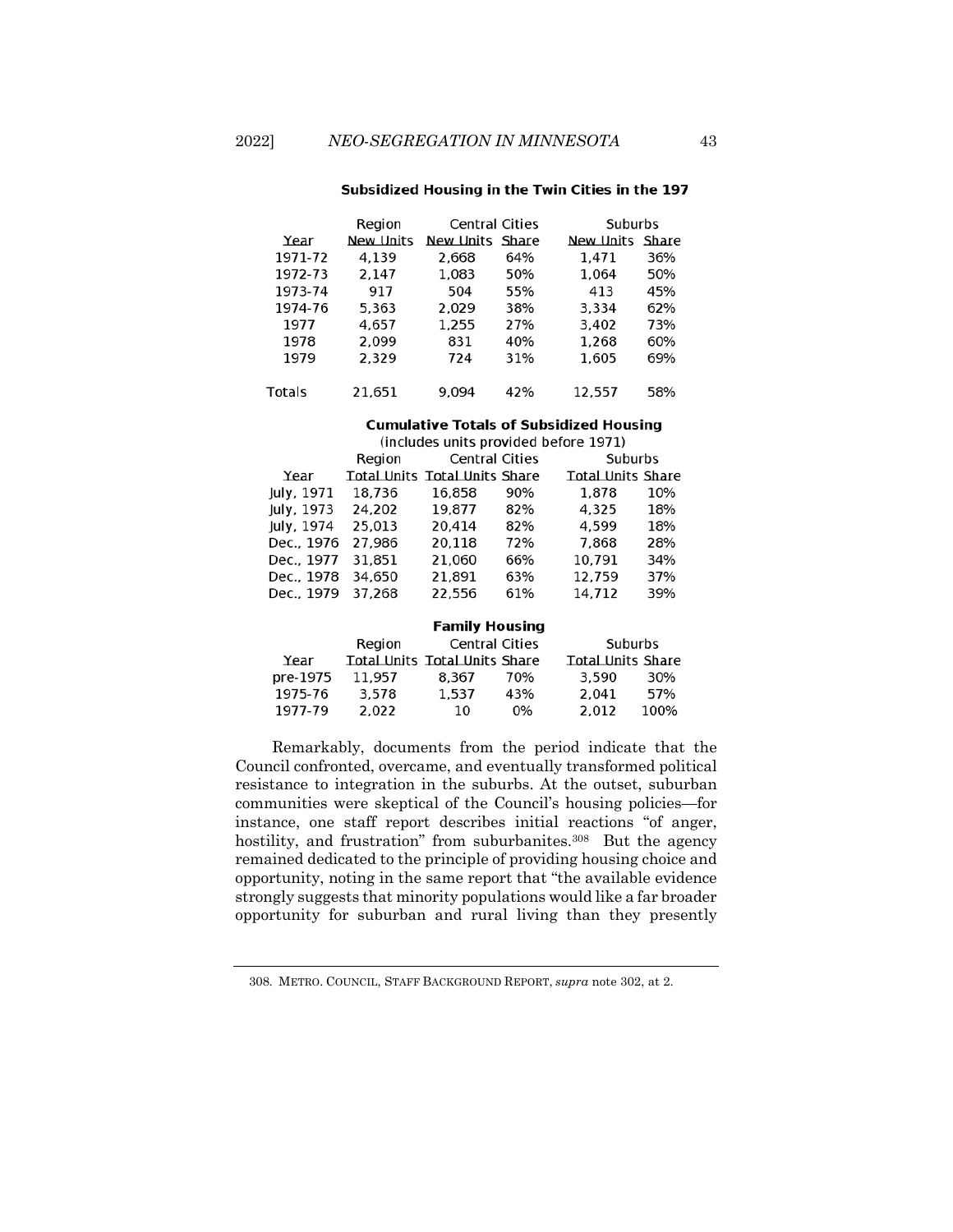have."309 Moreover, the Council defended its authority to pursue that outcome, noting that its "review role [for funding] is an invaluable tool for implementing policy."310

Ultimately, the Council's determination paid off, and a number of the suburbs accepted or even embraced the goals of suburban integration. For instance, a 1979 report on the region's housing policy describes the extraordinary efforts of Edina, one of the region's wealthiest suburbs, to comply with its housing requirements (efforts which were undermined by HUD itself):

The most extreme case we heard of was Edina's valiant effort to use one of its last remaining parcels (on its boundary) for family subsidized housing. It used CDBG funds for land writedowns, held developers' hands, got city council approval, and submitted the proposal (demand by the Metro Council's allocation plan) to HUD, which turned down the project on the grounds of "impaction of family housing" although Edina, the most affluent suburb in the metropolis, had only one other subsidized family project, and the proposed density was only nine units per acre. The Edina planner fears . . . the city will be left out of compliance with the regional plan.311

The same report describes many successful instances of cooperation with suburban communities to produce subsidized and lower-income housing.312

#### *C. Retreat and Reversal*

Today, as the result of a combination of political timidity and capitulation to special interests, the Council has unraveled virtually all of its previous progress towards housing integration.

<sup>309</sup>*. Id.*

<sup>310</sup>*. Id.*

<sup>311.</sup> BERKELEY PLAN. ASSOCS., *supra* note 292.

<sup>312</sup>*. Id.*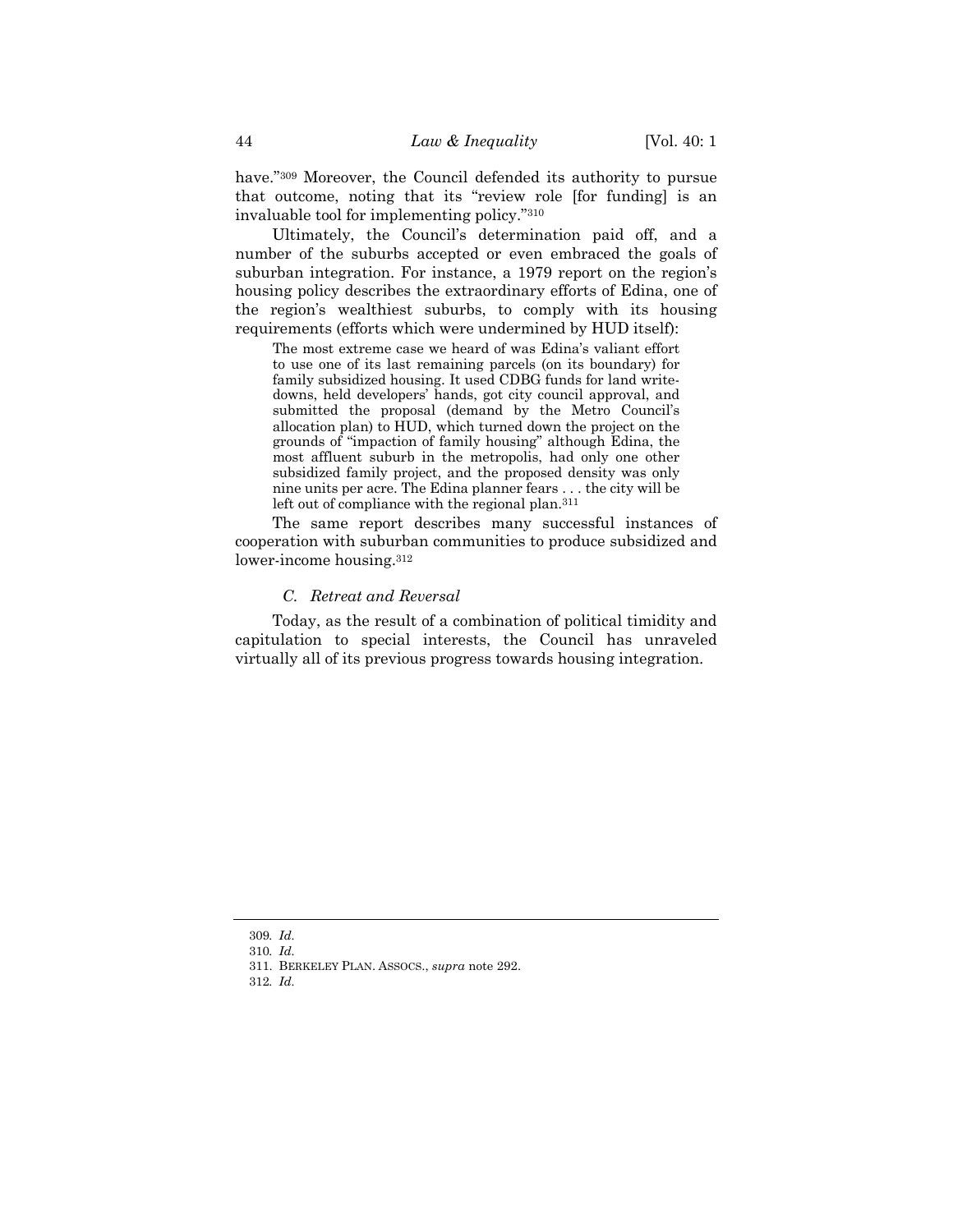After the 1970s, the Council's efforts to integrate subsidized and affordable housing into the suburbs began to stagnate. The suburban share of subsidized housing reached approximately 42% in the mid-1980s and has not significantly changed since.313 Meanwhile, as sprawl has progressed and the region has grown, the central cities' share of regional population has continually shrunk.314 As a result, the oversupply of subsidized housing in the central cities, as compared to their proportion of population, has worsened continually since 1980. Today, the mismatch between share of population and share of housing in the central cities is actually far worse than it was before the Council's integration efforts began in earnest in 1970 (see the chart below).315



The causes of this reversal are complex, but two factors have played a key role. First, political actors, particularly housing interests and central city governmental agencies, have battled to retain housing funding. Second, there have been marked policy

<sup>313.</sup> Orfield & Stancil, *supra* note 258, at 22–23.

<sup>314.</sup> Greta Kaul, Minneapolis Is Growing at its Fastest Rate Since 1950,<br>MinnPost  $(May = 232018)$  https://www.minnpost.com/politics-(May 23, 2018), https://www.minnpost.com/politicspolicy/2018/05/minneapolis-growing-its-fastest-rate-1950/ [https://perma.cc/6ZM4- UJGU].

<sup>315.</sup> Data obtained from Orfield & Stancil, *supra* note 258, at 6.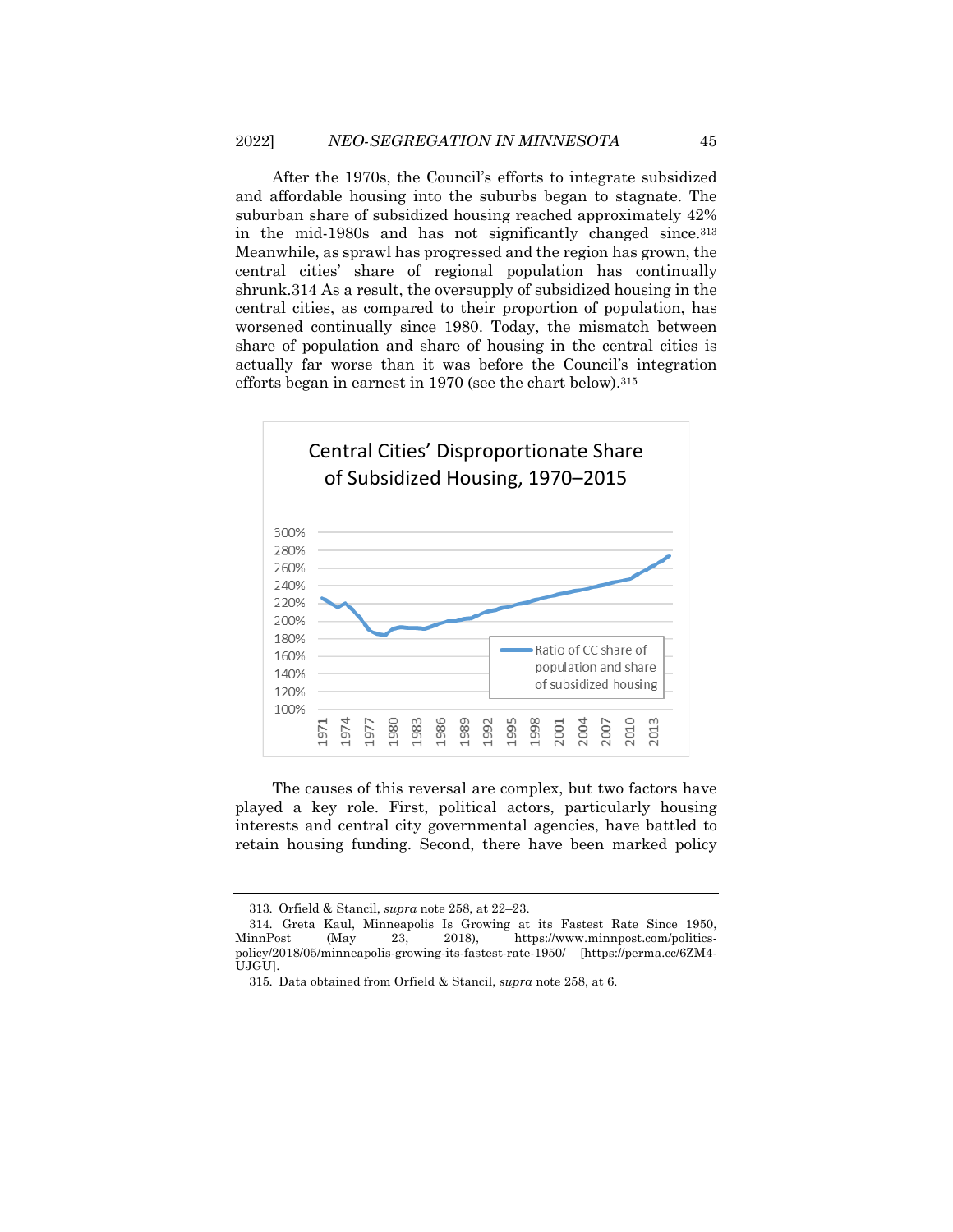changes at the Council itself, which has deemphasized the very housing policies it once strictly enforced.

Concern among central city political circles and development interests about the loss of funding is readily apparent in the historical documentary record. As early as 1975, the manager of the Council's housing program was reporting pushback arising out of worries over funding:

The major issue which has arisen around the allocation plan has been the number of units which have been allocated to the center cities of Minneapolis and St. Paul; the plan directs that they should receive 16 and 12 percent of the available funding. City officials have argued that this is inadequate to meet their needs, slows their urban renewal efforts, and inadequately provides for relocation needs. The Council has, however, remained firm in its intention to carry out its plan to increase the supply of low income housing in suburban areas.

That center city resistance should be the major issue surrounding the plan was surprising to us, but it certainly is understandable. Large and sophisticated housing authorities exist in the cities. ... They have further relied heavily on subsidized housing to turn over the land cleared through urban renewal. Reduction of their programs through redirection of subsidy funds causes considerable problems and adjustments.316

Although this report was released before the passage of the Metropolitan Land Planning Act and subsequent creation of a numerical fair share plan, a 1979 report, commissioned by HUD to evaluate the region's areawide housing plan, makes clear that resistance continued and stiffened over time, resulting in demands for a higher housing allocation from the central cities. For instance, one section describes the political relationship between cities and suburbs:

[T]he very success of the regional housing allocation plan has generated some discord among the multiple institutions dedicated to housing . . . . In the plan's early stages, the central cities – with 90% of the region's assisted housing – were eager for the suburbs to take on some of the burden. Now they feel dispersion may have gone too far, that central cities need more of the scarce housing resources.317

The report elaborated further on the pressures on the Council to abandon its integration efforts:

The pressures to relax the plans aggressive fair share distribution comes from several sources. Most significantly, perhaps, the HUD area office . . . . At the same time the central

<sup>316.</sup> MCFALL, *supra* note 293, at 12.

<sup>317.</sup> BERKELEY PLAN. ASSOCS., *supra* note 292, at III-11.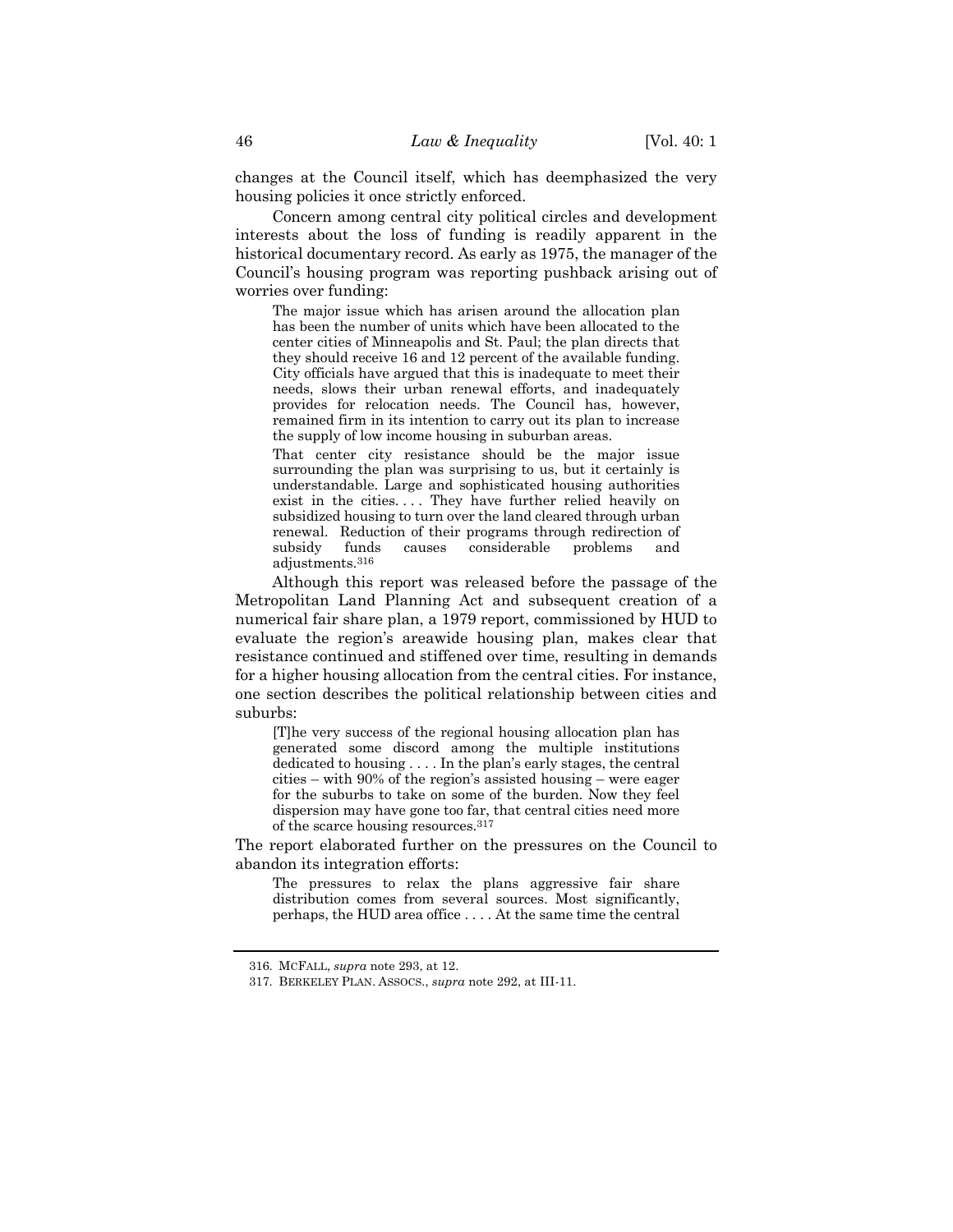cities of Minneapolis and St. Paul are retreating from their support of the [areawide plan]. St. Paul, the more economically depressed, had never been as an enthusiastic [plan] supporter as its Twin City, and is now seeing considerable redevelopment promoted by an aggressive director of a highly centralized organization directly under the mayor. In this situation, St. Paul understandably seeks a larger share of subsidized housing, citing arguments such as relocation needs, gentrification, and that the [areawide plan's] "white flight" assumption is akin to generals fighting the last war . . . . [B]oth central cities are looking for larger percentage shares of subsidized housing in any revisions of the regional allocation plan.318

The result of these various pressures has been a marked change in the Council's priorities, and with it, a failure to enforce many of its own previous policies. The waning of political will to maintain the Council's housing policies is intrinsically linked to the growth of segregation in the region, as noted in one 2004 study:

Two important changes in the socio-political environment of the Twin Cities region also undermined the state's commitment to fair share housing during the second wave. The first change was a reduction in gubernatorial support for an interventionist Met Council. Democrat Rudy Perpich and his successor, Republican Arne Carlson, both expressed little interest in metropolitan planning, especially in the area of low-mod housing, and neither advanced policies to strengthen Met Council. The second change was a demographic shift in the region. At the same as more people of color moved to the area, greater concentrations of poverty and attendant social problems emerged in core neighborhoods. The social and economic homogeneity that had been the foundation of almost two decades of regional problemsolving began to disappear. With it went the language of regional commitment to low-cost housing needs under the fair share method.319

The same study analyzed the interaction between Council policies and the comprehensive plans of twenty-five communities.320 It found that, after the Council began aggressively enforcing its need allocations in the late 70s, "[t]he first round of plans addressed both the local and regional needs by referencing the fair share allocation established by Met Council."321 The influence of the Council's policies are clear in the plans themselves, with "[s]ome plans even indicat[ing] that the regional allocation system was the

<sup>318</sup>*. Id.* at III-4, III-5.

<sup>319.</sup> Goetz et al., *supra* note 304, at 46 (footnotes omitted).

<sup>320</sup>*. Id.* at 40.

<sup>321</sup>*. Id.* at 48.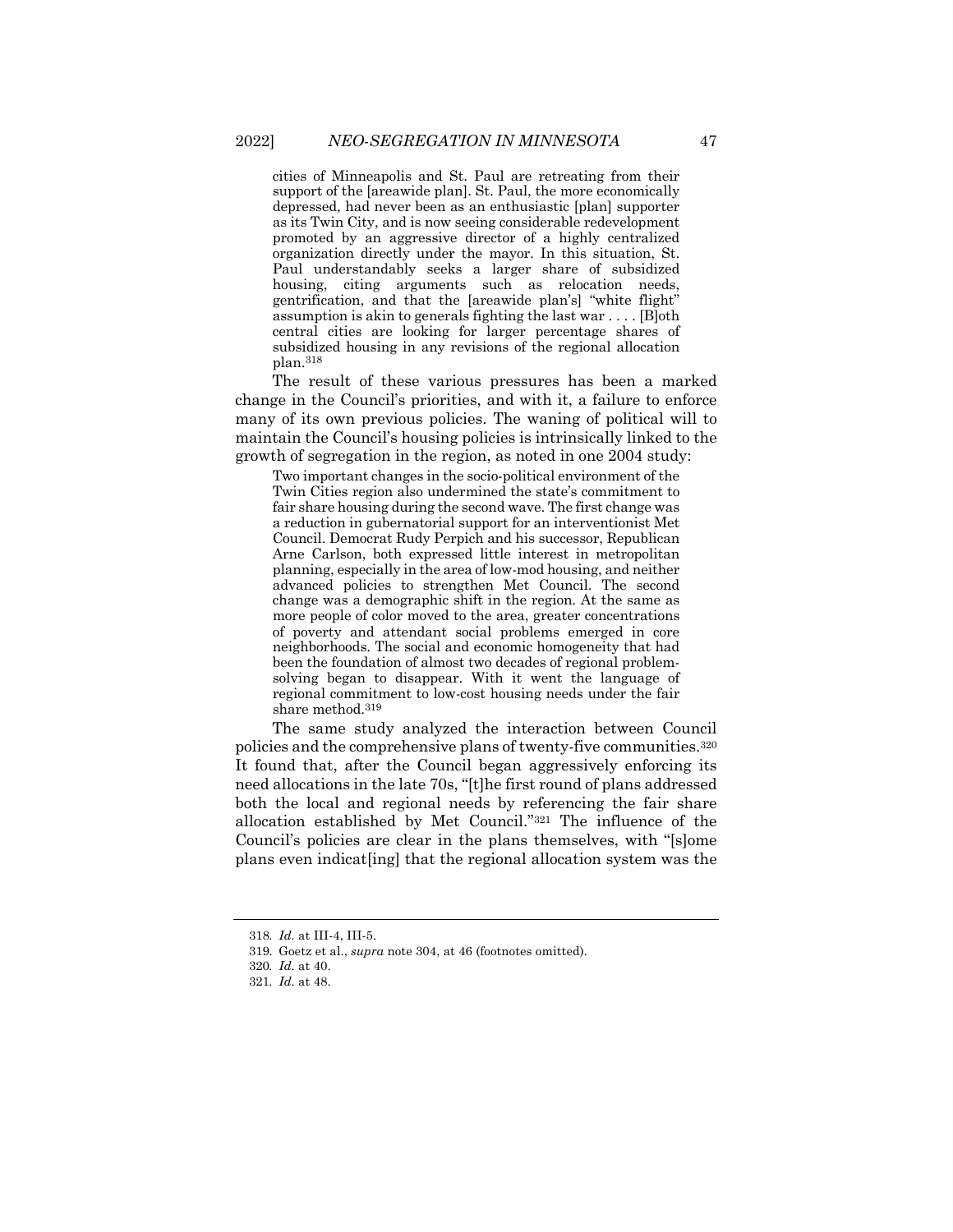best way to determine local needs."322 These plans "routinely acknowledge the local regulatory options to overcoming barriers to low-cost housing development."323 Once again, suburban cooperation is a key theme: "the Apple Valley, Inver Grove Heights, and Eagan plans each contain language stating that housing needs are best established on a regional basis."324

But after the Council's commitment to integration subsided, cities felt free to ignore the fair share system. According to the study's authors, "[n]ot a single plan submitted later than 1990 . . . identified the local share of regional low [and moderate income] housing needs," and "[w]ith the exception of two communities, none of the later plans identified existing or projected low-mod housing needs at all."325 Later plans "are generally bereft of specific statements outlining regulatory steps;"326 for instance, an Inver Grove Heights plan only states that "[t]o the degree possible, the City will work to ensure that local actions do not unduly increase the cost of raw land."327 The regionally-oriented language also vanished from the suburban plans, replaced by defiant assertions of local control:

[I]n its place [was] language asserting each community's role in establishing housing goals. The 1999 plan for Apple Valley, for example, states that "[t]he City is in the best position to determine the most responsible option for meeting the future needs of Apple Valley rather than the Metropolitan Council, especially as it relates to residential densities."328

The 2004 study determined that these changes reflected a broader retreat from any consideration whatsoever of low-income housing in city planning:

Five [cities] indicated that they do not calculate low-mod housing need in any way. One city planner said her community does not calculate need because it "is a factor of the marketplace and changes periodically and regularly with the market." In another community, the planner indicated, somewhat paradoxically, that they do not calculate need because they have determined that it is zero.<sup>329</sup>

329*. Id.* at 50 (footnotes omitted) (quoting Interview by Leigh Tomlinson with Pam Dudziak, City Planner, City of Eagan, in Eagan, Minn. (June 29, 2001)) (citing

<sup>322</sup>*. Id.* at 48–49.

<sup>323</sup>*. Id.* at 55.

<sup>324</sup>*. Id.* at 49.

<sup>325</sup>*. Id.* at 48.

<sup>326</sup>*. Id.* at 55.

<sup>327</sup>*. Id.* at 57 (quoting CITY OF INVER GROVE HEIGHTS, INVER GROVE HEIGHTS COMPREHENSIVE PLAN-DRAFT 7 (1998)).

<sup>328</sup>*. Id.* at 49 (third alteration in original) (footnotes omitted) (quoting CITY OF APPLY VALLEY, COMPREHENSIVE PLAN UPDATE DRAFT 60 (1999)).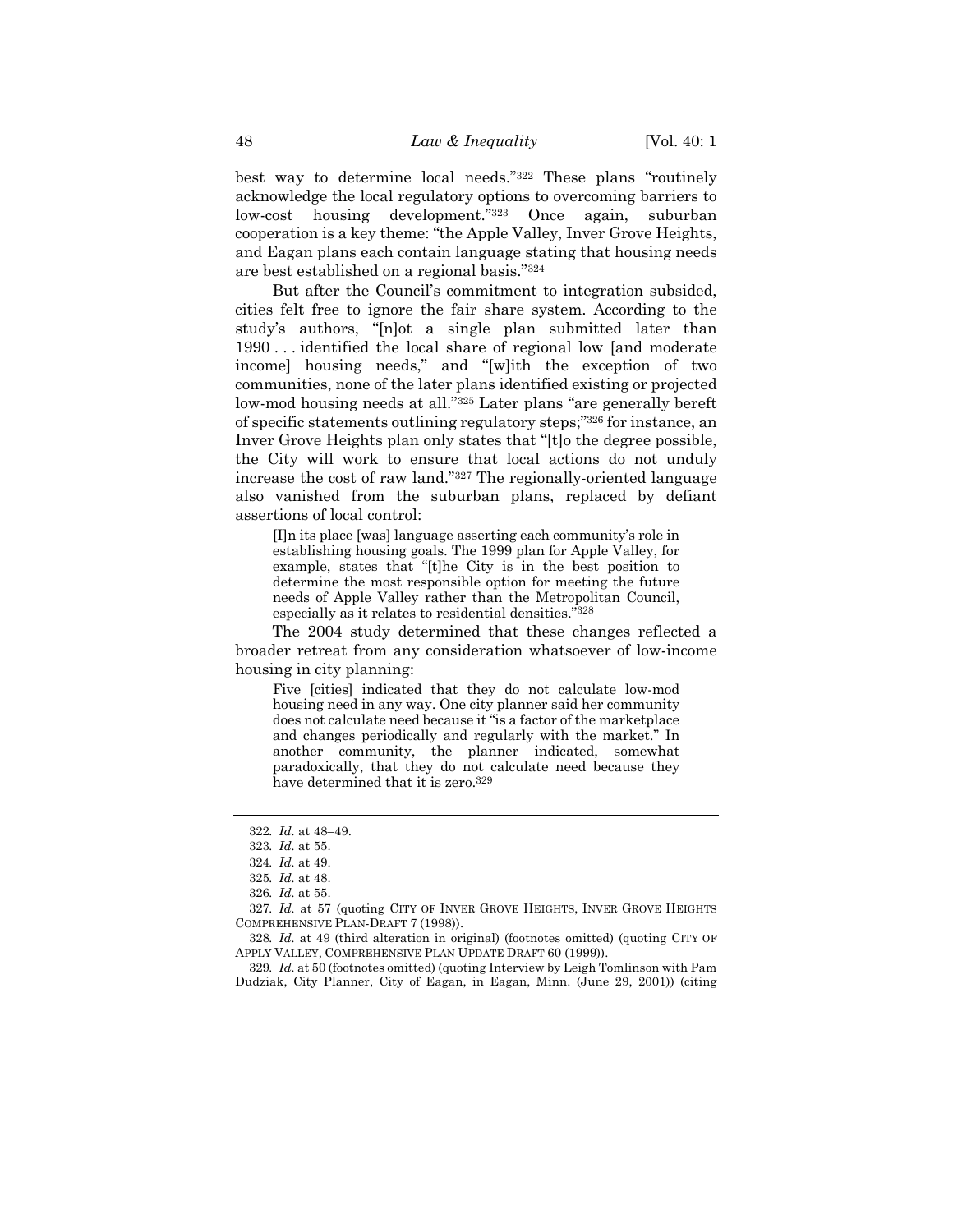The Council's changing priorities are reflected in its own reports. As late as 1996, its Regional Blueprint discussed suburban housing integration, even noting the lack of progress over the previous decade.330 But by 2004, the Blueprint omitted any discussion of the subject at all, instead only stating that "[t]he region will, of course, need much more housing in the next 30 years," and emphasizing the importance of "public-private partnerships" in expanding housing supply.331

These changes are all the more remarkable because the Council still retains the same authorities it had used to promote housing integration in previous decades.<sup>332</sup> In the mid-1990s, there were legislative efforts to force the Council to utilize its authorities more broadly (several of which were directed by Myron Orfield, an author of this article, who was at the time serving in the state House of Representatives).333 The legislature twice passed a statute that would force a return to strong fair-share policies and would require the council to withhold other forms of financial aid from noncompliant cities.334 Each bill was vetoed by Governor Arne Carlson.335

In 1995, a compromise measure, the Livable Communities Act (LCA), was passed and was signed into law.336 This law did not contain the clear mandates of the previous effort, instead relying on voluntary, incentive-based development funding for regional jurisdictions.337 Although the LCA in no way altered or reduced the

Interview by Jill Mazullo and Mudia Ouzzi with Howard Blin, Plan. Dir., and Stacie Kvilvang, Econ. Dev. and Hous. Planner, City of Brooklyn Park, in Brooklyn Park, Minn. (Dec. 11, 2000)).

<sup>330.</sup> METRO. COUNCIL, REGIONAL BLUEPRINT 59 (1996).

<sup>331.</sup> METRO. COUNCIL, 2030 REGIONAL DEVELOPMENT FRAMEWORK 13 (2004).

<sup>332</sup>*. See, e.g.*, Minn. Stat. § 473.175 (2020) (granting the Metropolitan Council the ability to review comprehensive local plans).

<sup>333</sup>*. See* Dane Smith, *House Committee Approves Met Council Bill, Members Would Be Elected Instead of Being Picked by Governor*, STAR TRIB., Mar. 25, 1997, at B3 [hereinafter *House Committee*] [https://perma.cc/9RFL-JWFL]; Patricia Lopez Baden, *Tax-Sharing Bill Fails in Close Senate Vote, Plan Would Pool Revenues in Metro Area*, STAR TRIB., May 10, 1995, at 1B [https://perma.cc/R9S9-ZR5V]; Dane Smith, *House Again OKs Orfield Housing Bill; Carlson Set to Veto*, STAR TRIB., Apr. 23, 1994, at 1B [hereinafter *House OKs Orfield*] [https://perma.cc/6VE5-LTLA].

<sup>334</sup>*. See House OKs Orfield, supra* note 333.

<sup>335</sup>*. See id.* ("[T]he bill is almost certain to be vetoed by Gov. Arne Carlson."); Baden, *supra* note 333 (describing Governor Carlson's opposition to the tax shifting bill); *see also House Committee, supra* note 333 ("However, Gov. Arne Carlson is still opposed to an elected council. Spokesman Brian Dietz said Carlson considers it 'veto material.'").

<sup>336</sup>*. See* Metropolitan Livable Communities Act, ch. 255, 1995 Minn. Laws 2592 (codified as Minn. Stat. §§ 473.25–437.255).

<sup>337.</sup> Goetz et al., *supra* note 304, at 46–47.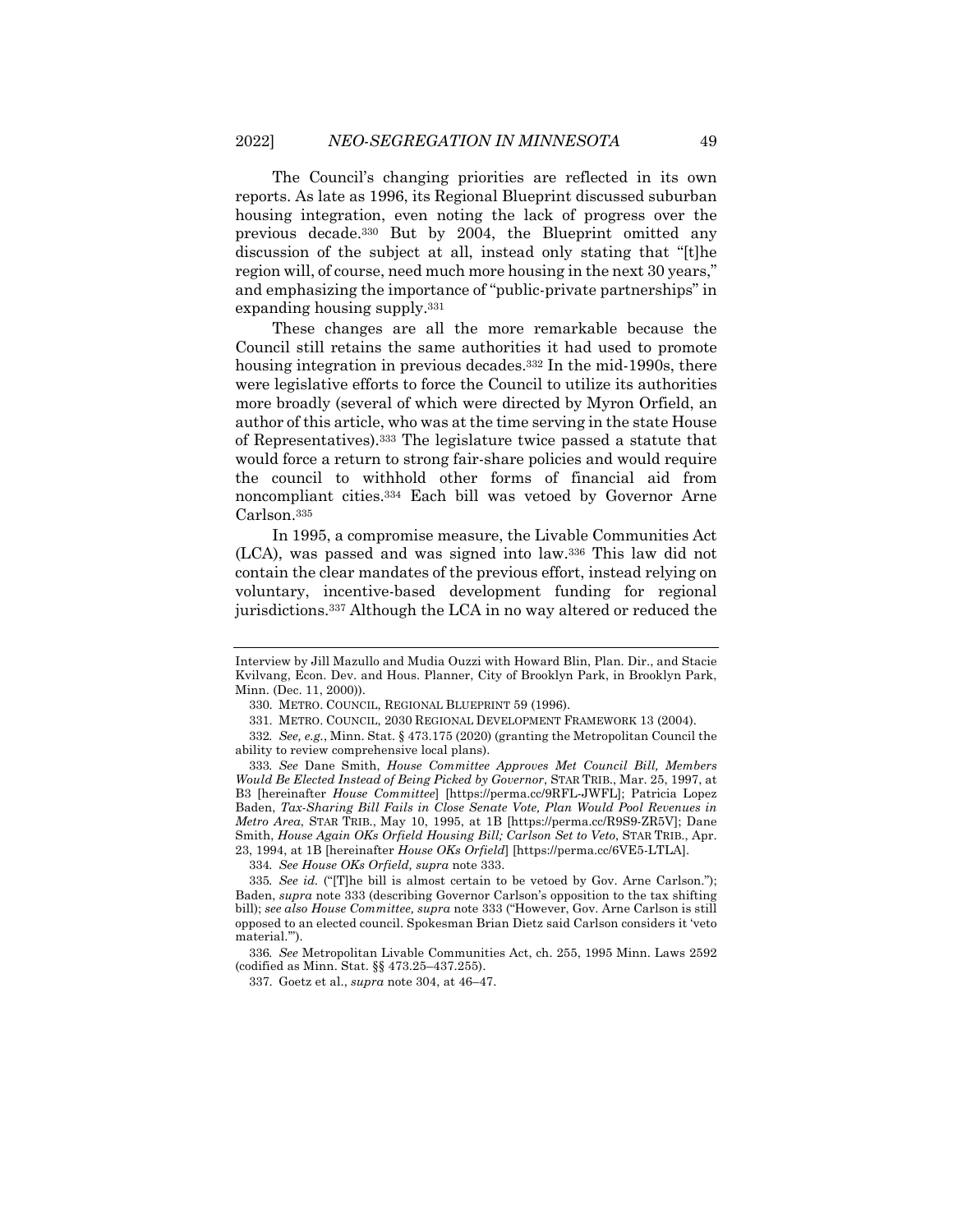Council's previously exercised powers, and was in fact intended to jumpstart the integrative processes that had been stalled since the previous decade, it was quickly used to justify the Council's changing priorities.338 Suburban leaders argued, incorrectly, that the Council's previous legal authority "was superceded [sic] by the LCA."339

Once again, the Council's failure to enforce its policies allowed exclusionary practices to take root:

Even though LCA benchmarks are low, many communities negotiate with Met Council to lower their goals even further. The 1998 plan for Lino Lakes, for example, provides no calculations of existing or projected need for low-mod housing, nor the City's share of the regional need for such housing. The plan references LCA goals, and notes that the goals for homeownership are to slightly reduce the rate at which affordable housing is produced in the City, and to slightly increase the rate at which affordable rental housing is developed. Even with the increase in affordable rental housing, Lino Lakes has adopted a goal that is ten to twenty-three percentage points below the benchmark provided to them by Met Council. Oakdale, Shoreview, and Prior Lake have also adopted goals below the provided benchmarks.340

The lopsided LCA benchmarks have resulted in even-morelopsided funding outcomes.341 Of the more than 14,000 housing units subsidized by LCA funding during the program's history, 49.8% have been located in the central cities of Minneapolis and St. Paul, which contain only 24.7% of the region's housing and a majority of its concentrated poverty and segregation.342 Most of these allocations occurred under the previous set of benchmarks. But as Table Two demonstrates, when new benchmarks were negotiated, the Council worked not to arrest this trend, but instead accelerated it by giving the central cities higher goals.343

It remains unclear to this day exactly when and how the bold fair share policies of previous decades were eliminated at the Met Council. The best evidence suggests they were abandoned by piecemeal nonenforcement in the 1990s, seemingly out of the same concern over suburban backlash that had resulted in the gutting of

<sup>338</sup>*. See* Orfield & Stancil, *supra* note 258, at 42–43.

<sup>339.</sup> Goetz et al., *supra* note 304, at 51 (quoting Interview by Jill Mazullo with John Heald, Cmty. Dev. Dir., City of Savage, in Savage, Minn. (Nov. 29, 2000)).

<sup>340</sup>*. Id.* at 53–54 (footnotes omitted).

<sup>341.</sup> Data on LCA funding was analyzed by the Institute on Metropolitan Opportunity at the University of Minnesota. Underlying datasets are on file with authors.

<sup>342</sup>*. Id.*

<sup>343</sup>*. See infra* note 361.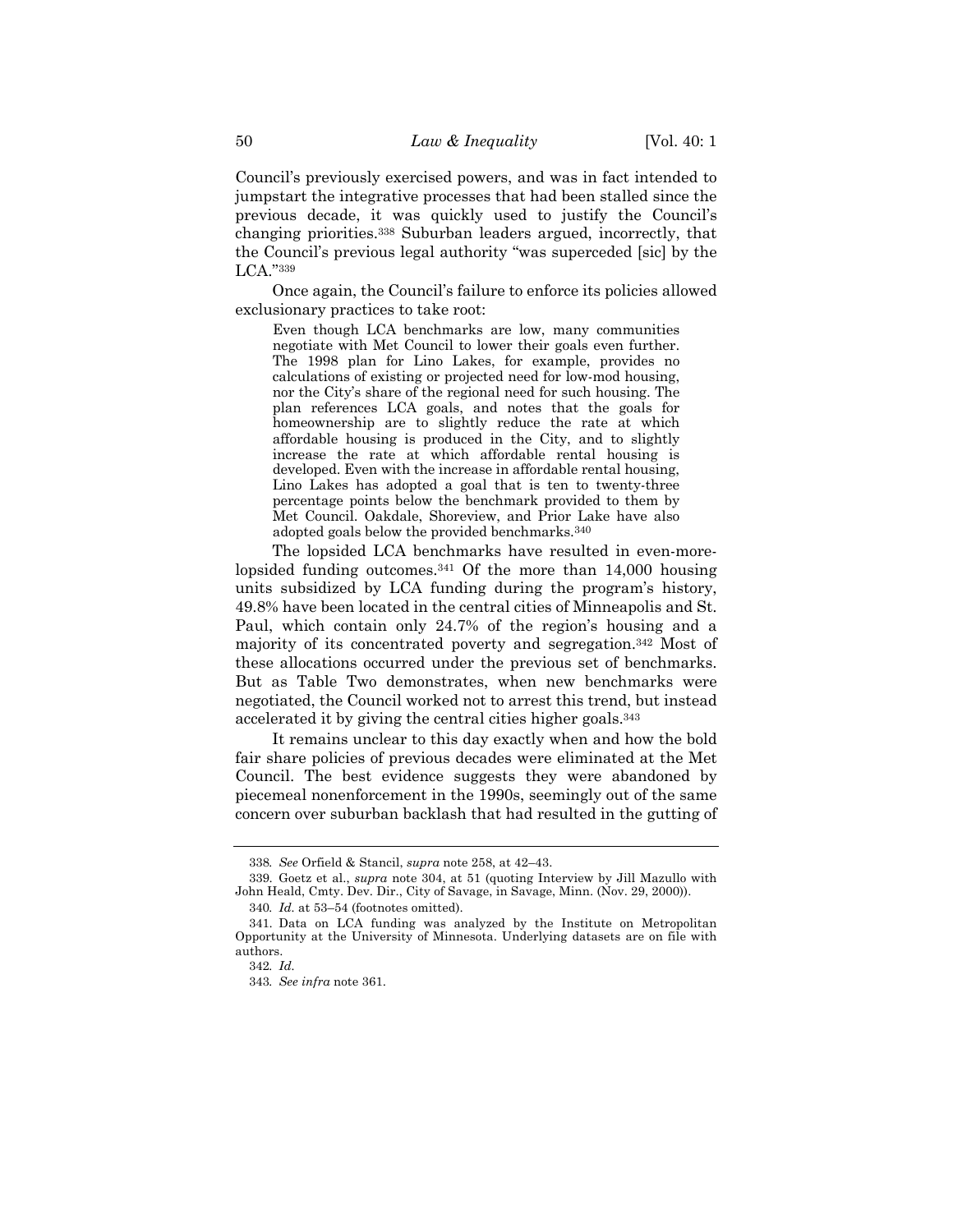Minnesota's school desegregation rule.344 Notably, some of the same figures crop up: Lee Sheehy, the Deputy Attorney General who had presided over the school rule's evisceration, became regional administrator at the Met Council in the early 2000s, where he oversaw much of the day-to-day operations of the agency.345

In the 2010s, under the Obama administration, the federal government began to refocus on questions of integration and segregation. These changes most notably took the form of a raft of new civil rights rules, including a Discriminatory Effect rule formalizing the Fair Housing Act's bar against the perpetuation of segregation and an Affirmatively Furthering Fair Housing Rule requiring some local jurisdictions to take affirmative steps to create integrated housing.346

However, the Met Council's housing policy efforts in the 2010s continued to reduce the role of integration in the agency's policies. In 2010, the Council was awarded a \$5 million HUD grant under the national Sustainable Communities program, a federal effort to coordinate housing and transit planning.347

As a component of its Sustainable Communities grant, the Council was required to complete an "equity assessment," essentially identifying high-poverty and high-opportunity areas within the region and analyzing how those policies interacted with public investment and fair housing issues.348 The Council's completed assessment, however, exhibited the influence of its integration-skeptical consultants and largely minimized the subject of segregation. Although it identified areas of concentrated poverty as required by grant terms, it did not articulate any real strategy for eliminating the segregation in those areas.349 In addition, it conducted an assessment of neighborhood opportunity that acted as

<sup>344.</sup> Despite repeated requests, the Met Council has never provided authors or any other agency documentation of a specific decision to begin nonenforcement of these policies. See Orfield & Stancil, *supra* note 258, at 42–44 for additional discussion.

<sup>345.</sup> Brady Averill, *Klobuchar Picks Sheehy as Her New Chief of Staff*, STAR TRIB., May 19, 2007, at 11A [https://perma.cc/2MDT-Q8VS].

<sup>346.</sup> Implementation of the Fair Housing Act's Discriminatory Effects Standard, 78 Fed. Reg. 11,460 (Feb. 15, 2013) (codified at 24 C.F.R. pt. 100); Affirmatively Furthering Fair Housing Rule, 80 Fed. Reg. 42,272 (July 16, 2015) (codified at 24 C.F.R. pts. 5, 91, 92, 570, 574, 576, 903).

<sup>347</sup>*. See* Twin Cities Metropolitan Sustainable Communities Regional Planning Program, Application to HUD 2 (August 22, 2010).

<sup>348.</sup> METRO. COUNCIL, *Executive Summary: About this Summary*, *in* CHOICE, PLACE, AND OPPORTUNITY: AN EQUITY ASSESSMENT OF THE TWIN CITIES REGION, at III–IV (2014).

<sup>349</sup>*. See id.* (explaining criteria for Racially Concentrated Areas of Poverty).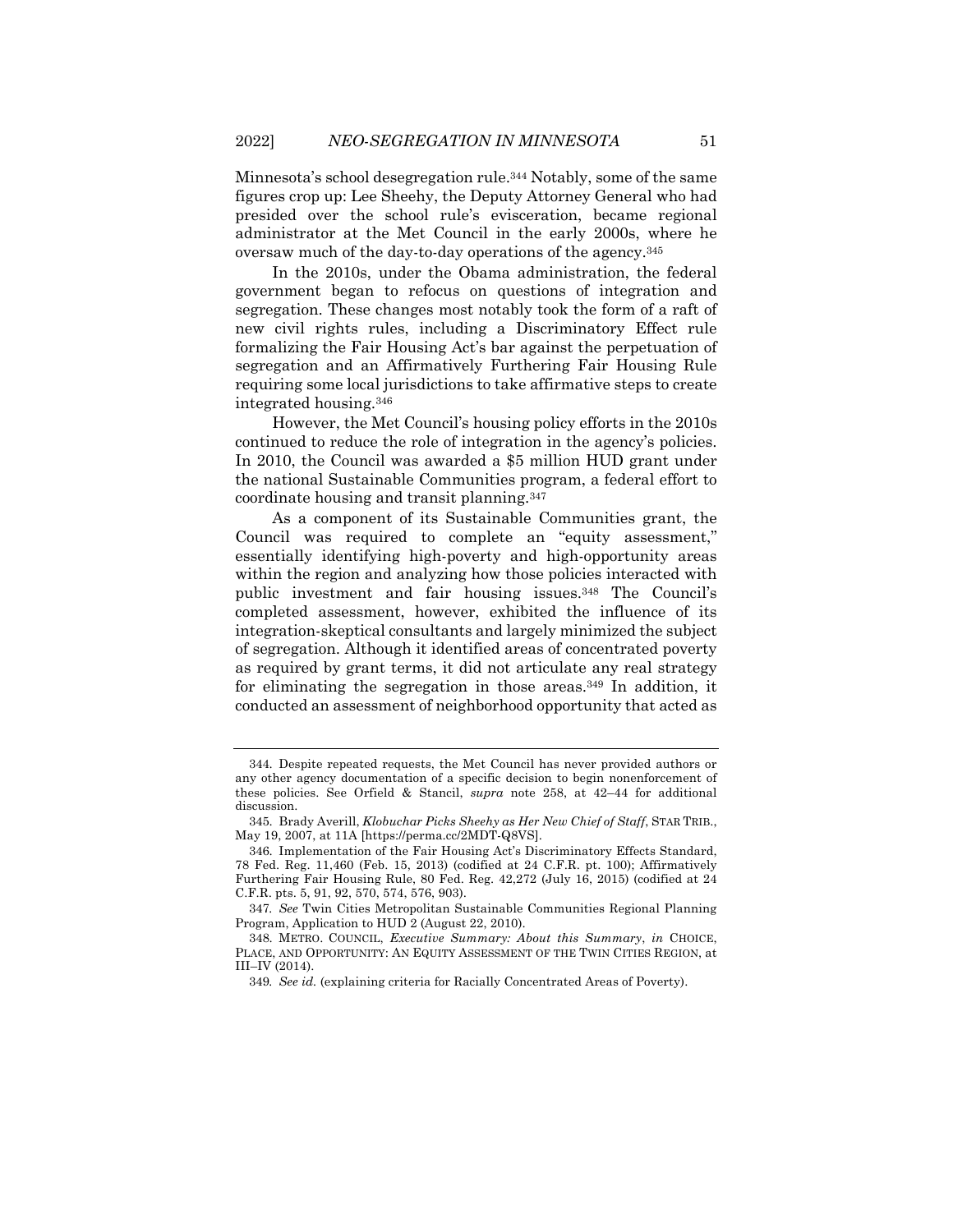a virtual apologia for neighborhood segregation. Communities in the Twin Cities region were classified into opportunity tiers.350 But rather than array those tiers from high to low, the Council's equity assessment identified advantages and disadvantages for each tier, making them appear in many respects equivalent. For instance, affluent suburban areas were identified as having "[a]bove average school performance" but "[l]ow access to social services," while segregated central city areas were described as having "[h]igh access to social services" but "below average school performance."351

Simultaneously, the Met Council was working on a renewed Housing Policy Plan for the region, the first formal update of its housing plan in nearly 30 years.352 The plan it developed, which was adopted in 2014, echoed the ideas of the equity assessment.353 It formally eliminated Policy 39 conditioning funding on housing performance, which had last been articulated in 1985.354 Remarkably, despite the federal efforts to re-center housing segregation, the new Housing Policy Plan all but ignored the topic. Indeed, it only mentions the word four times: once describing future challenges for the region, once in a description of the equity assessment, and twice in a description of President Obama's new affirmatively further rule—which it otherwise ignored.355

The new housing plan updated the regional "housing need" calculation for every jurisdiction, and also updated LCA benchmarks for housing construction.356 In the most recent set of LCA goals, nearly every subset of communities was permitted to adopt a benchmark far below their allocated regional need—except the central cities, which were explicitly required to adopt a benchmark that was 100% of their allocated need. The central cities

<sup>350</sup>*.* METRO. COUNCIL, *Section Six: Opportunity in the Region*, *in* CHOICE, PLACE, AND OPPORTUNITY: AN EQUITY ASSESSMENT OF THE TWIN CITIES REGION 2–3 (2014). ("A second shortcoming of the [Cumulative Opportunity] Index is that it categorizes communities as either low or high opportunity rather than recognizing each community's mix of assets and shortcomings. Consequently, it fails to capture the multi-dimensional nature of communities without labeling and stigmatizing some communities as 'bad' communities.").

<sup>351</sup>*. Id.* at 5.

<sup>352.</sup> METRO. COUNCIL, HOUSING POLICY PLAN 1 (2014) [hereinafter HOUSING POLICY PLAN].

<sup>353</sup>*. See, e.g.*, *id.* at 136 (discussing the equity assessment).

<sup>354</sup>*. Id.* at 102–03.

<sup>355</sup>*. See id.* at 12, 58, 136.

<sup>356</sup>*. See* METRO. COUNCIL, 2021-2030 ALLOCATION OF AFFORDABLE HOUSING NEED IN THE TWIN CITIES (2014) (listing calculated need).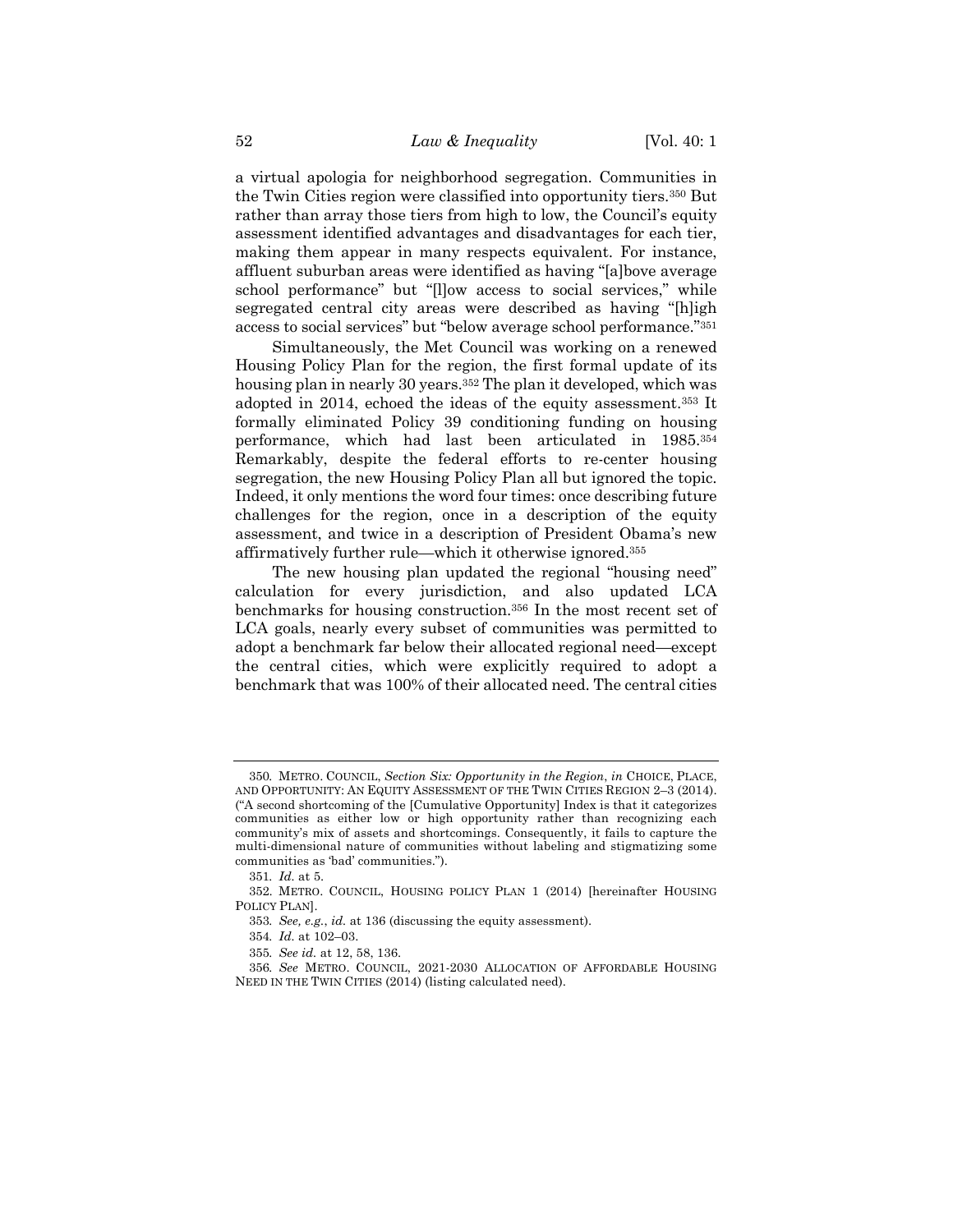were the only communities whose LCA benchmarks actually increased in relation to the previous round (see the figure below).357



At every stage of the Met Council's policymaking process, civil rights advocates, including the authors of this article, attempted to draw attention to its missteps. In lengthy comments submitted on drafts of both the Equity Assessment and the Housing Policy Plan (as well as an amendment to the Housing Policy Plan in 2015), commenters drew attention to the reduced role of segregation in Council policy.358 This omission, commenters argued, was both inadvisable as a matter of regional policy, and likely violative of federal civil rights law.359 Nonetheless, these frustrations fell on

<sup>357.</sup> Calculations performed by the Institute on Metropolitan Opportunity.

<sup>358</sup>*. See* INST. ON METRO. OPPORTUNITY, COMMENTS ON THE METRO. COUNCIL PROPOSED AMENDMENTS TO THE HOUSING POLICY PLAN 1 (2015) [hereinafter COMMENTS ON AMENDMENTS].

<sup>359.</sup> SECOND DRAFT COMMENTS, *supra* note 303, at 7 ("The Met Council ignores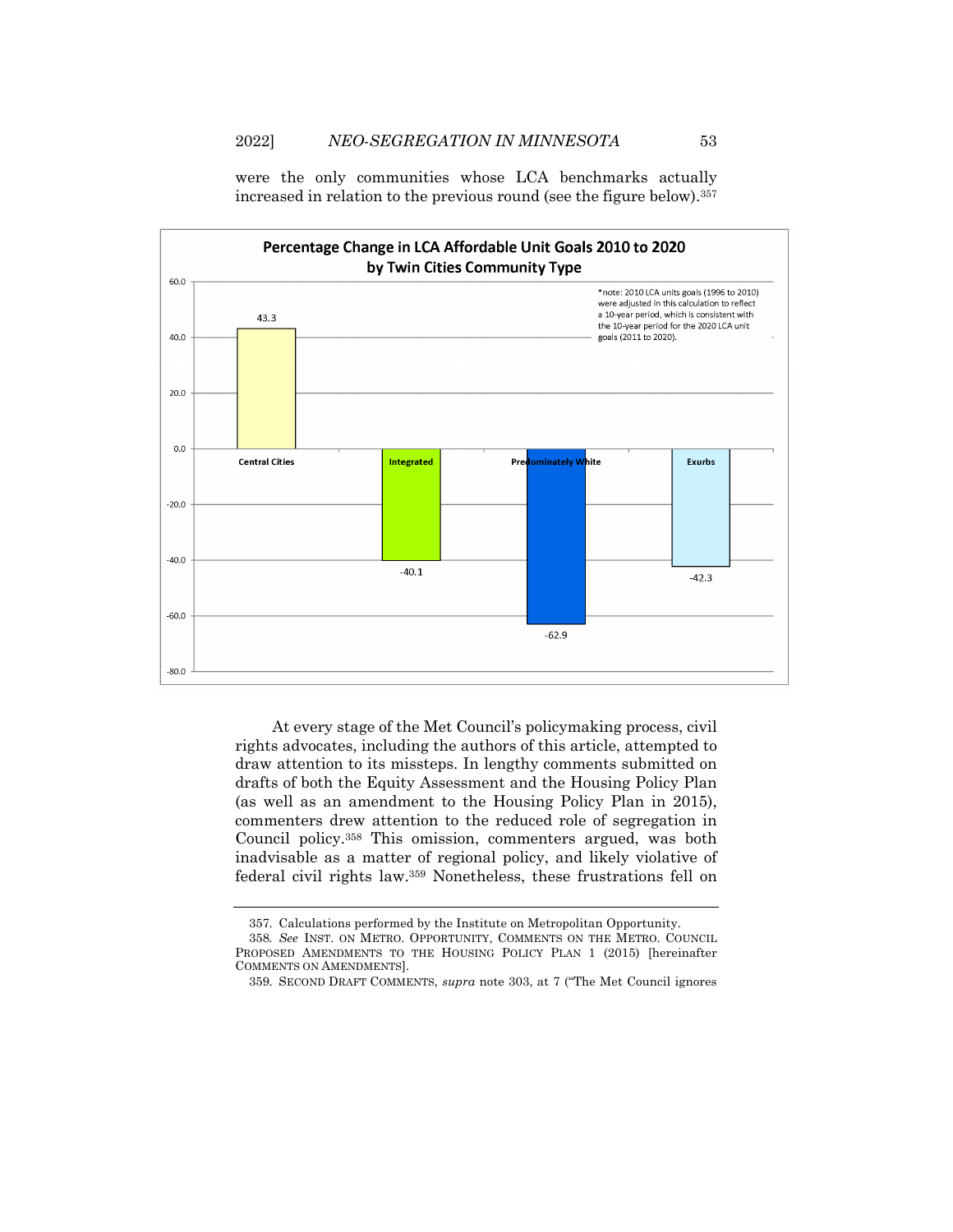deaf ears and no significant revisions were made as a result of civil rights concerns.360

# *D. Neo-Segregation in Twin Cities Housing Policy*

The abandonment of the Met Council's historic emphasis on coordinated regional planning has resulted in the atomization of housing policy in the Twin Cities region. Individual developers or cities compete for housing resources, often seeking the path of least resistance to acquire and utilize those resources.361 Because of the long historical links between affordable development in non-White segregated neighborhoods, and the relative lack of affluent White exclusionary political forces in those areas, the path of least resistance is typically to concentrate affordable housing in those areas, further deepening segregation.362

In a process that mirrors the charter school system's eventual embrace of segregation, the entities that dominate modern affordable housing development have come to advocate against racial integration.363 Thus the Twin Cities have developed a complex stakeholder group with direct interests in promoting the continuation of the status quo of residential segregation—in short, housing neo-segregationists.

Early manifestations of this approach appeared in government, as Minneapolis and St. Paul developed policy mechanisms to recapture housing money that was being allocated to suburban areas.364 In 1980, the cities jointly created the Family Housing Fund, a "quasi-public" entity designed to help generate and allocate funding for central city housing projects.365 In its first decade of existence, the Family Housing Fund reported that it had created approximately 10,500 units of affordable housing in the central cities.366

The Family Housing Fund still exists today, helping to produce hundreds of housing units annually, which are more likely to be

361*. See* Orfield & Stancil, *supra* note 258, at 23–24.

the implications of the education data, even though it is clearly part of their duty under the Fair Housing Act and even though all of the FHEA material and webinars state this analysis of school segregation must be part of the FHEA."); COMMENTS ON AMENDMENTS, *supra* note 358, at 2 ("Federal law requires that the Council's policies actively promote the racial integration of housing.").

<sup>360</sup>*. See* HOUSING POLICY PLAN, *supra* note 352.

<sup>362</sup>*. Id.* at 4.

<sup>363</sup>*. Id.* at 26–27.

<sup>364</sup>*. Id.* at 3.

<sup>365</sup>*. Id.* at 3, 24.

<sup>366</sup>*. Id.* at 24.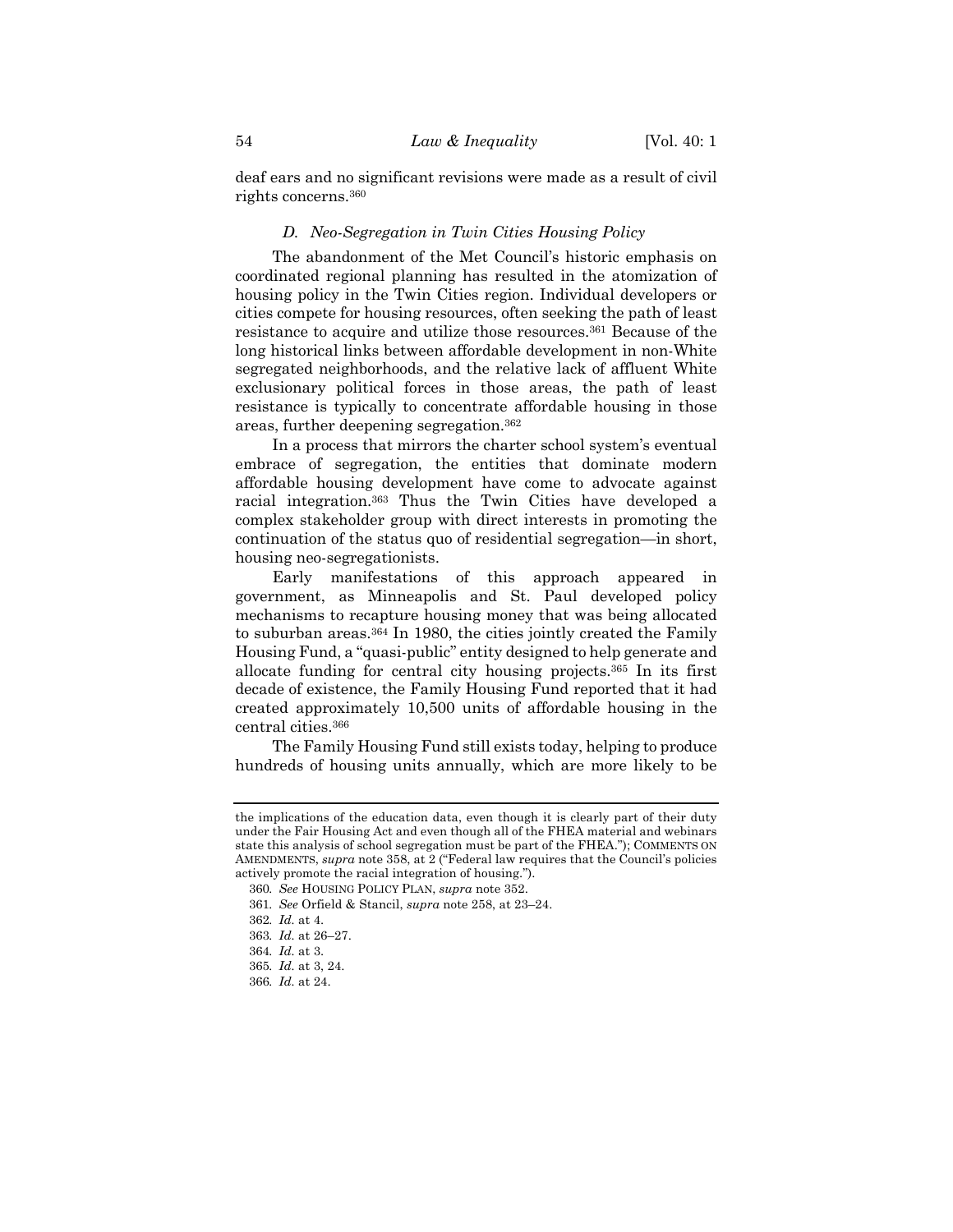located in segregated census tracts than regional subsidized housing as a whole.<sup>367</sup> It has, in the interim, spun off a number of subordinate organizations, such as the Twin Cities Community Land Bank and Twin Cities Housing Development Corporation, which have also at times have been described as quasi-public but now operate more or less independently.368

Efforts to return housing subsidies to the central cities were assisted by the implementation, in 1987, of the Low-Income Housing Tax Credit (LIHTC) system. Prior to LIHTC, most federal housing subsidies were managed by HUD, an agency with a strong statutory civil rights mandate and a civil rights division.369 But in the second half of the 20th century, the amount of federal funding directed to public housing and these other subsidies rapidly declined—ironically, partly as a result of the concern that public housing was being constructed in a segregative fashion.<sup>370</sup> In 1986, the Reagan administration created a broad new tax credit for use constructing subsidized housing.371 This tax credit is now the federal government's primary contribution to subsidized housing construction, which has effectively privatized the affordable housing industry and placed it under the management of the Internal Revenue Service, a department with no civil rights expertise.372

The advent of the LIHTC system muddled many of the avenues of control that the Met Council and other agencies had over housing siting. LIHTC projects are initially proposed by a developer—usually private—and agencies primarily exercise control over development with allocation criteria that incentivize certain types of proposals. As a result, subsidized units are more likely to be focused in areas where affordable housing developers are already experienced and active—primarily areas that are lowincome and racially segregated.373 Coordinated regional policy is much more difficult when responsibility for individual projects lies

<sup>367.</sup> Myron Orfield, Will Stancil, Thomas Luce & Eric Myott, *Response to Poverty-Pimping CDCs: The Search for Dispersal's Next Bogeyman*, 25 HOUS. POL'Y DEBATE 619, 627 (2015).

<sup>368.</sup> Orfield & Stancil, *supra* note 258, at 26.

<sup>369</sup>*. Id.* at 27.

<sup>370.</sup> Doug Gustafson, *Short History of Public Housing in the US (1930's – Present)*, HOMES NOW (Apr. 3, 2018), https://homesnow.org/short-history-of-public-housing-inthe-us-1930s-present/ [https://perma.cc/UV3A-SW5E].

<sup>371.</sup> CORIANNE PAYTON SCALLY, AMANDA GOLD & NICOLE DUBOIS, URB. INST., THE LOW-INCOME HOUSING TAX CREDIT: HOW IT WORKS AND WHO IT SERVES 1 (2018).

<sup>372</sup>*. See id.*

<sup>373.</sup> Orfield & Stancil, *supra* note 258, at 3.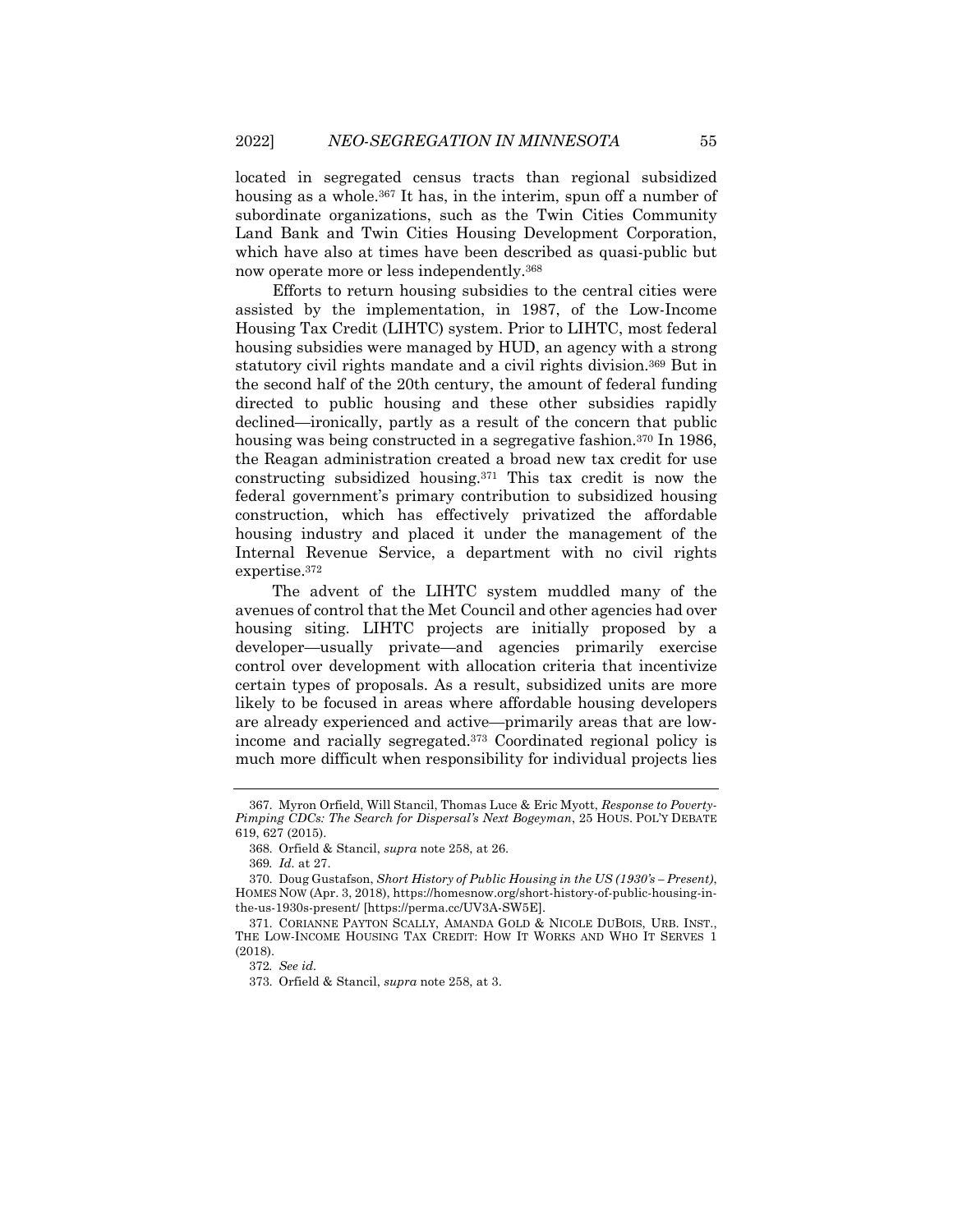with a dense cluster of individual private actors.<sup>374</sup> And while housing funding agencies may give preference to projects that are integrative, or at least, not segregative, they will likely face pushback from the developers that are primary clients and may resent any effort to make subsidies harder to obtain.375 When lobbied by civil rights advocates to make their LIHTC allocation policies more integrative, or remove overtly segregative criteria, the Minnesota Housing Agency has responded reluctantly.376

In the Twin Cities, central city development interests went a step further to secure tax credit funding. As pressure to restore subsidies to the cities of Minneapolis and St. Paul mounted, the state legislature implemented a novel "suballocator" system.377 The suballocator system gives Minneapolis and St. Paul independent control of a separate pool of tax credits, while the state housing agency manages tax credit awards for most of the rest of the state, including most Twin Cities suburbs.378 As a result, the cities can protect their tax credits from suburban competition and set independent allocative criteria for that funding.379 Notably, the share of tax credits assigned to the central city was set at the time of the system's implementation in 1987, and remained unchanged for many years, even while the cities' share of metropolitan population dropped.380 The allocative system produced by the Council granted 35.6% of metropolitan tax credits to the Minneapolis and St. Paul suballocators, far greater than these cities' share of the regional population.381 This share acts as an effective minimum allocation, but the cities are also eligible for

379*. Id.* at 594 ("Another important consideration is the way in which the allocation process shields geographic shares of LIHTC funding from competitive pressure. The suballocator system ensures that the vast majority of central city allocations cannot be diverted to the suburbs, no matter how much cheaper it is to pursue suburban development.").

380. After the state housing agency and Met Council faced a HUD fair housing complaint in 2015, the suballocator shares were finally adjusted to more closely align with population share. *See* MINN. HOUS. FIN. AGENCY, AMENDED 2014/2015 HOUSING TAX CREDIT PROGRAM PROCEDURAL MANUAL (2015).

381*.* Orfield et al., *High Costs*, *supra* note 376, at 597.

<sup>374</sup>*. See, e.g.*, *id.* at 50–51.

<sup>375</sup>*. Id.* at 31.

<sup>376.</sup> Myron Orfield, Will Stancil, Thomas Luce & Eric Myott, *High Costs and Segregation in Subsidized Housing Policy*, 25 HOUS. POL'Y DEBATE 574, 592 (2015) [hereinafter Orfield et al., *High Costs*].

<sup>377</sup>*. Id.* at 577.

<sup>378</sup>*. Id.* (noting that several suburban counties such as Dakota and Washington Counties and several non-metro cities are also suballocators); *see also id.* at 594 (explaining that suburbs receive relatively small pools of tax credits; the primary divide remains between the two central cities and the state housing agency).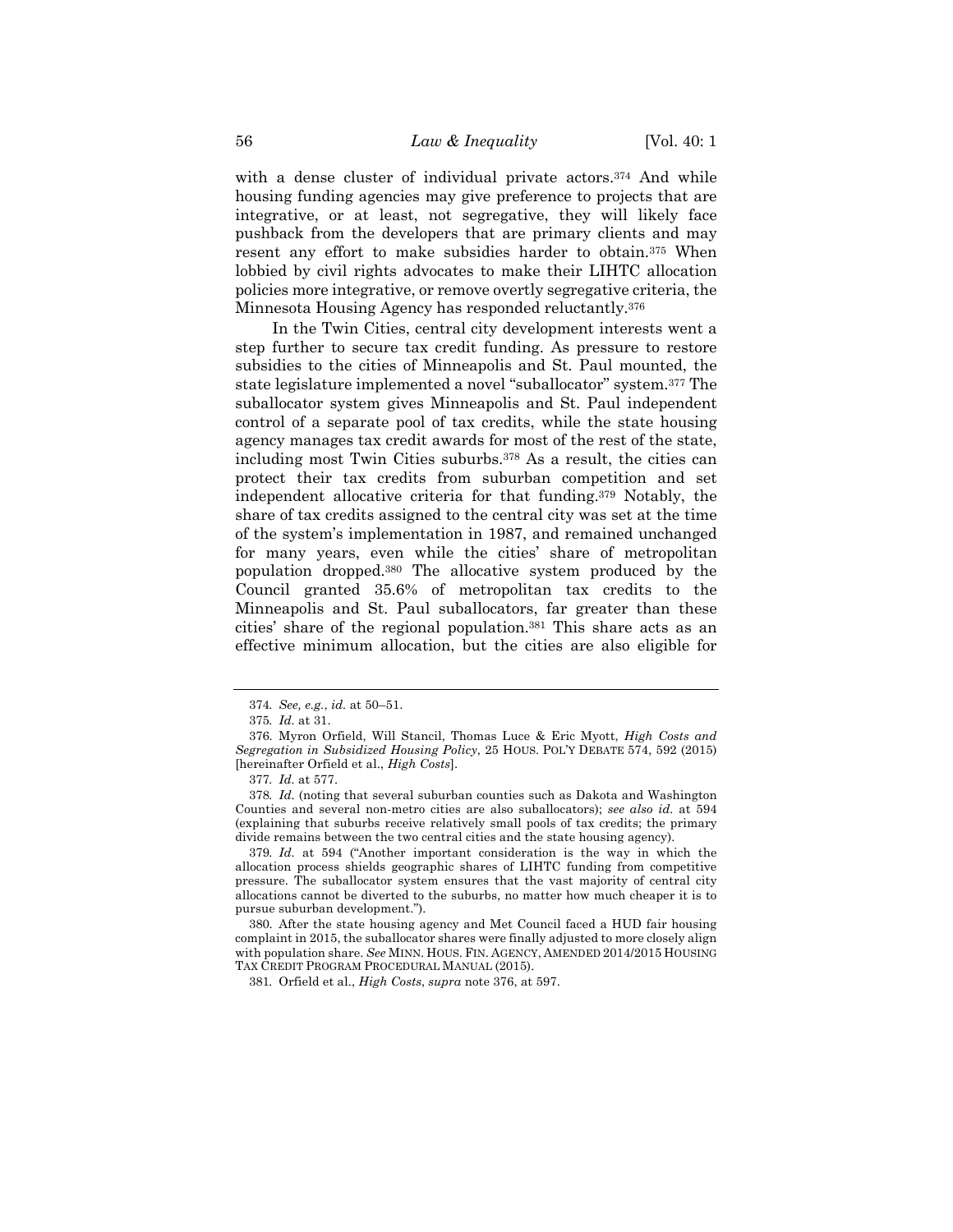additional credits, allocated by the state housing finance agency.382 Between 2006 and 2016, the cities received an average of 45% of the regional allocation annually, and in some years, more than half the regional allocation.383

The privatization and fragmentation of housing subsidy streams, as well as the new, central-city driven policy consensus on affordable housing development has helped feed the growth of a vast network of nonprofit corporations, housing-oriented financial institutions, public-private collaboratives, housing-centric foundation work, and other small-bore efforts.384

This constellation of housing developers and other housingrelated firms has created a welter of problems for Minnesota. Among the most severe of these is the seemingly irrepressible growth of affordable housing costs. There are limited cost controls on affordable housing development, and developers earn fees on a percentage-of-total-cost basis, creating a perverse incentive to drive costs up rather than minimize them. Perhaps relatedly, affordable development costs have skyrocketed. In recent years, it is not unusual for affordable housing projects to exceed \$300,000, \$400,000, and \$500,000 per unit.385 Tellingly, these per-unit costs are actually lower in suburban areas, despite suburban projects tending to include larger units.386 Development costs tend to be higher in central cities, where projects are more likely to be managed by private nonprofit developers and include novel subsidies from many sources.<sup>387</sup> Tax credit projects also tend to have higher development costs.388

This lack of oversight and centralized coordination has given root to trends even more troubling than high costs. A recent fad in Minnesota affordable housing is the growth of ultra-high-cost subsidized housing projects where residents are predominantly White.389 Rather suspiciously, given the demographics of their residents, these buildings also tend to bill themselves as "artist housing," which, under an obscure 2008 federal exemption, allows

<sup>382</sup>*. Id.*

<sup>383.</sup> Calculated from data provided by the Minnesota Housing Finance Agency.

<sup>384.</sup> Orfield et al., *High Costs*, *supra* note 376, at 589.

<sup>385.</sup> Data provided by Minnesota Housing Finance Agency.

<sup>386.</sup> Orfield et al., *High Costs*, *supra* note 376, at 584.

<sup>387</sup>*. Id.*

<sup>388</sup>*. Id.* at 583–88.

<sup>389.</sup> INST. ON METRO. OPPORTUNITY, THE RISE OF WHITE-SEGREGATED SUBSIDIZED HOUSING 1 (2016) [hereinafter WHITE-SEGREGATED SUBSIDIZED HOUSING].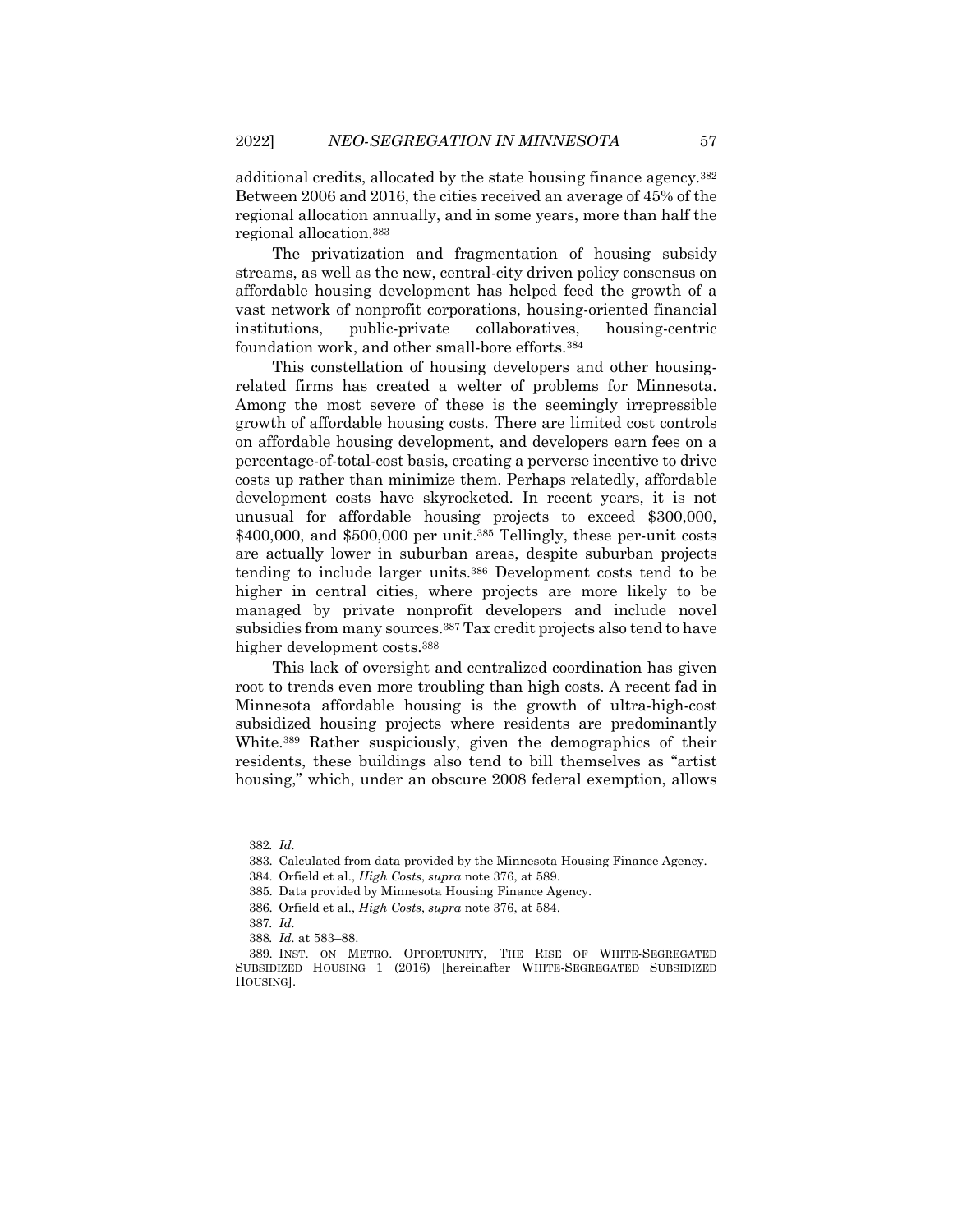building managers to pre-screen residents.390 Often, these buildings are located in up-and-coming neighborhoods and have spectacular amenities, like gyms, yoga studios, and rooftop bars.391 One developer, Dominium, has made such projects a major part of its housing portfolio.392 It has produced several of the highest-cost projects in Minnesota, all of which are part of this trend.393 This included a \$170 million rehab of a historic Pillsbury A-Mill into a soaring housing complex on the Minneapolis riverfront.394 Units in the A-Mill averaged \$665,000 each—mostly for studio or onebedroom apartments, albeit with fifteen-foot ceilings and sweeping views of downtown Minneapolis.395

The dense web of affordable developers has become a political actor in its own right. The number of entities involved in affordable housing development (the Twin Cities alone contains dozens of community development corporations) and the complexity of their joint efforts (a single housing project can involve the participation of close to a dozen different for-profit and non-profit partners) makes it impossible to fully trace industry influence on housing policy.396 But there is no shortage of examples. The artist screening exemption mentioned above was added by the U.S. Congress after lobbying by a Minnesota-based affordable housing company.397 And they have not hesitated to protect their ability to develop where and when they want. After Dominium came under scrutiny for its work on yet another nine-figure rehab, it sought—and received—a change to Minnesota law which forbade the state housing agency from considering high costs when determining whether to fund the project.398 Dominium is also the highest contributor to a PAC—the Multi Housing Political Action Committee—representing developers in Minnesota state politics.399

<sup>390</sup>*. Id.*

<sup>391</sup>*. Id.* at 3.

<sup>392</sup>*. Id.* at 32.

<sup>393</sup>*. Id.* at 1.

<sup>394</sup>*. Id.* at 17.

<sup>395</sup>*. Id.* at 4.

<sup>396</sup>*. E.g.*, Orfield et al., *High Costs*, *supra* note 376, at 601–02 (describing the Franklin-Portland project's complex mix of funding sources).

<sup>397.</sup> WHITE-SEGREGATED SUBSIDIZED HOUSING, *supra* note 389, at 5.

<sup>398</sup>*. See*, *e.g.*, J. Patrick Coolican, *Legislature Pushes Fort Snelling Affordable Housing, at \$600k per Unit*, STAR TRIB. (May 25, 2018), https://www.startribune.com/ legislature-pushes-fort-snelling-affordable-housing-at-600k-per-unit/483632651/ [https://perma.cc/NP52-87BG].

<sup>399</sup>*. Search Contributors,* MINN. CAMPAIGN FIN. BD., https://cfb.mn.gov/reports/#/ contributors/ [https://perma.cc/NJA7-YLZ3].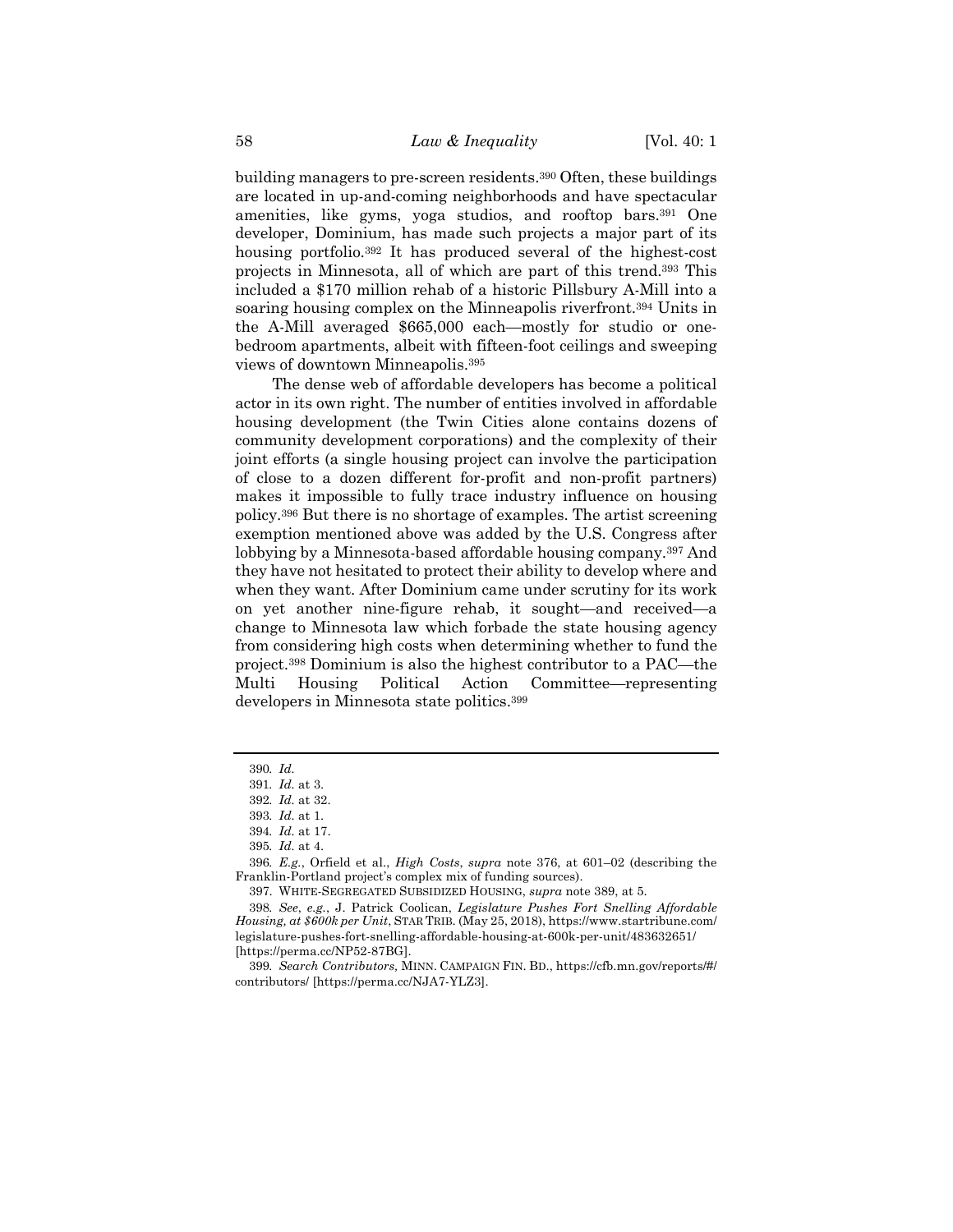Moreover, the largest entities sometimes partner directly with government bodies like the Met Council to coordinate housing and development choices. For instance, the Met Council and the aforementioned Family Housing Fund participated as leading partners on several local development coalitions, including the ostensibly-public Corridors of Opportunity program (funded by the 2010 Sustainable Communities grant and intended for development along urban transit corridors) and the ostensibly-private Central Corridor Funders' Collaborative (to promote development along the Green Line transit corridor through Minneapolis and St. Paul).<sup>400</sup> Both initiatives focused heavily on central-city housing development in high-frequency transit areas, ultimately driving greater urban subsidized housing development at the expense of projects in affluent, high-opportunity suburbs.401 Other frequent partners included the Local Initiatives Support Corporation (or LISC), a national affordable housing financial institution designed to facilitate funding streams to subsidized projects.402 LISC is so heavily connected to 1990s Democratic Leadership Conference neoliberalism that its 20-year board chair is Clinton Secretary of the Treasury Robert Rubin, infamous for his role promoting subprime lending.403 The organization participated in most major Twin Cities affordable housing policymaking of the previous decade, including both of the initiatives above.

Locally, developers have consolidated their efforts behind various entities, such as the Metropolitan Consortium of Community Developers.404 They have also funded local nonprofits to support their efforts. For instance, developers have heavily

<sup>400.</sup> METRO. COUNCIL, CORRIDORS OF OPPORTUNITY, FINAL NARRATIVE REPORT 28 (2014) [hereinafter FINAL NARRATIVE REPORT] (listing Elizabeth Ryan of Family Housing Fund as a partner); *see generally* CENTRAL CORRIDOR FUNDERS COLLABORATIVE, THE FINAL REPORT (2016) (explaining the Metropolitan Council's involvement as the designer/builder of the Green Line).

<sup>401</sup>*. E.g.*, FINAL NARRATIVE REPORT, *supra* note 400, at 16–17 (describing site specific projects and pre-development projects, most of which are located in the central-city); *see generally* CENTRAL CORRIDOR FUNDERS COLLABORATIVE, *supra* note 400 (discussing affordable housing plans along the Central Corridor, a location in the city-center of the Twin Cities).

<sup>402</sup>*. See* FINAL NARRATIVE REPORT, *supra* note 400, at 17.

<sup>403</sup>*. See Board of Directors,* LOCAL INITIATIVES SUPPORT CORP., https://www.lisc.org/about-us/board-of-directors/ [https://perma.cc/W2J6-CU4F].

<sup>404.</sup> Orfield et al., *High Costs*, *supra* note 376, at 589 ("There is no truly 'typical' organization. Instead, the industry is composed of many heterogeneous firms. At present, the Metropolitan Consortium of Community Developers (MCCD), which includes almost all the major players in the Twin Cities housing nonprofit scene, has 49 members, which range from tiny community groups to large nonprofits with yearly revenues in the tens of millions of dollars.").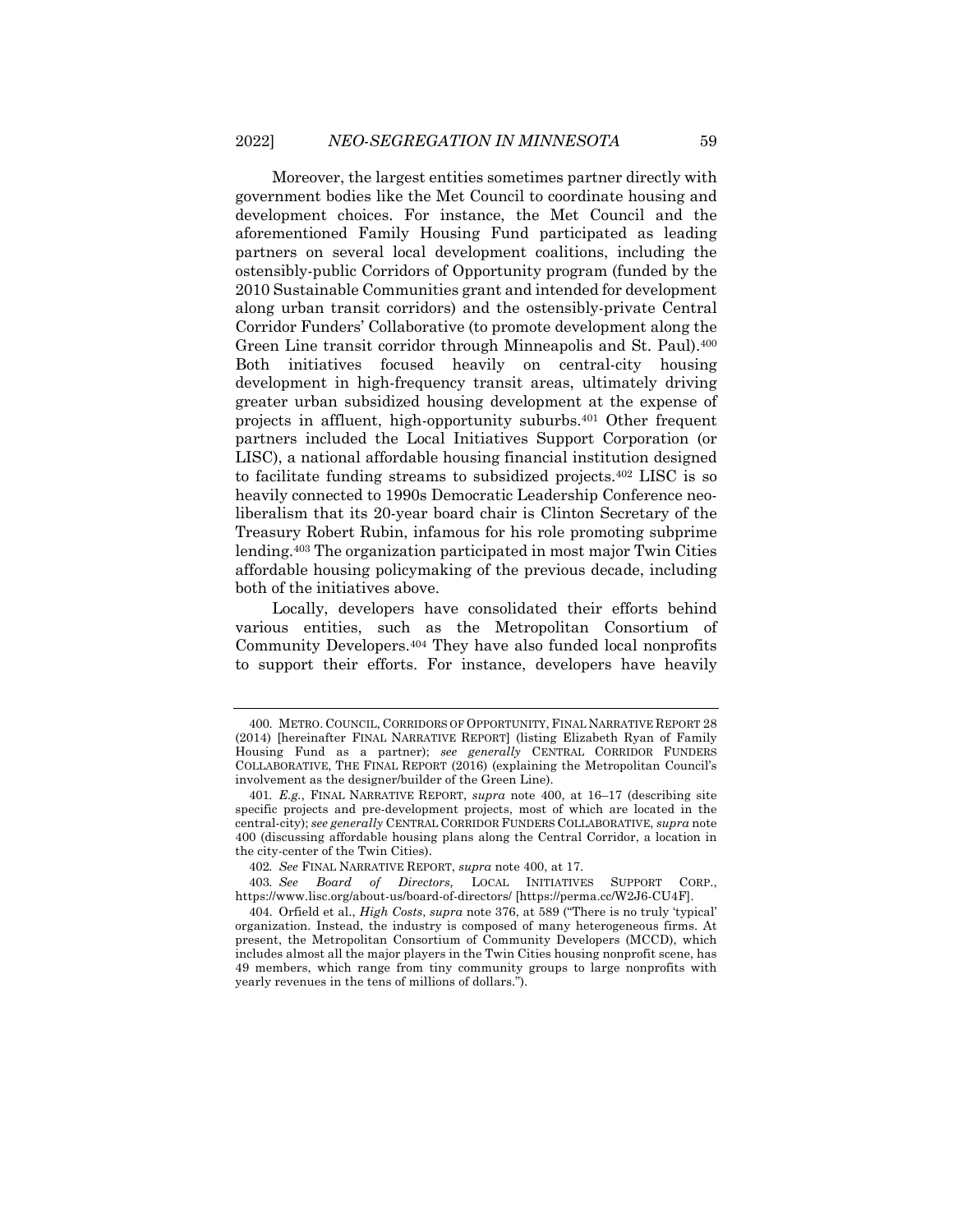supported the Minnesota Housing Partnership. The organization blurs the line between lobbying and policy research, with its mission including "[p]rovid[ing] original research and education resources to generate public support of vital communities and affordable housing," and "[d]riv[ing] efforts to secure the policies and funding needed at the regional, state, and federal levels to advance local housing and community development."405 The organization's board is primarily composed of the presidents of development companies, but also includes the housing and development directors from Minneapolis and St. Paul.406 For many years, the president of the A-Mill developer Dominium served as chair of this organization.<sup>407</sup> The partnership's research never touches core civil rights questions like segregation in housing but reliably emphasizes the need for more funding to combat shortages and gentrification.<sup>408</sup>

This nonprofit industrial complex has helped spur the rise of a coterie of integration-skeptical academics, advocates, and attorneys. For example, a frequent partner of major Twin Cities housing nonprofits is the prominent Center for Urban and Regional Affairs at the University of Minnesota. The director of that institute, Edward Goetz, has positioned himself as a strong critic of housing integration policy for decades.<sup>409</sup> Goetz has consistently maintained that the Fair Housing Act was not intended to include an integration mandate and that "the language of the act itself is unambiguously focused on eliminating private discrimination in the private housing market."410 In recent years, he has published a book-length refutation of the idea that integration is a core aim of the Fair Housing Act or should be a major goal of housing policy.411 His claims about the Act, in addition to contradicting every

<sup>405</sup>*. See Who We Are*, MINN. HOUS. P'SHIP, https://www.mhponline.org/about [https://perma.cc/PWB9-DGZR] [hereinafter *Who We Are*].

<sup>406</sup>*. See Board*, MINN. HOUS. P'SHIP, http://www.mhponline.org/about/board [https://perma.cc/7VTS-49ZQ] [hereinafter *Minn. Hous. P'ship Board*].

<sup>407</sup>*. See id.*

<sup>408</sup>*. See, e.g.*, MINN. HOUS. P'SHIP, SOLD OUT (2016) (emphasizing increasing sales of rental property in the Twin Cities driving up rents).

<sup>409</sup>*. See, e.g.*, Edward Goetz, *Poverty-Pimping CDCs: The Search for Dispersal's Next Bogeyman*, 25 HOUS. POL'Y DEBATE 608, 610 (2015) ("Given these counter claims on housing policy, is there any evidence for the proposition that integration is a privileged objective of federal housing policy? Certainly not in the Fair Housing Act itself.").

<sup>410.</sup> EDWARD GOETZ, THE ONE-WAY STREET OF INTEGRATION: FAIR HOUSING AND THE PURSUIT OF RACIAL JUSTICE 96 (2018).

<sup>411</sup>*. See id.*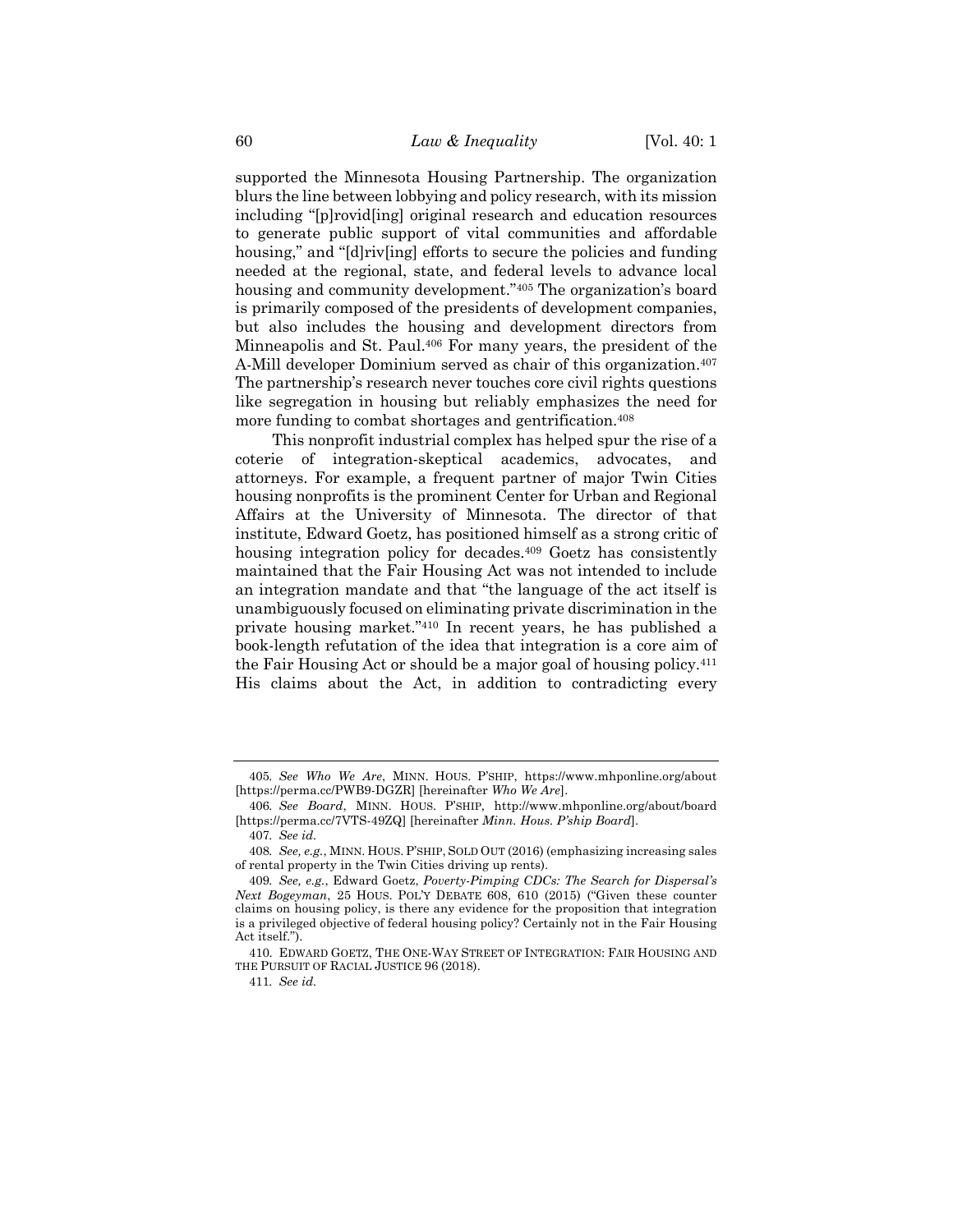Supreme Court and Circuit Court interpretation to date, have been directly refuted by Walter Mondale, a co-author of the Act.<sup>412</sup>

This network of experts has played an important role in establishing a theoretical and academic framework for many of the neo-segregationist policies adopted by Minnesota governments and agencies. Most national research has shown clear benefits of integration in housing and schools, like the 2015 study by Harvard professor Raj Chetty that unambiguously showed that moving to affluent areas produced adult income benefits for low-income children.413 But Minnesota agencies have typically preferred to rely on local experts and advocates instead, many of whom could be relied upon to produce dissenting, integration-skeptical work.

For example, in the wake of a civil rights lawsuit requiring the Minneapolis Public Housing Authority to stop segregatively concentrating its public housing units in heavily-Black North Minneapolis, the Family Housing Fund and the Minnesota state housing agency hired Goetz to produce a lengthy evaluative report.414 Unsurprisingly, the resulting document suggested the lawsuit was ultimately unhelpful and argued that preserving community links was more important than attacking residential segregation.415 In similar fashion, as a component of its 2010 Sustainable Communities grant, the Met Council also hired a team of Minnesota-based private and academic consultants to conduct evaluation.416 That team included Goetz.417 It also included Jack Cann, a housing attorney who frequently represented subsidized developers, and has opposed policies that require integrative placement of affordable units, describing Met Council fair-share

<sup>412.</sup> Walter F. Mondale, *The Civil Rights Law We Ignored*, N.Y. TIMES (Apr. 10, 2018), https://www.nytimes.com/2018/04/10/opinion/walter-mondale-fair-housing-2018), https://www.nytimes.com/2018/04/10/opinion/walter-mondale-fair-housingact.html [https://perma.cc/9DJA-ALTG] ("At times, critics suggest the law's integration aims should be sidelined in favor of colorblind enforcement measures that stamp out racial discrimination but do not serve the larger purpose of defeating systemic segregation. To the law's drafters, these ideas were not in conflict.").

<sup>413</sup>*. See* Raj Chetty, Nathaniel Hendren & Lawrence F. Katz, *The Effects of Exposure to Better Neighborhoods on Children: New Evidence from the Moving to Opportunity Experiment*, 106 AM. ECON. REV. 855 (2016).

<sup>414</sup>*. See* EDWARD G. GOETZ, CTR. FOR URB. AND REG'L AFF., U. OF MINN., DECONCENTRATING POVERTY IN MINNEAPOLIS: HOLLMAN V. CISNEROS ix (2002) (thanking the Family Housing Fund and the Minnesota Housing Finance Agency for funding the research).

<sup>415</sup>*. Id.* at 16–21.

<sup>416.</sup> U.S. DEP'T OF HOUS. & URB. DEV., FY2010 SUSTAINABLE COMMUNITIES REGIONAL PLANNING GRANT PROGRAM – GRANTEES 1 (2010).

<sup>417.</sup> Edward G. Goetz, *Curriculum Vitae*, HUMPHREY SCH. PUB. AFFS., https://www.hhh.umn.edu/sites/hhh.umn.edu/files/2020-08/Goetz,%20Edward%20 CV.pdf [https://perma.cc/NT39-YMT8].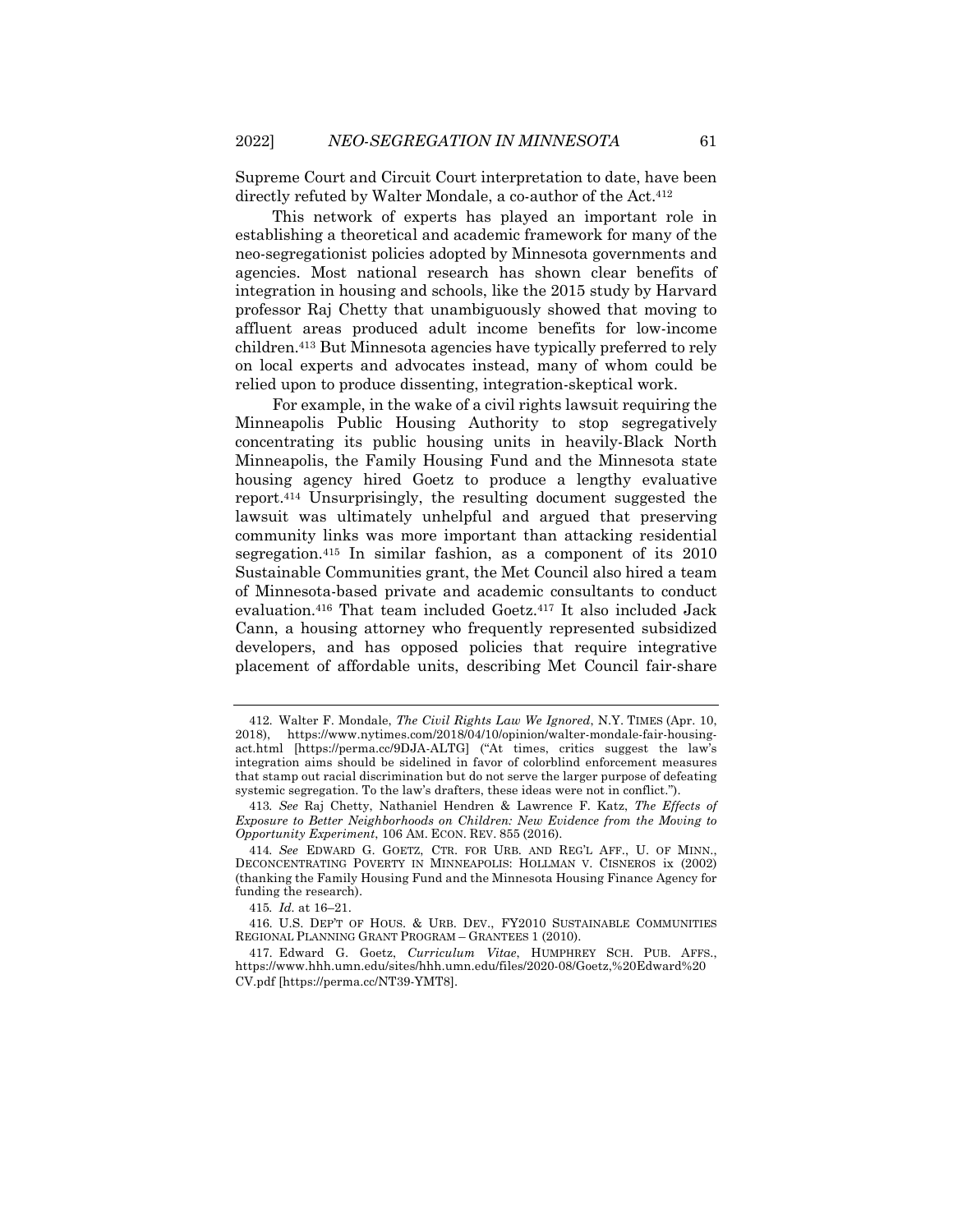policies as "dispersal" as early as 1973.418 Another member of Goetz's Center sits on the board of the aforementioned Minnesota Housing Partnership.419

Although the Met Council remains the regional governmental entity primarily responsible for civil rights backsliding, other local governments, particularly in the central cities of Minneapolis and St. Paul, have undergone similar reversions under pressure from development interests. For example, in 2012, Minneapolis adopted a Consolidated Plan that weakened a previous bar on the use of HUD HOME funds to build affordable housing in racially identifiable neighborhoods.420

Declining concern about segregation is also evident in other government processes. Jurisdictions receiving HUD funding also are required to submit a five-year report called an Analysis of Impediments to Fair Housing (AI).421 Similar to the Met Council equity assessment discussed above, these reports require jurisdictions to identify demographic patterns, as well as obstacles to fair housing opportunity, including patterns of integration and segregation.422 In the Twin Cities region, the 13 HUD entitlement jurisdictions, which include Minneapolis, St. Paul, several large suburbs, and several counties, have coordinated their AI process, releasing a single "regional" AI that covers all communities.423

Two such AIs have been completed in the past decade: one in 2020 and one in 2014.424 The latter entirely ignored the question of how racial segregation plays out in Minnesota.425 Although federal policy requires AI jurisdictions to identify public policies that have created fair housing obstacles, both AIs spared the jurisdictions themselves from critique and focused heavily on private-market factors that obstructed housing opportunity.426 Indeed, the 2014 AI avoided the word segregation altogether, except two brief summaries of third-party reports, a web survey response, and once

<sup>418</sup>*. See Low Income Housing Dispersal*, MINNEAPOLIS STAR, Jan. 2, 1973.

<sup>419</sup>*. Minn. Hous. P'ship Board*, *supra* note 406 (listing Dr. Brittany Lewis, Senior Research Associate of the Center for Urban and Regional Affairs, as a board member).

<sup>420</sup>*. See* U.S. DEP'T OF HOUS. & URB. DEV., THE FY 2012 MINNEAPOLIS CONSOLIDATED PLAN FOR HOUSING AND COMMUNITY DEVELOPMENT (2012–2013).

<sup>421</sup>*. Id.* at 83.

<sup>422.</sup> WESTERN ECON. SERV., LLC, FAIR HOUS. IMPLEMENTATION COUNCIL, 2009 ANALYSIS OF IMPEDIMENTS TO FAIR HOUSING CHOICE: FINAL REPORT 1 (2009).

<sup>423</sup>*. See id.* at 11; HOUSINGLINK, FAIR HOUSING IMPLEMENTATION COUNCIL, 2014 ANALYSIS OF IMPEDIMENTS TO FAIR HOUSING CHOICE: TWIN CITIES REGION 6 (2015).

<sup>424.</sup> WESTERN ECON. SERV., LLC, *supra* note 422; HOUSINGLINK, *supra* note 423. 425*. See* HOUSINGLINK, *supra* note 423.

<sup>426</sup>*. Id.* at 43.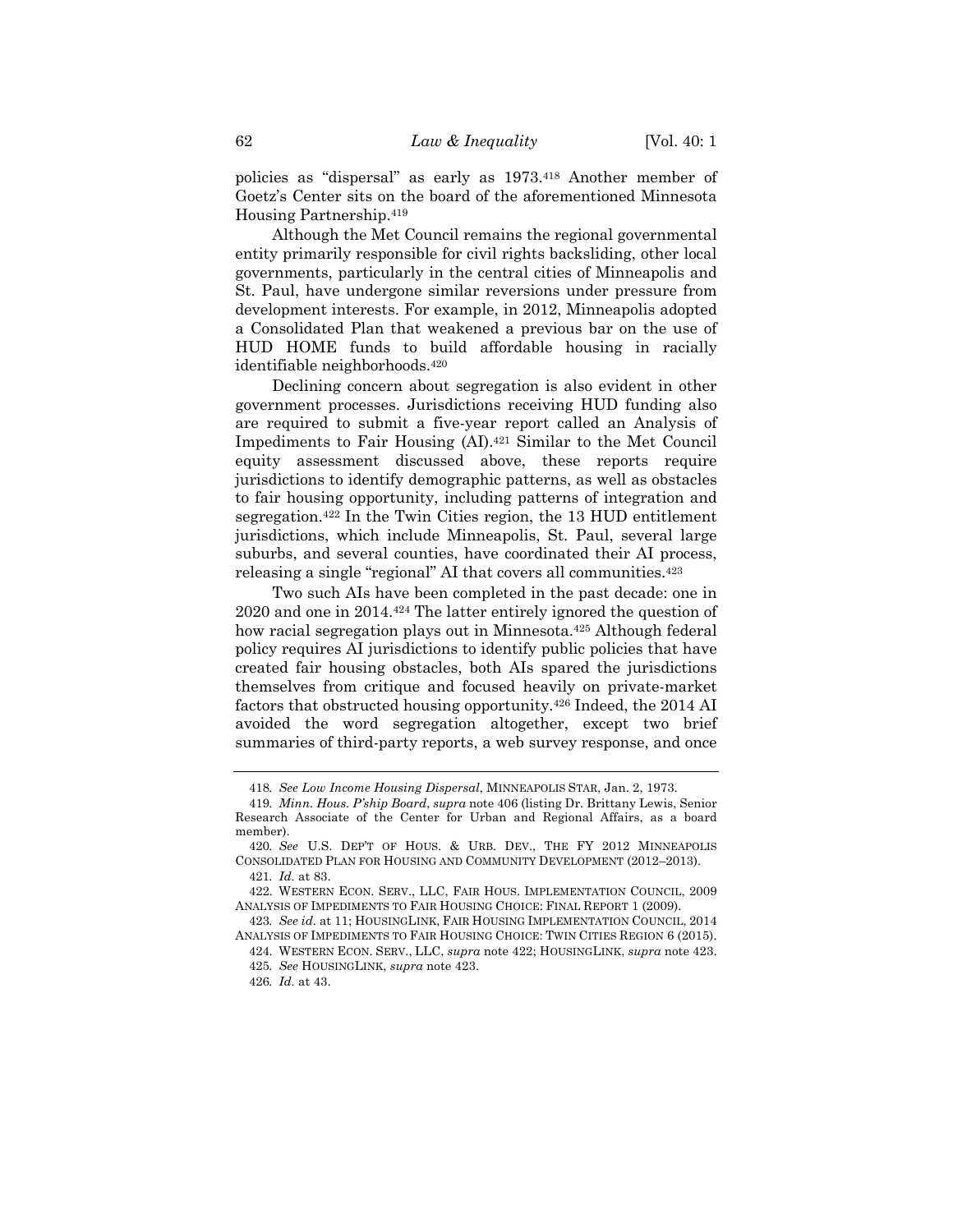in the preface.427 Although comments were submitted identifying these and other shortcomings, local leaders remained resistant to changing the documents.428

The growth of neo-segregationist thinking in Twin Cities housing politics reached a head in the mid-2010s. In 2014 and 2015, several Minneapolis neighborhood groups, a housing civil rights group, and three regional suburbs filed two HUD fair housing complaints.429 The first complaint was filed against the Met Council and the state housing agency, citing their abandonment of previous housing integration policies, including the fair-share policy.430 The second complaint was filed against the central cities of Minneapolis and St. Paul, citing their longstanding practice of disproportionately situating new affordable development in lowincome areas.431

The complaints quickly became a flashpoint for housing politics. Exhibiting their deep skepticism of housing integration, local housing nonprofits, coordinated through several umbrella entities (most notably the Metropolitan Consortium of Community Developers), quickly opposed both complaints.432 Developers organized letter-writing campaigns, arguing that the complaints would remove much-needed resources from poor areas, and attempted to intervene directly with HUD.433

430*. See MICAH Fair Housing Complaints to HUD*, METRO. INTERFAITH COAL. ON AFFORDABLE HOUS., https://www.micah.org/hud-complaint [https://perma.cc/9873- TCKS] [hereinafter *MICAH Complaints*].

431*. See id.*; *see also* Peter Callaghan, *Civil Rights Complaint Seeks to Stop Cities from Concentrating Low-Income Housing in High-Poverty Neighborhoods*, MINNPOST (Apr. 14, 2015), https://www.minnpost.com/politics-policy/2015/04/civilrights-complaint-seeks-stop-cities-concentrating-low-income-housing-hi/ [https://perma.cc/6E7W-RESY].

432. This opposition was primarily registered in materials distributed through the community. For example, one letter authored by the Consortium, on file with authors, claimed that the complaints were "[t]hwarting Business and Housing Opportunities" and focused heavily on how they would prevent additional housing funding in central city neighborhoods.

433. At a community meeting, the developer Urban Homeworks distributed postcards opposing the complaint, pre-addressed to HUD. A copy of this postcard is on file with the authors.

<sup>427</sup>*. See id.* at 6, 73, 76, 121.

<sup>428</sup>*. See, e.g.*, INST. ON METRO. OPPORTUNITY, COMMENTS ON THE DRAFT FHIC 2014 ANALYSIS OF IMPEDIMENTS FOR THE TWIN CITIES REGION (2015).

<sup>429</sup>*. See* Sasha Aslanian, *Twin Cities Suburbs File Housing Complaint Against State*, MPR NEWS (Nov. 10, 2014), https://www.mprnews.org/story/2014/11/10/ Housing-complaing [https://perma.cc/PCQ5-WLT8]; Peter Callaghan, *Settlement Could Alter How Affordable Housing Is Built Throughout Twin Cities Metro*, MINNPOST (May 13, 2016), https://www.minnpost.com/politics-policy/2016/05/ settlement-could-alter-how-affordable-housing-built-throughout-twin-cities-m/ [https://perma.cc/XFE2-7YZ7].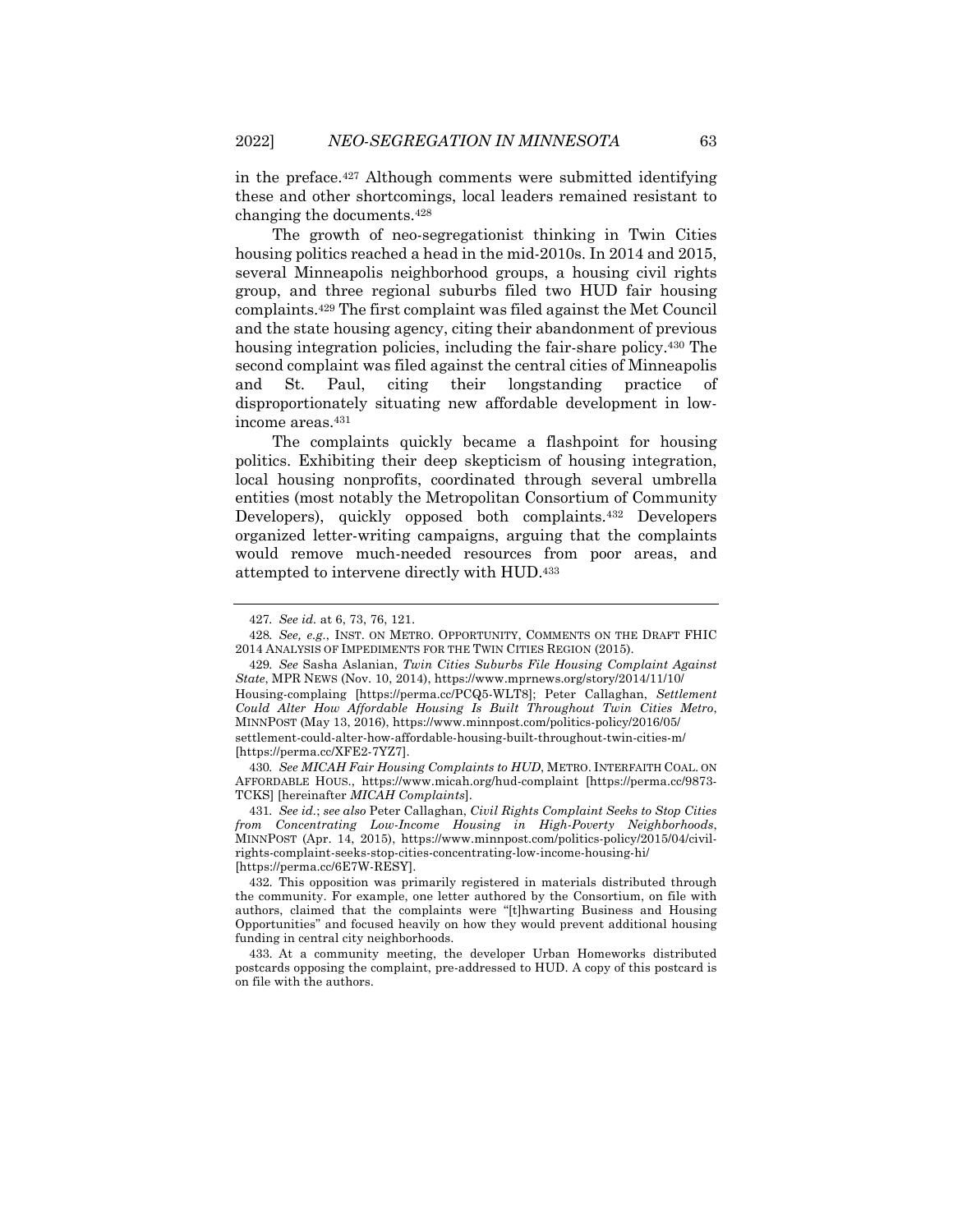The second complaint, filed against Minneapolis and St. Paul, reached an ambiguous conclusion in 2016.434 Both cities entered into Voluntary Compliance Agreements with HUD, agreeing to take certain measures to improve their housing policies.435 Chief among these was a revision of the 2016 Analysis of Impediments. In what represented a tacit admission of the deficiencies of the 2016 submission, the revised document would be constructed by a Fair Housing Advisory Committee, and was required to include a renewed focus on integration, segregation, and public policies contributing to fair housing impediments.436

However, the Fair Housing Advisory Committee process envisioned in the compliance agreements was complex and contentious. The committees included both the original complainants, as well as the city respondents.437 But after substantial lobbying by housing developers, a contingent of developer-friendly nonprofits—as well as several subsidized housing developers—were also awarded seats on the committee.<sup>438</sup> These nonprofit members argued vociferously against inclusion of any material that would suggest that integration was a major objective of housing policy, and suggested that integration be defined more nebulously to include areas that were non-White segregated.439 The developers and nonprofit also argued that the

- In a June 29, 2016 meeting, a representative from community developer ACER spoke up to try to reframe the discussion away from segregation and integration.
- In a July 27, 2016 meeting, the lobbyist for development-oriented groups tries to argue against the notion of affordable housing concentration, arguing that too much housing cannot be concentrated in a neighborhood.
- In a September 28, 2016 meeting, the ACER representative spoke up again to criticize the use of the term integration.
- In the same meeting, the lobbyist speaks up to say he has a fundamental disagreement with other people at the table about where investment should

<sup>434</sup>*. See MICAH Complaints*, *supra* note 430 ("HUD announced agreements with the City of Minneapolis and the City of St. Paul to further housing choice and neighborhood opportunities in the two cities and the surrounding region.").

<sup>435</sup>*. See* Voluntary Compliance Agreement Between the U.S. Dep't of Hous. and Urb. Dev., the City of Minneapolis, the Metro. Interfaith Council on Affordable Hous., the Webber-Camden Neighborhood Org., the Whittier All., and the Folwell Neighborhood Ass'n (May 16, 2016).

<sup>436</sup>*. Id.*

<sup>437</sup>*. Id.* at 5.

<sup>438</sup>*. Id.*

<sup>439.</sup> Minutes for the Fair Housing Advisory Committee meetings, on file with the authors, demonstrate the persistent efforts of developer-affiliated groups to steer the conversation away from the mandated subject of integration. Taken together, they form a useful illustration of how neo-segregationist organizations can take advantage of consensus-driven processes to protect their material interests by invoking equity and broadmindedness.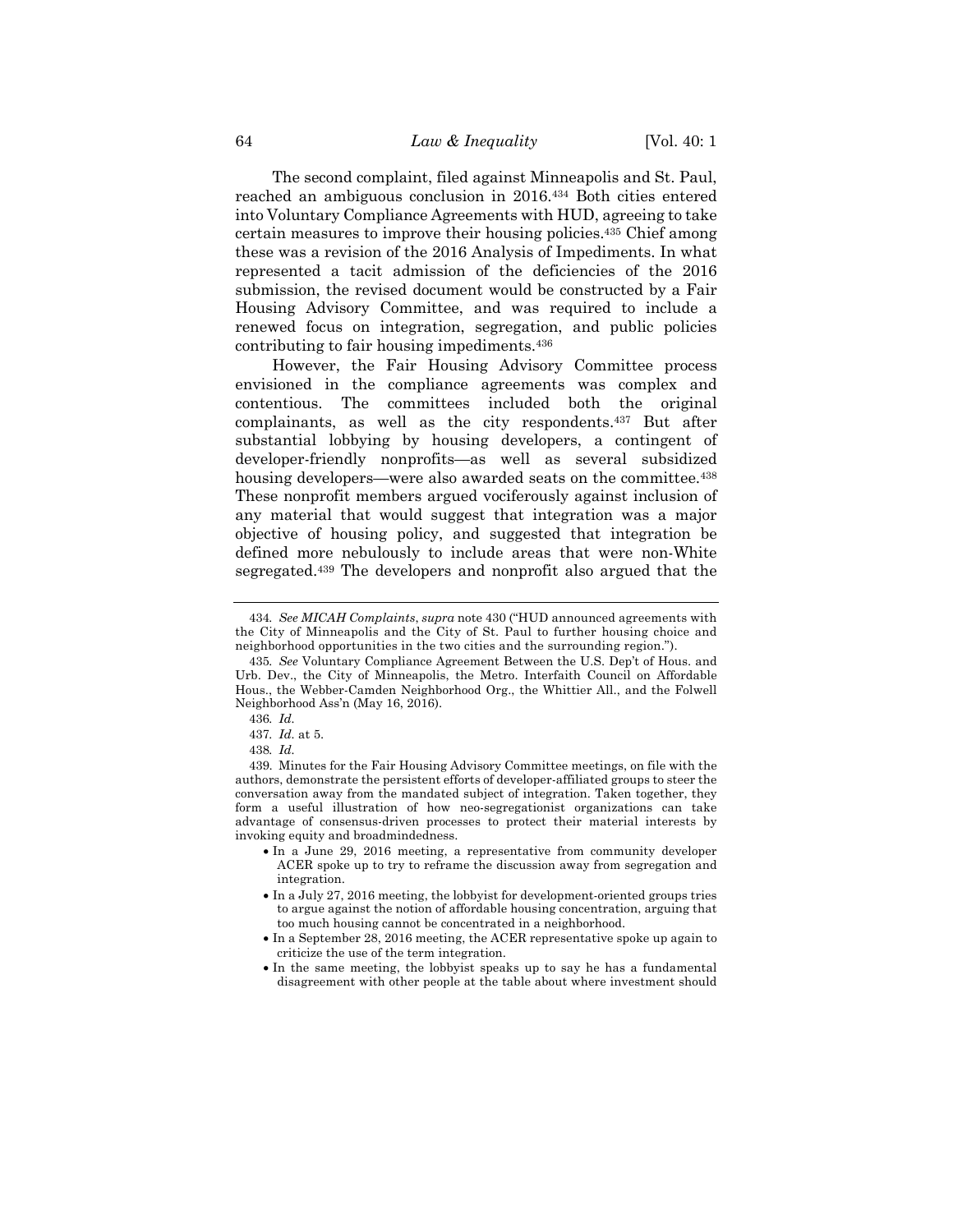focus of the revised AI should be gentrification and housing displacement, phenomena which conveniently served as a justification for the preexisting policy of siting subsidized housing in low-income areas.

As a result of these efforts, the final revised AI represented both a substantial improvement over the previous submission, and a policy mishmash that envisioned relatively minor changes.440 Most of the recommendations in the final revised AI were policies already adopted, or already under consideration, in the central cities. Meanwhile, the process was completed in the early months of the Trump administration, at a time when federal fair housing enforcement was collapsing.441 As a result, there has been, by all appearances, little follow-up oversight from federal agencies to ensure the cities are meeting even their small obligations.

The other HUD complaint, against the Met Council and state housing agency, was never resolved. Little progress was made after administrations changed in 2017. It remains to be seen how the matter will conclude.

be spent.

- In the same meeting, a representative of a community developer based in the low-income Frogtown area speaks up to argue in favor of spending more housing funds in concentrated neighborhoods.
- In an October 26, 2016 meeting, the lobbyist speaks about the importance of focusing on gentrification and displacement.
- In a December 7, 2016 meeting, the lobbyist and the representative for the Minneapolis community development department, push back against the inclusion of research on segregation in a draft Analysis of Impediments.
- In a February 8, 2016 meeting, the lobbyist speaks up multiple times to insist that gentrification and displacement receive their own coverage in the final Analysis of Impediments.
- Finally, in the March 15, 2016 meeting, which served as the capstone discussion on the second draft Analysis of Impediments, the representative for the Minneapolis community development department talks about the need to focus development in highly concentrated areas where residents are cost-burdened.
- In the same meeting, the ACER representative said that she would like more emphasis on gentrification and displacement.
- In the same meeting, the lobbyist says that his comments have tried to move the group away from "segregation as the problem, and more so as the symptom." He expresses his concern about language that suggests the solution is to "move renters around, that is not getting to the root of the problem." The minutes note he "pushed back against the term desegregation plan, noting it sounds like a displacement plan.'

440*. See* MOSAIC CMTY. PLAN., FAIR HOUS. IMPLEMENTATION COUNCIL, ADDENDUM TO THE TWIN CITIES REGIONAL ANALYSIS OF IMPEDIMENTS (2017).

441*. See, e.g.*, Eric Roper, *Federal Rule on Housing Integration Never Got Off the Ground*, STAR TRIB. (Oct. 3, 2020), https://www.startribune.com/federal-rule-onhousing-integration-never-got-off-the-ground/572627311/ [https://perma.cc/XW2Y-WUX6].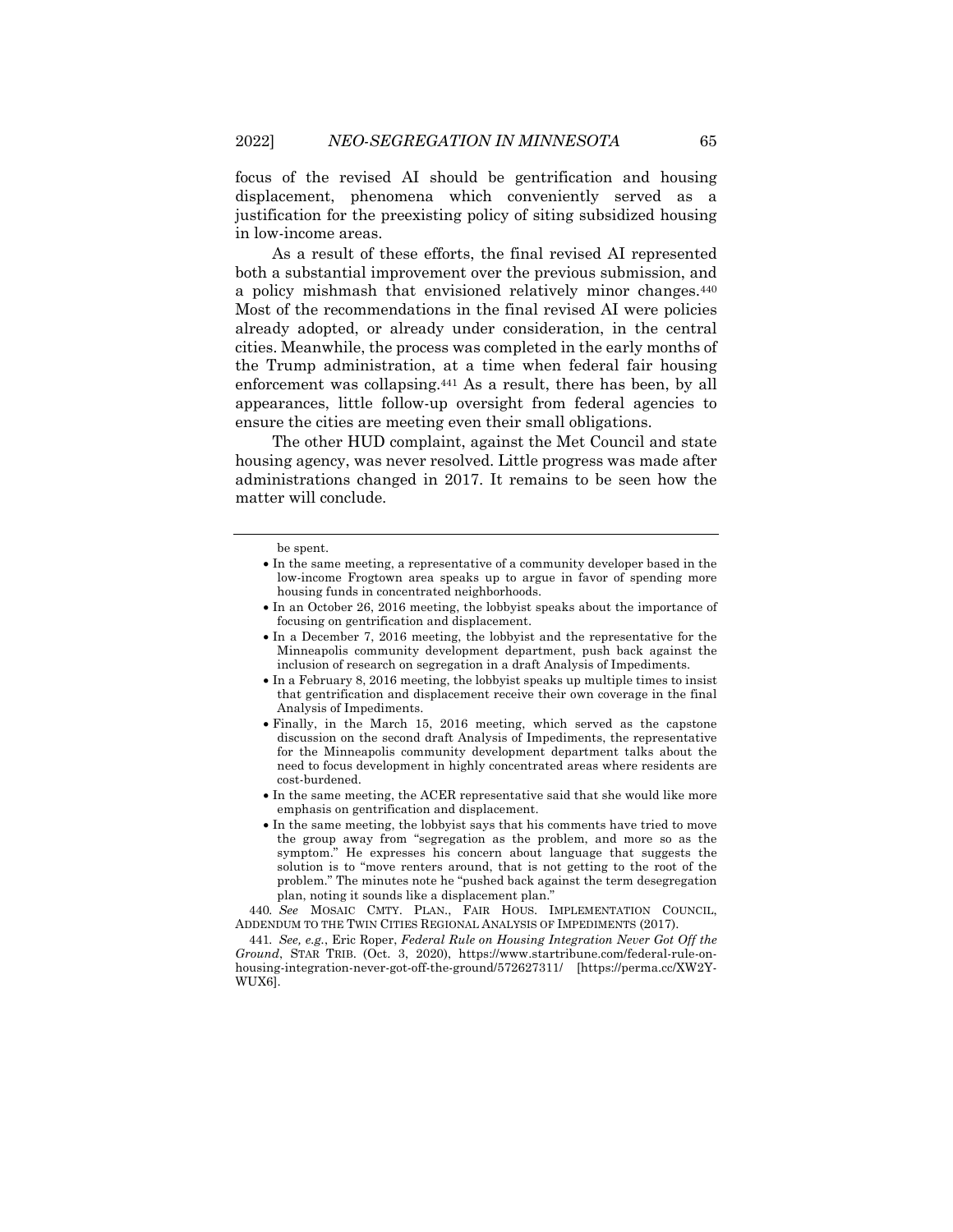## **Conclusion**

In much of the academic world, a consensus exists around the positive benefits of integration, akin to the consensus around the causes and harms of climate change. Despite this, neosegregationist views have spent decades accumulating support in the ranks of Minnesota institutions. This includes organizations with a direct interest in maintaining the segregated status quo, like affordable housing developers and charters schools. But it has also meant the collection of organizations that support, fund, and promote those entities. Minnesota's largest philanthropies have flirted with neo-segregationism, absorbing figures from the government and nonprofit world who promote these ideas. For example, Lee Sheehy, the Deputy Attorney General who oversaw the gutting of the Minnesota school desegregation rule in 2019 and then served as the Met Council Regional Administrator, migrated to a position as the McKnight Foundation's Director of Regions and Communities, where he spent over a decade heavily funding community developers.442 Sheehy even briefly served as interim president of the McKnight Foundation.443

Neo-segregationism's greatest political asset is how it depicts the status quo as desirable and change as reckless. This bias towards the status quo ensures that proponents of neosegregationist policy can draw support from monied interests for whom major reform would be financially and politically disruptive. It also ensures that neo-segregationism can find easy support from political moderates of both parties.444 Charter schools, for instance, were developed with the support of both center-leaning businessaffiliated Republicans, and center-leaning, business-oriented Democrats.445 Often, the campaign to promote charters, and defend the segregation they create, has become inextricably tangled with anti-union efforts from business interests.446

<sup>442.</sup> The Regions and Communities program allocated \$700,000 to the integration-skeptical Center for Urban and Regional Affairs, a project of the University of Minnesota Foundation, to conduct "strategic collaboration" with other community programs as recently as 2016. *Grant Search*, MCKNIGHT FOUND., https://www.mcknight.org/grants/search-our-grants/ [https://perma.cc/7SXQ-EDUC].

<sup>443.</sup> *McKnight Accelerates Economic Mobility in First Slate of Vibrant & Equitable Communities Grants.* MCKNIGHT FOUND. (Mar. https://www.mcknight.org/news-ideas/mcknight-accelerates-economic-mobility-infirst-slate-of-vibrant-equitable-communities-grants/ [https://perma.cc/VV4G-D2G3].

<sup>444</sup>*. See* JUNGE, *supra* note 118.

<sup>445.</sup> Cohen, *supra* note 114 ("Although conservatives led the way in for pushing education reform in the 1980s, centrist liberals jumped on board in the early 1990s."). 446*. Id.* ("Most charters are more segregated than traditional public schools, are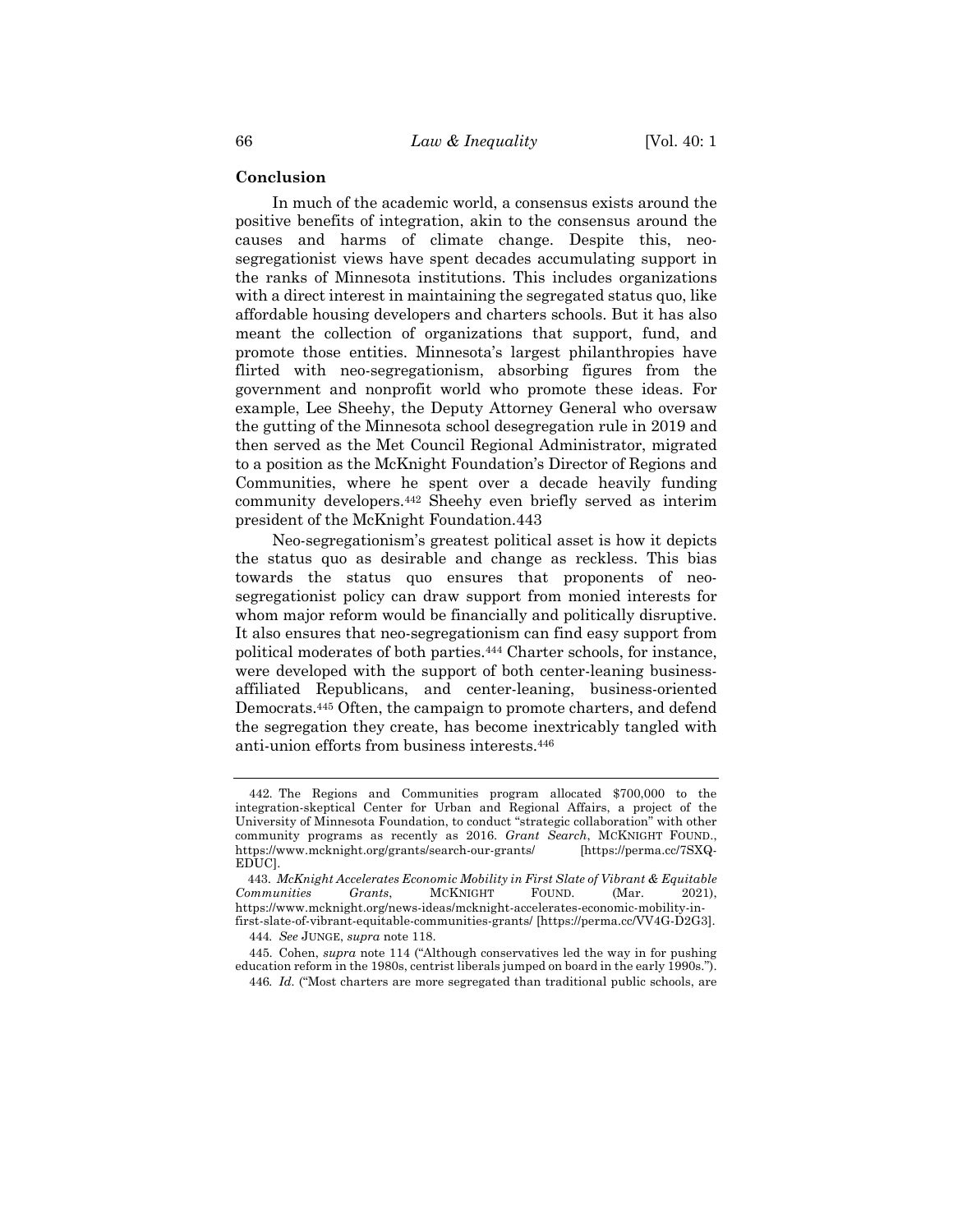While the core strength of neo-segregation comes from how it protects the financial self-interest of the powerful, it has also made headway in academia. There is a cottage industry of think tanks and research organizations dedicated to supporting and assisting the housing industry and private education reformers, often directly funded by these industries.<sup>447</sup> These institutions reliably produce research and analysis that conform neatly to the policy objectives of their benefactors—highlighting the benefits of affordable housing, lauding school choice as instrumental to closing achievement gaps, and attacking alternative interpretations of the evidence.448

By design or otherwise, these institutions find themselves frequently in conflict with civil rights organizations, because a focus on segregation and racial isolation inevitably undercuts the assertion that technocratic, well-funded policy tinkering can eliminate racial disparities that have been growing since the 1990s.449

This conflict threatens to damage hard-fought civil rights victories, especially in the legal realm. In order to protect funding streams and the status quo, neo-segregationists today have adopted legal arguments first advanced by right-wing groups like the Pacific Legal Foundation. They have actively sought to limit *Brown v. Board of Education* and its progeny, to obstruct the ability of cities and schools to voluntarily integrate, and to undermine core elements of the Fair Housing Act—most especially, its integration imperative.450

In Minnesota these efforts are especially galling. Minnesota is the birthplace of a remarkable amount of American civil rights thinking—a history that should be celebrated. With the support of these allies, neo-segregationists are instead erasing and rewriting this history, contributing to greater racial inequality. As the civil rights era fades from living memory, it would be a travesty to allow

non-union, and when charter educators do mount union campaigns, they almost always face tremendous opposition.").

<sup>447</sup>*. See, e.g.*, *id.* (describing the Democratic Leadership Council's Progressive Policy Institute); *Who We Are*, *supra* note 405, at 28.

<sup>448</sup>*. See* Goetz, *supra* note 414.

<sup>449</sup>*.* MINN. EMP'T AND ECON. DEV., DEED LAB. MKT. INFO. OFF., MINNESOTA DISPARITIES BY RACE REPORT (2020); *see generally* Greg Rosalsky, *Minneapolis Ranks Near Bottom for Racial Equality,* NPR NEWS: PLANET MONEY (June 2, 2020), https://www.npr.org/sections/money/2020/06/02/867195676/minneapolis-ranksnear-the-bottom-for-racial-equality [https://perma.cc/DP47-F47D] (expositing Minnesota's vast employment and wealth gap for White and Black residents).

<sup>450</sup>*. See, e.g.*, 1998 SONAR, *supra* note 96, at B1 (downplaying the importance of *Brown* deliberately).